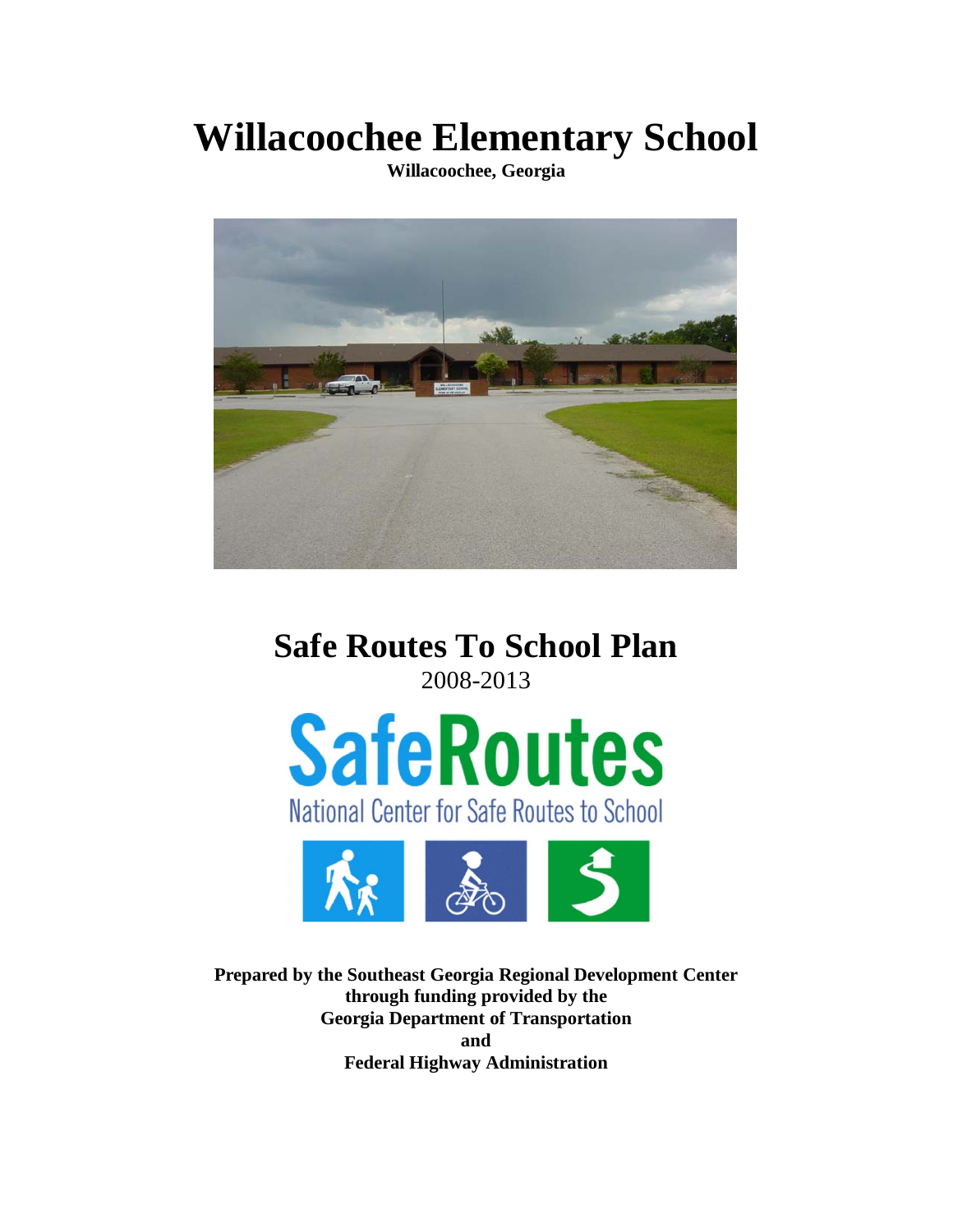# **Chapter 1: INTRODUCTION**

Safe Routes To School (SRTS) is an ever-growing effort to promote safe walking and bicycling to and from school. Thirty years ago, more than 66 percent of children in the U.S. walked or biked to school. Today, with increased traffic and crime, many parents are afraid to let their children walk or bike to school and this has reduced the total down to 13 percent of children that do so, according to the Centers For Disease Control and Prevention. As a result, traffic around the schools has increased, thus feeding on itself and further increasing the dangers for those that do choose to walk or bike. Also, during this time, children have become more obese, thus highlighting the need for exercise activities.

### *Program Need:*

### *Safety:*

- In a survey of parents conducted by the Centers for Disease Control and Prevention, 30% indicated traffic danger as a major barrier to allowing their children to walk or bike to school\*
- Motor vehicle crashes (in which children are passengers) are the leading cause of death for school-age children according to the National Highway Traffic Safety Administration\*

### *Congestion:*

- 20 to 25% of morning rush hour traffic is attributable to parents driving their children to school according to the National Highway Traffic Safety Administration\*
- 50% of children hit by cars near schools are hit by parents of other students according to the Washington State Department of Transportation\*

### *Health and Physical Activity:*

- The U.S. Department of Health and Human Services recommends at least 60 minutes daily of physical activity for children. Yet, of children ages 9 to 13 years, 62% do not participate in any organized physical activity and 23% do not engage in any free-time physical activity outside of school hours according to the Centers for Disease Control and Prevention\*
- The percentage of overweight children and adolescents in the U.S. has tripled in the last 30 years according to the National Center for Health Statistics\*
- In 2003, one in three Georgia middle school students were either overweight or at risk for overweight according to the Georgia Student Health Survey\*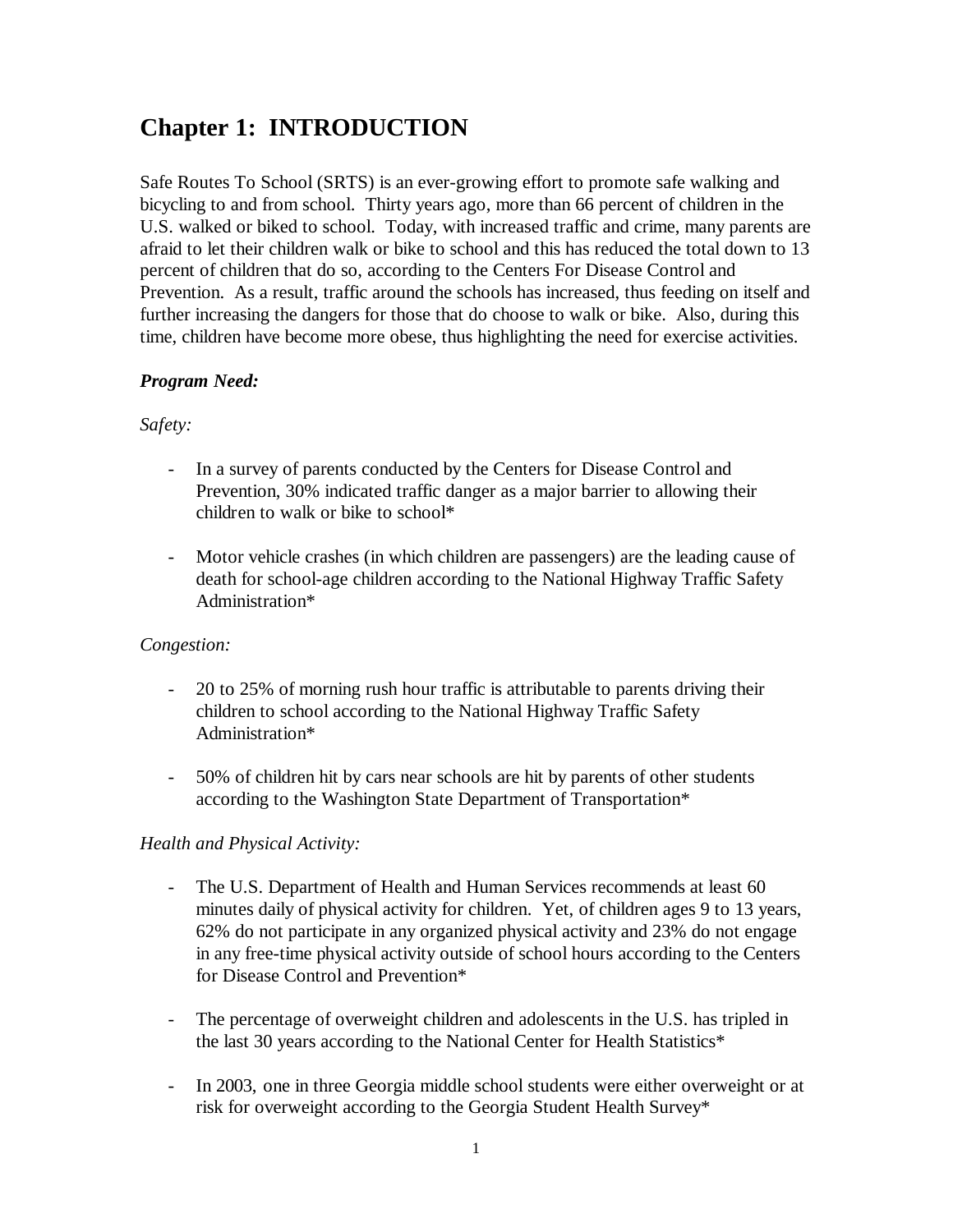### *The Environment:*

- An average car emits close to 0.9 pounds of pollutant each mile traveled according to the Environmental Protection Agency\*
- A 4-mile round trip bike ride can prevent 15 pounds of air pollution (factoring in pollution from starting and stopping) according to the Federal Highway Administration\*

### *Economics:*

- Nationally, per–pupil busing costs grew from \$394.00 in 1990-91 to \$521.00 in 1999-2000 according to the National Center for Education Statistics\*
- Medical expenses related to overweight and obesity cost Georgians over two billion dollars in 1998 according to the Centers for Disease Control and Prevention\*

*\**Information obtained from Georgia Safe Routes To School Guidebook

### *Purpose:*

The purpose of Safe Routes To School is:

-To enable and encourage children, including those with disabilities, to walk and bicycle to school safely

-To make bicycling and walking to school a safer and more appealing transportation alternative thereby encouraging a healthy and active lifestyle from an early age

-To facilitate the planning, development and implementation of projects and activities that will improve safety and reduce traffic, fuel consumption and air pollution in the vicinity (approximately 2 miles) of primary and middle schools (Grades K-8)

### *Methodology:*

### *Determination/Development of School & Community Interest:*

In March, 2007, letters were sent to various elementary schools in the SEGARDC area in order to gauge the level of community interest. These letters explained the purpose of the SRTS program and the proposed plan. A positive response was solicited in order to continue with the selection process.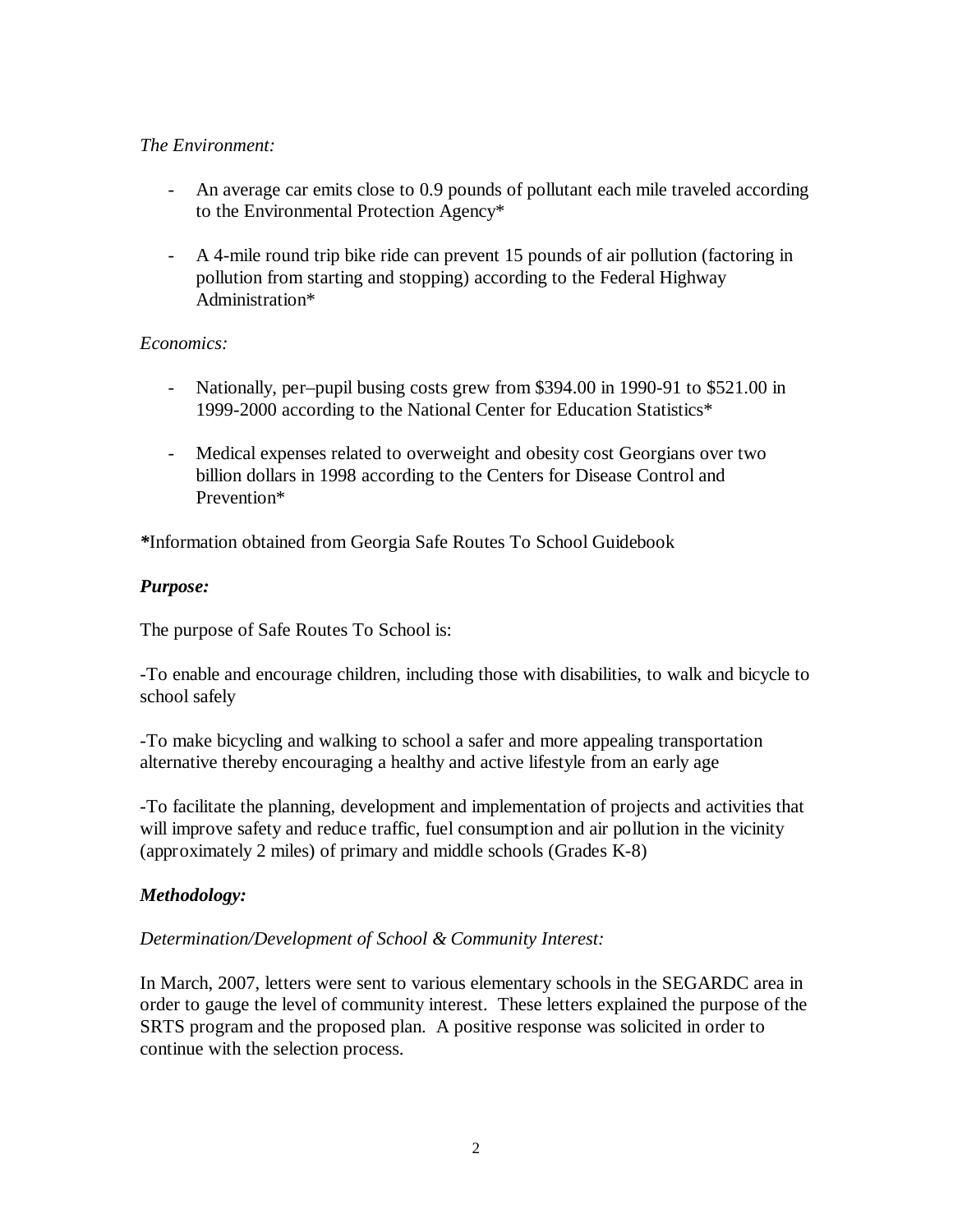Letters were sent to Pearson Elementary School in Atkinson County, Bacon County Elementary School and Bacon County Primary School in Bacon County, Berrien County Elementary School and Berrien County Primary School in Berrien County, Bethune Elementary School and Folkston Elementary School in Charlton County, Eastside Elementary School and Westside Elementary School in Coffee County, Blackshear Elementary School in Pierce County, Center Elementary School and Wacona Elementary School in Ware County which received no positive response. Clinch County Elementary School and Clinch County Primary School were also sent letters which did receive a positive response in regards to participation. However, by February of 2008, they had declined to participate.

While speaking with the new Mayor of the City of Willacoochee, Honorable Glenn Giddens, he expressed an interest in developing new transportation options for the community, including working with GDOT and the local schools to develop a SRTS Program. As a result of the willingness of the local government to participate, Principal Bob Brown of Willacoochee Elementary School was contacted regarding his willingness to engage his school in the SRTS process.

Several telephone conversations later, an introductory meeting was held between SEGARDC Transportation Planner Michael Jacobs and Principal Bob Brown on March 6, 2008 at the Willacoochee Elementary School. During this meeting, a Safe Routes To School Georgia Guidebook For Schools And Communities was presented to the Principal and the program explained in detail.

#### *Development of Criteria for School Selection:*

In February of 2008,Willacoochee Elementary School (Atkinson County, Georgia) was approached about the possibility of participating in this program. They agreed and have demonstrated that they are able to participate and are capable of continuing the plan past its initial period.

If more than two schools or school systems had responded in a positive manner, then other criteria would have been used to develop school selection. In this case, a positive response was received only from Willacoochee Elementary School.

### *Identification of Leadership:*

In such a small community, the school leadership, parents and government leaders will most certainly form the core leadership of the group. Willacoochee Elementary School Principal Bob Brown along with Willacoochee Mayor Glenn Giddens shared the key leadership roles as Co-Chairmen in the group with Michael V. Jacobs, of the Southeast Georgia RDC acting as Moderator/Coordinator.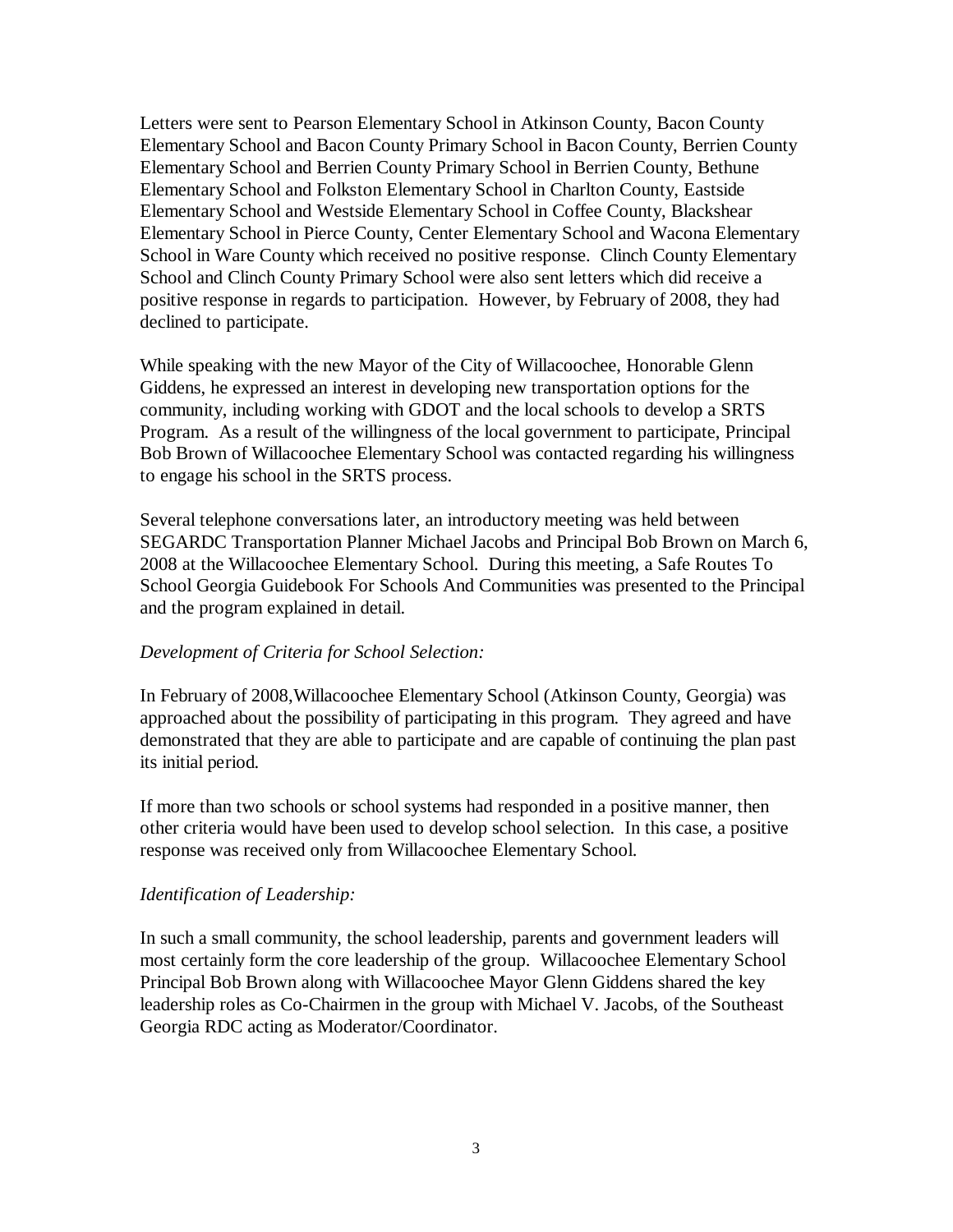### *Formation of an Organizing Group:*

While speaking with the new Mayor of the City of Willacoochee, Honorable Glenn Giddens, he expressed an interest in developing new transportation options for the community, including working with GDOT and the local schools to develop a SRTS Program. As a result of the willingness of the local government to participate, Principal Bob Brown was contacted regarding his willingness to engage his school in the safe routes to school process.

Several telephone conversations later, an introductory meeting was held between SEGARDC Transportation Planner Michael Jacobs and Principal Bob Brown on March 6, 2008 at the Willacoochee Elementary School. During this meeting, a Safe Routes To School Georgia Guidebook For Schools And Communities was presented to the Principal and the program explained in detail.

As a result of the initial meetings with the Mayor and Principal, another meeting, this time with the teachers was scheduled on March 10, 2008. The teachers were presented with the SRTS materials including surveys to give to their classes regarding safe route issues. Also present was a representative from the Willacoochee Police Department. The teachers, school administration and police officer would be formed into an organizing group.

The teachers and school administration distributed the following documents to their classes and parents in an effort to organize participation in the SRTS process:

-"Willacoochee Elementary School To Launch Safe Routes To School" Parent Kick-Off Meeting Letter -Student Survey (for daily classroom counts) -Safe Routes To School Map (to mark routes) -Parent Survey -"How Do You Go To School? Student Survey"

In May, after poor replies, the teachers and school administration distributed the following:

-A Parent Letter asking for participation and calling for meetings on May 19th, May 26<sup>th</sup> (ultimately cancelled), June  $9<sup>th</sup>$  and June  $16<sup>th</sup>$ , 2008.

-Student Survey (for daily classroom counts)

-Safe Routes To School Map (to mark routes)

-Parent Survey

-"How Do You Go To School? Student Survey"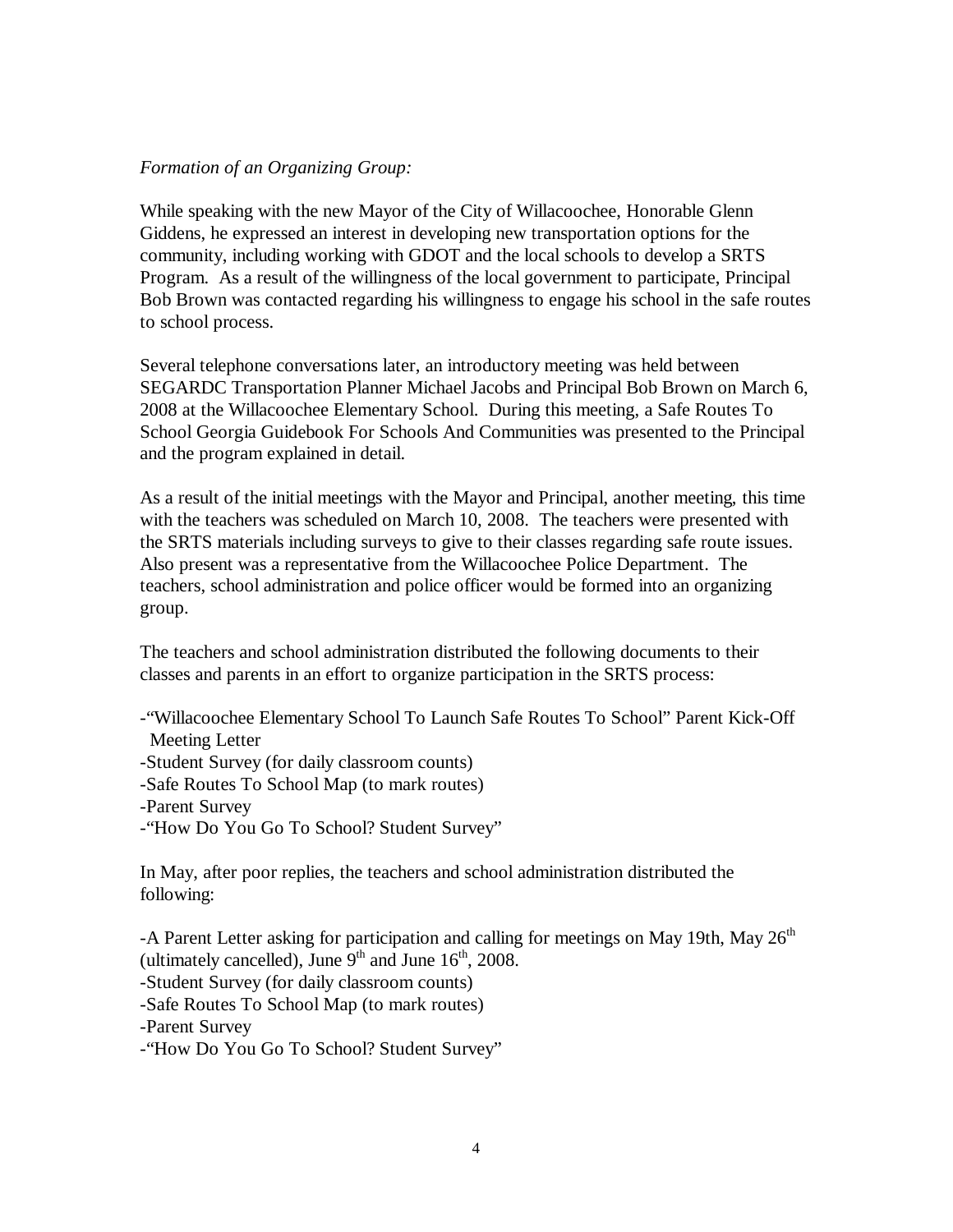### *Formation of a Safe Routes To School Team:*

Other than the teachers, school administration, parents and local government forming the core part of the SRTS team, it was decided to solicit members of the Parents, Administrators, Children and Teachers (P.A.C.T.) group that already existed at the school to become members of the team.

A "Willacoochee Elementary School To Launch Safe Routes To School" Parent Kick-Off Meeting Letter inviting parents to the March 18, 2008 P.A.C.T. meeting was sent home with all students.

A Parent Letter asking for participation and calling for meetings on May 19th, May  $26<sup>th</sup>$ (ultimately cancelled), June  $9<sup>th</sup>$  and June  $16<sup>th</sup>$ , 2008 was sent home with all students.

Block ads were placed in the May  $15^{th}$ , May  $22^{nd}$ , June  $5^{th}$  and June  $12^{th}$  issues of the Atkinson County Citizen inviting participation.

### *Kick-Off Meeting/Other Meetings:*

A Kick-Off Meeting for parents, teachers and administrators was held on March 18, 2008 as part of a scheduled Parents, Administrators, Children and Teachers (P.A.C.T.) group meeting at Willacoochee Elementary School. At this meeting there were fifteen (15) adults and ten (10) children present. Please see attached information.

At this meeting, parents were solicited to join in the SRTS process, given an information sheet on the SRTS program and shown a Powerpoint presentation titled "Safe Routes To School Improving Health, Safety and Transportation" developed by the National Center for Safe Routes to School (www.saferoutesinfo.org).

A Safe Routes to School meeting was held on May 19<sup>th</sup>, 2008 at Willacoochee City Hall. There were four (4) people present. Information packets were distributed containing a SRTS fact sheet and the program was explained. Initial findings of the completed school surveys were reviewed. Next, the Walk-About Checklists for Intersections and Roadways were reviewed and their locations placed on a map along with the proposed Safe Routes. Comments were solicited regarding these routes. The proposed plan recommendations were distributed for discussion. Changes were made based on comments received and additional items were added as needed.

A Safe Routes to School meeting had been scheduled for May  $26<sup>th</sup>$ , 2008 at Willacoochee City Hall. Due to a holiday, this meeting was cancelled.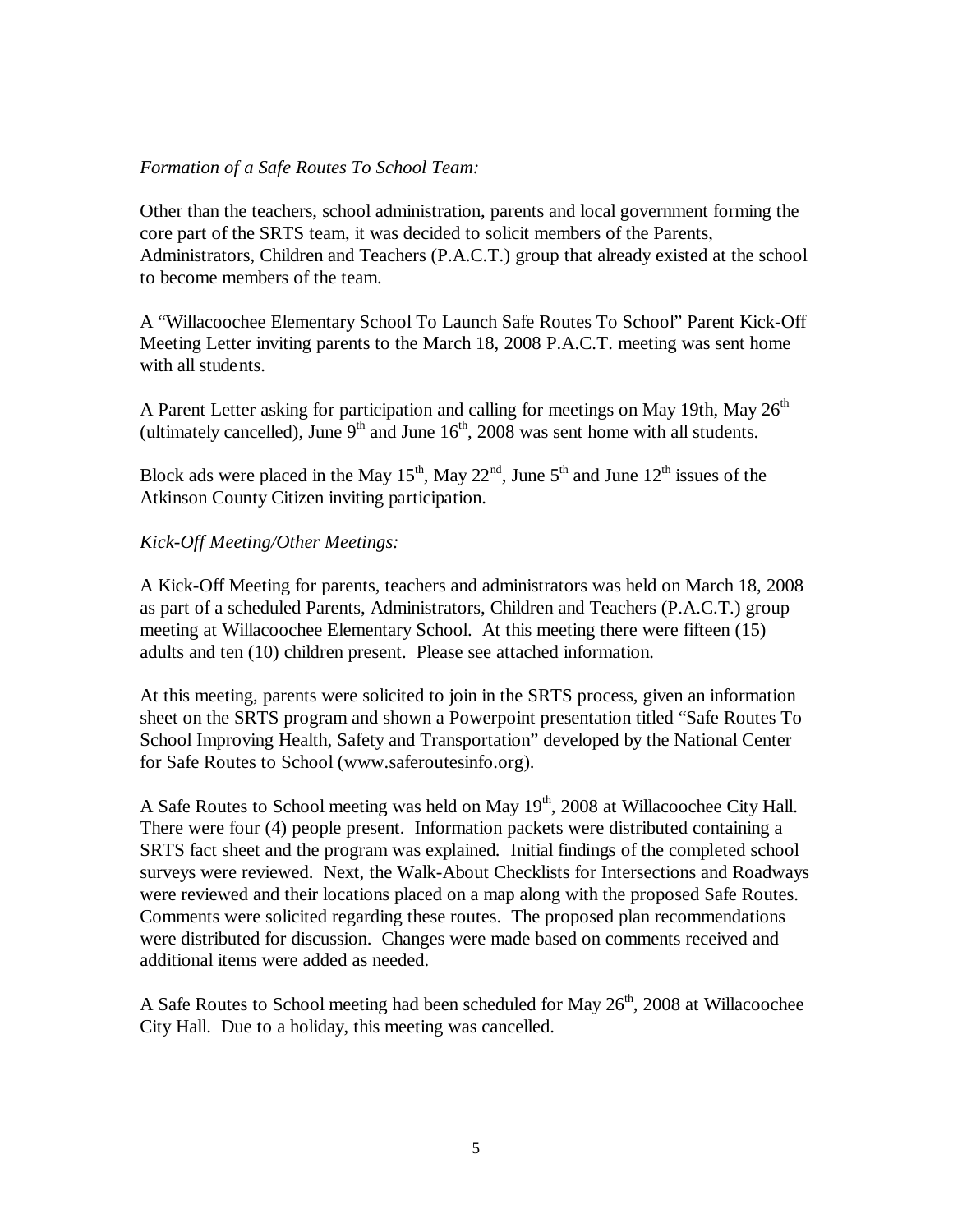A Bike Safety Rodeo was promoted in Atkinson County (and surrounding counties) which was held in Atkinson County on May 31, 2008. This was advertised in the May 29, 2008 issue of the Atkinson County Citizen and in several other area papers.

A Safe Routes to School meeting was held on June  $9<sup>th</sup>$ , 2008 at Willacoochee City Hall. There were three (3) people present. Information packets were distributed containing a SRTS fact sheet and the program was explained. Initial findings of the completed school surveys were reviewed. Next, the Walk-About Checklists for Intersections and Roadways were reviewed and their locations placed on a map, along with the proposed Safe Routes. Comments were solicited regarding these routes. The proposed plan recommendations were distributed for discussion. Changes were made based on comments received and additional items were added as needed.

A Safe Routes to School meeting was held on June 16<sup>th</sup>, 2008 at Willacoochee City Hall and then afterward at Willacoochee Elementary School. There were three (3) people present. Information packets were distributed containing a SRTS fact sheet and the program was explained. Initial findings of the completed school surveys were reviewed. Next, the Walk-About Checklists for Intersections and Roadways were reviewed and their locations placed on a map, along with the proposed Safe Routes. Comments were solicited regarding these routes. The proposed plan recommendations were distributed for discussion. Changes were made based on comments received and additional items were added as needed.

### *School Transportation Assessment Report:*

Since this is such a small community, it was decided that the entire group would prepare the School Transportation Assessment Report.

Students & parents were asked to comment on their beliefs, routes to school, etc. using the following forms:

-Student Survey: How We Traveled To School Today (for daily classroom counts) -Safe Routes To School Map (to mark routes) -Parent Survey -"How Do You Go To School? Student Survey"

In addition, parents & students attending the Kick-Off Meeting, and other meetings since, were asked to comment about transportation issues and their concerns. The major concern was that the children were having to cross U.S. Highway 82, which runs through the center of Willacoochee. Parents stated again and again in meetings that they would allow their children to walk to school if they did not have to cross the highway in its present state. The lack of sidewalks near the school was also questioned.

*Engineering and Enforcement Report:*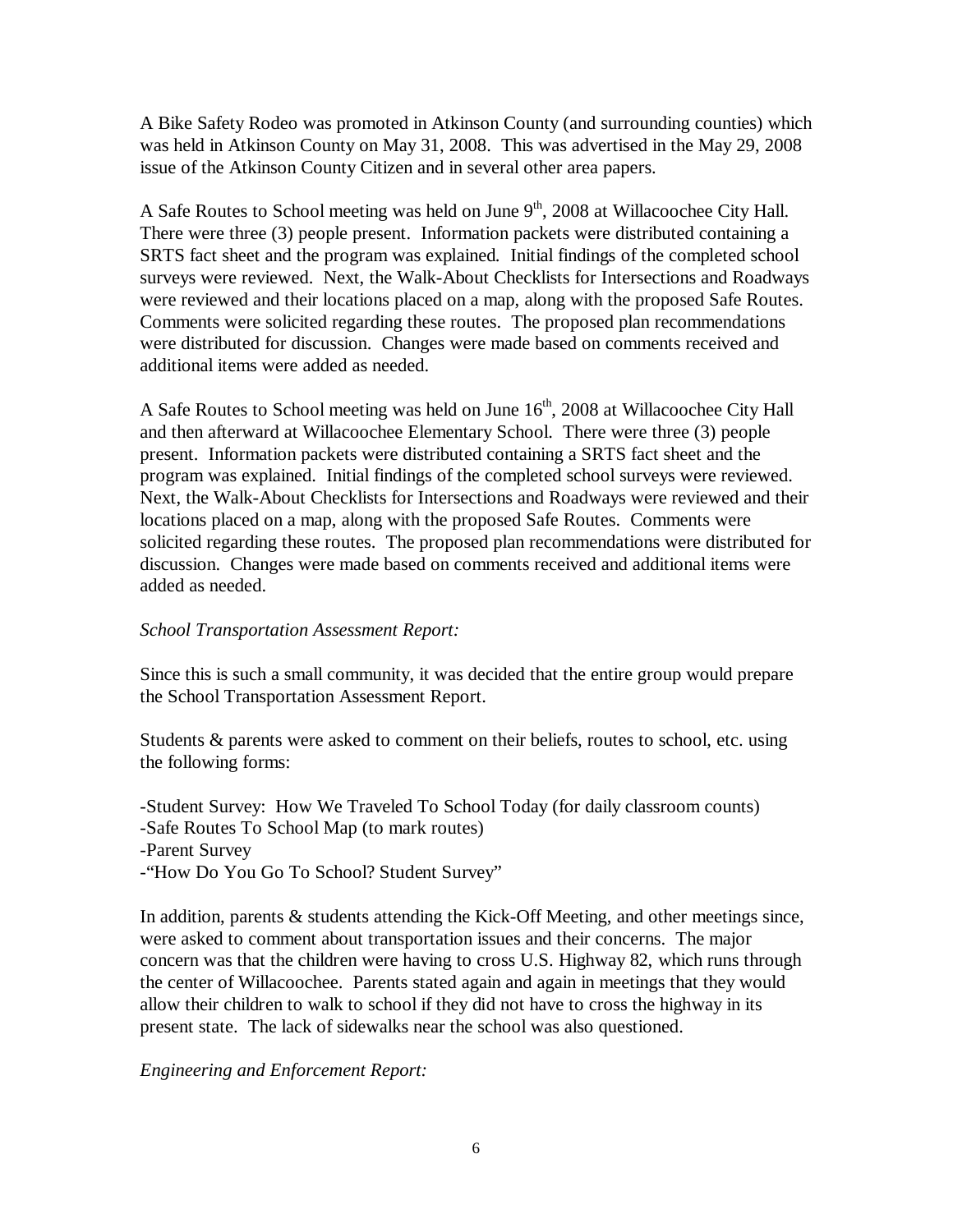Since this is such a small community, it was decided that the entire group would prepare the Engineering and Enforcement Report.

Students & parents were asked to comment on their engineering and enforcement problems and solutions using the following forms:

-Parent Survey -"How Do You Go To School? Student Survey"

In addition, parents & students attending the Kick-Off Meeting, and other meetings since, were asked to comment about engineering and enforcement concerns. The major concern was that children were having to cross U.S. Highway 82, which runs through the center of Willacoochee. Parents stated again and again in meetings that they would allow their children to walk to school if they did not have to cross the highway in its present state. The lack of sidewalks near the school was also questioned.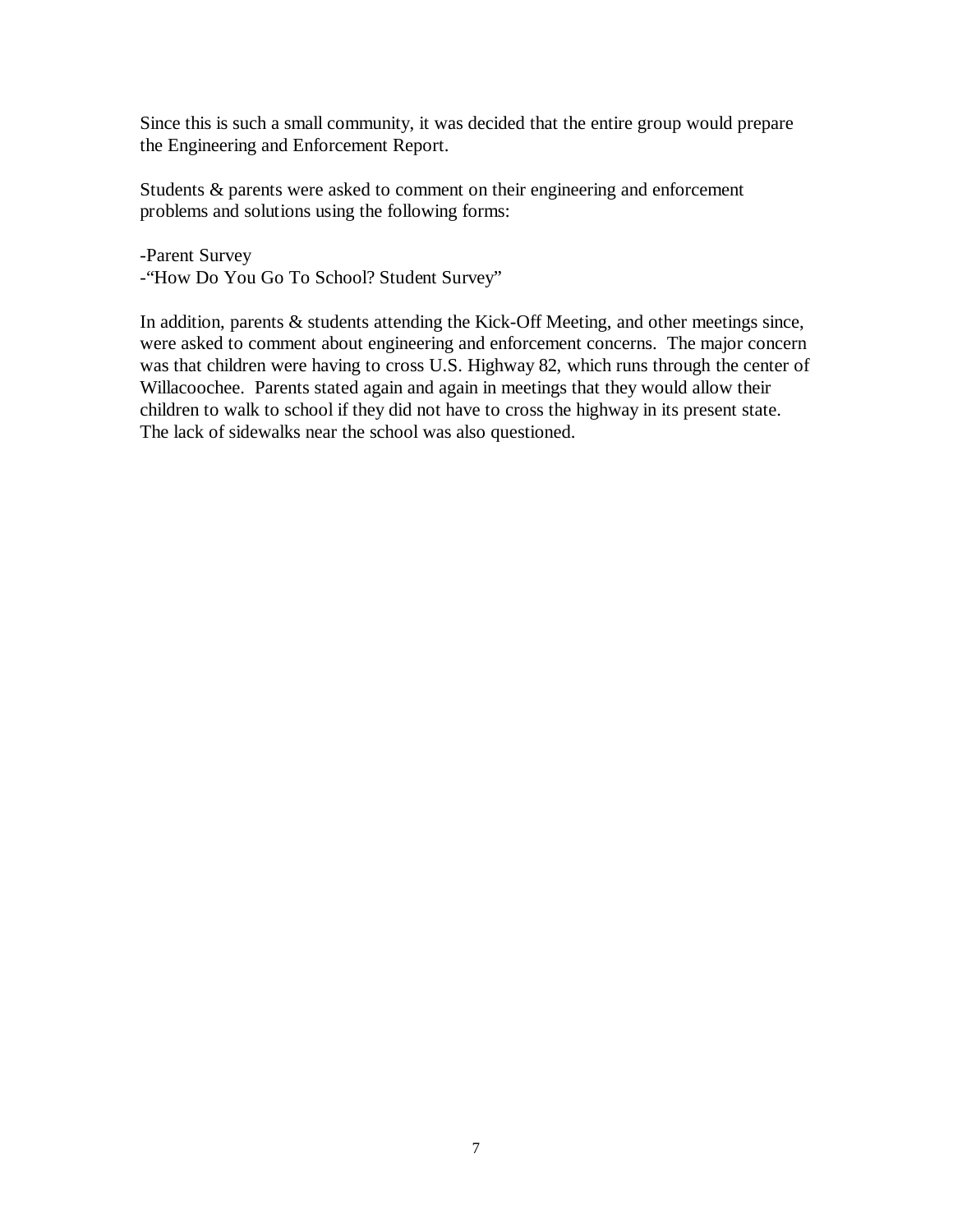## **Chapter 2: School Transportation Assessment**

### *Community History:*

Atkinson County was created in 1917 from portions of Coffee and Clinch Counties. It was named for Georgia Governor William Yates Atkinson, who served as Governor from 1894 to 1898. [1 page 2]

Atkinson County is located approximately 210 miles southeast of Atlanta, Georgia. I-75 is the nearest interstate from Atkinson County located approximately 29 miles from the City of Willacoochee. Other Incorporated Cities in the county include: Pearson (the County Seat).

Prior to being called Willacoochee, this town was called Danielsville. Willacoochee, chartered on November 12, 1889 was the first chartered town in the area that would eventually become Atkinson County. The name "Willacoochee" is supposed to be an Indian name meaning "Home of the Wildcat". [1 page 9]

### *Demographics:*

| School Age    | Atkinson   | % of Total | Willacoochee | % of County   |
|---------------|------------|------------|--------------|---------------|
| Children      | $Country*$ | Population |              | Children From |
|               |            |            |              | Willacoochee  |
| 5-9 years     | 627        | 8.91%      | 111          | 17.7 %        |
| $10-14$ years | 601        | 8.07%      | 114          | 19.0%         |
| $15-19$ years | 627        | 6.87%      | 126          | 20.1 %        |
| <b>TOTAL</b>  | 1,855      | 23.85%     | 351          | 18.9 %        |

According to the 2000 U.S. Census [8]:

\* Includes Cities

8.91 % of Atkinson County's population was 5-9 years of age, 8.07% was 10-14 years of age and 6.87% was 15-19 years of age. This means that 16.98% were between the ages of 5 and 14 and 23.85% were between the ages of 5 and 19 years of age in Atkinson County.

Based on 2000 U.S. Census demographics [8], The City of Willacoochee accounted for approximately 17.7% of 5-9 year olds, 19.0% of 10-14 year olds and 20.1% of 15-19 year olds in Atkinson County.

According to the Georgia Statistics System [9], based on U.S. census estimates, The total July, 2006 U.S. Census estimate for Atkinson County is 8,047 persons.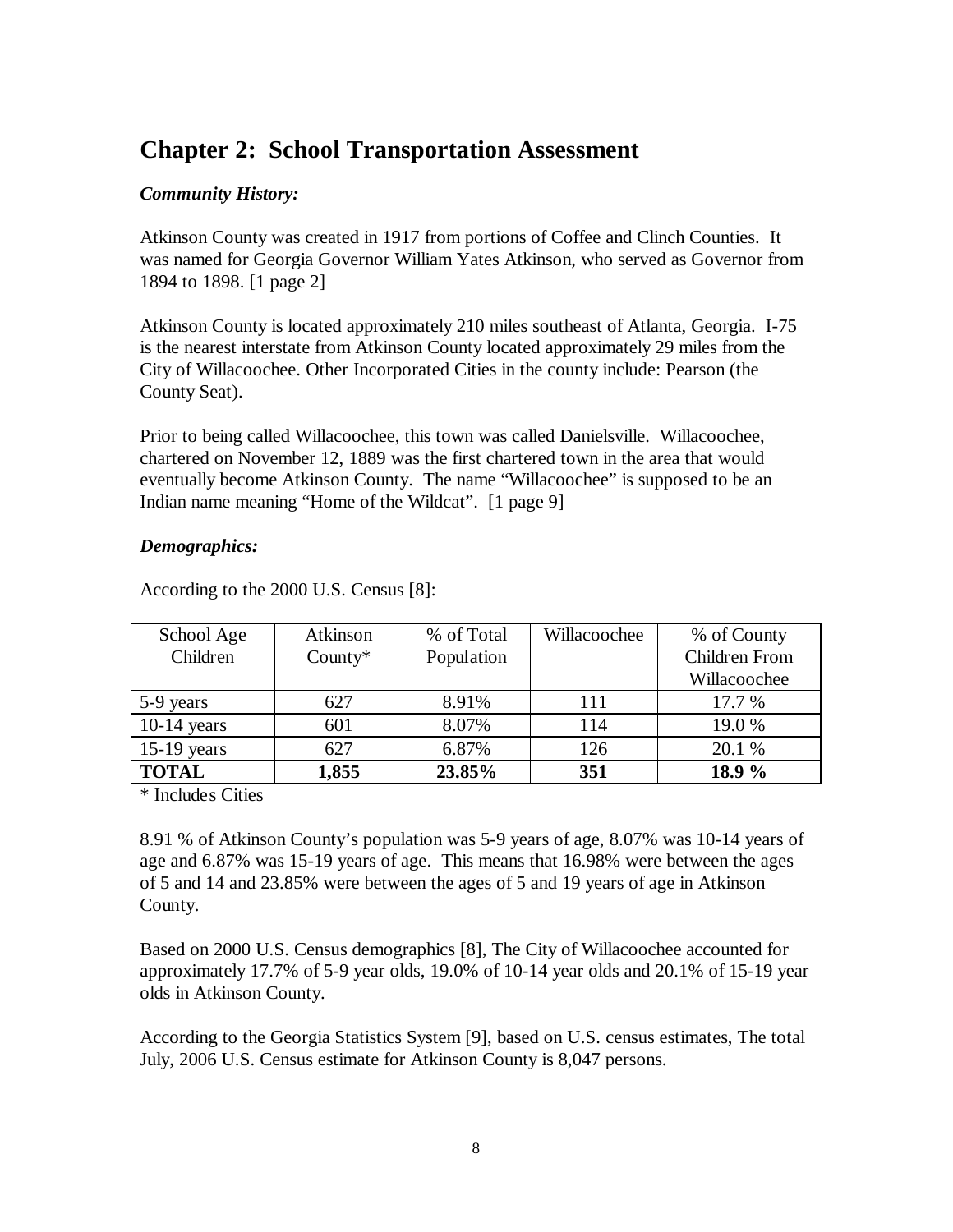Therefore, using the 2000 U.S. Census percentages, it can be determined that there are approximately 717 5-9 year olds, 649 10-14 year olds and 553 15-19 year olds in Atkinson County.

| School Age        | Children From    | % of Children From | <b>Children From</b>      |
|-------------------|------------------|--------------------|---------------------------|
| Children          | Atkinson         | Willacoochee In    | <b>Willacoochee Based</b> |
|                   | $Country*$       | 2000 Census        | on 2000 Census $&$        |
|                   | Per 2006         |                    | 2006 Estimates            |
|                   | U.S. Census      |                    |                           |
|                   | <b>Estimates</b> |                    |                           |
| 5 years-9 years   | 717              | 17.7 %             | 127                       |
| 10 years-14 years | 649              | 19.0 %             | 123                       |
| 15 years-19 years | 553              | 20.1 %             | 111                       |
| <b>TOTAL</b>      | 1,919            | 18.9%              | 361                       |

SEGARDC Estimates Based on the 2000 U.S. Census [8] & 2006 U.S. Census Estimates [9]:

\* Includes Cities

These figures are not substantially different that the year 2000 figure.

According to the Georgia Statistics System [9], University of Georgia CAED estimates for 2010 place Atkinson County's Population at 8,347; Georgia Office of Planning & Budget estimates for 2010 place Atkinson County's population at 8,755; Georgia Office of Planning & Budget estimates for 2015 place Atkinson County's population at 9,358. Therefore, the populations and the percentages should stay relatively stable throughout the plan period (3.7% to 8.8% increase) with an overall increase of approximately 16% in 9 years that we have estimates/figures on (2006-2015).

### *Schools:*

There are three schools in Atkinson County: Willacoochee Elementary School, Pearson Elementary School (located in Pearson) and Atkinson County High School (located in Pearson). In addition, there are Head Start classes located in Willacoochee (on the Willacoochee Elementary School campus) and in Pearson.

Parents have the choice of either Pearson Elementary School or Willacoochee Elementary School if they transport their children to and from school. Otherwise, there are specific bus routes for each school that the children must live on or near.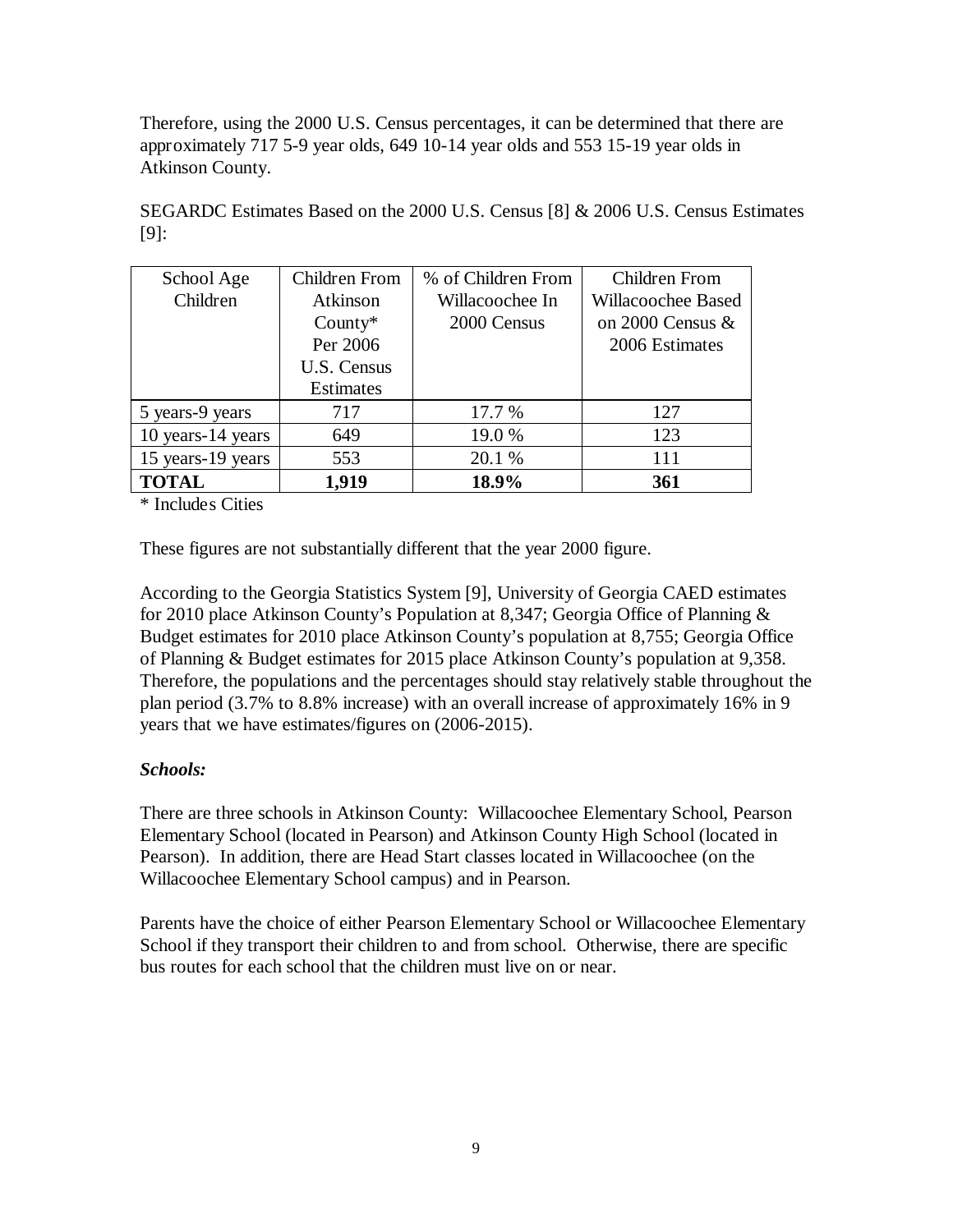### *Existing School Campus Information:*

Willacoochee Elementary School Location: 5338 South Vickers Street Willacoochee, GA 31650 (912) 534-5302 (912) 534-5337 *Grades: PK (at Head Start), KK, 01, 02, 03, 04, 05, 06, 07* Mix with other schools: There are no other schools located in Willacoochee. High School students are bused to Pearson. Number of students: Approximately 350 Estimates of numbers walking/bicycling: 3%-4% (11-14 students)

### *Existing Drop-Off and Dismissal Information:*

### *Willacoochee Elementary School:*

Times of day: 8:00 a.m. to 3:15-3:30 p.m. (depending on school buses)

### *How is the school effected by shift changes at plants, etc.:*

It appears that most parents that drive their children to school are going someplace else as well, most likely to work, as bus ridership spikes in the afternoon as the parents who drove in the morning are still at work.

There are many production jobs in Atkinson County which should let out a shift at approximately 3:00 p.m. which could be in conflict with school ending time.

### *School Enrollment Data:*

The number of children who live in the City of Willacoochee has been estimated among the approximately 350 (including Pre-K) that attend Willacoochee Elementary School. Since Atkinson County is a rural area, it is felt that only the City of Willacoochee City (and those residential streets in the County that are intimately connected to the City Limits) should be areas of concern for GDOT in the creation of Safe Routes to School Plan. Atkinson County is intersected by several State Highways, as is the City of Willacooche which includes U.S. Highway #82. Speeds outside of the areas of the City Limits preclude the extension of the Safe Routes To School Plan into these areas.

### *Bus scheduling/number:*

Buses are available for the transportation of any student to Willacoochee Elementary School wherever they live in the immediate area, including in the City of Willacoochee. According to the Willacochee Elementary School Principal, they are not reimbursed for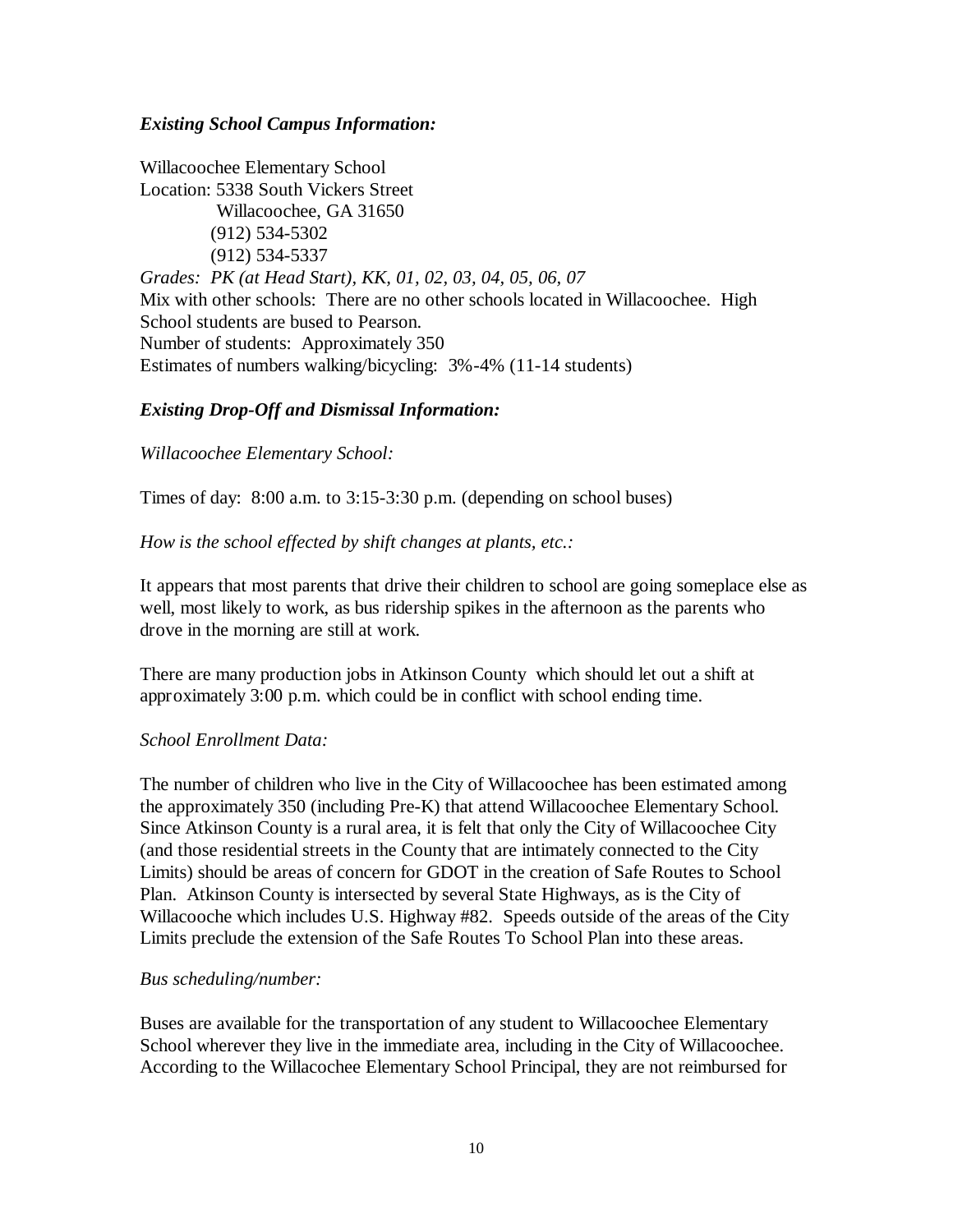picking up students in the City. So, it seems as if the school would have an incentive to have more children walk & bike to school.

There are four (4) buses that service the Atkinson County High School and Willacoochee Elementary School. It is my understanding that the high school students in Willacoochee use these same walking routes to bus pick up points located near the Willacoochee Elementary School at an earlier time than the school zones presently indicate.

### *Parking places:*

There are twenty-eight (28) parking places in the front of the school that are not very well marked. There are twelve (12) parking places at the rear of the school that are very well marked and include handicapped parking.

### *Morning School Transportation Data:*

Using the "How Do You Go To School? Student Survey results as a basis for the entire school, approximately 42% (147) of students ride with their parents to school and approximately 48% (168) ride the bus. Approximately 4% (14) walked to school, 3% (11) rode with someone else and 2% (7) bike to school.

Using the Parent Survey results as a basis for the entire school, approximately 46% (161) of the parents drove their children to school and 45% (158) of parents have their children ride the bus. Approximately 1% (4) of parents say that their children walk to school in the morning and approximately 2% (7) of parents say that their children participate in a carpool in the mornings. 0% (0) say their children bike to school.

Therefore, it is estimated that 42% to 46% (147 to 161) of the parents drive their children to school in the morning, though this number may be inflated due to parents with multiple children answering multiple surveys. It is also estimated that 45% to 48% (158 to 168) ride the school bus in the morning. It is also estimated that 1% to 4% (4 to 14) students walk to school. It is also estimated that 2% to 3% (7-11) carpool or ride with someone else. It is also estimated that 0% to 2% (0 to 7) of the students bike to school. There is one (1) bicycle rack located in the front of the building in the parking lot.

According to a GDOT e-mail dated March 5, 2008 (see Appendix 9), the counts for SR 135 approaching US 82 intersection are:

| $7-8$ AM:    | 142 vehicles making 84 right turns  |
|--------------|-------------------------------------|
| 8-9 AM:      | 107 vehicles making 60 right turns  |
| 11 AM-12 PM: | 98 vehicles making 65 right turns   |
| 12-1 PM:     | 101 vehicles making 62 right turns  |
| 4-5 PM:      | 161 vehicles making 105 right turns |
| 5-6 PM:      | 135 vehicles making 66 right turns  |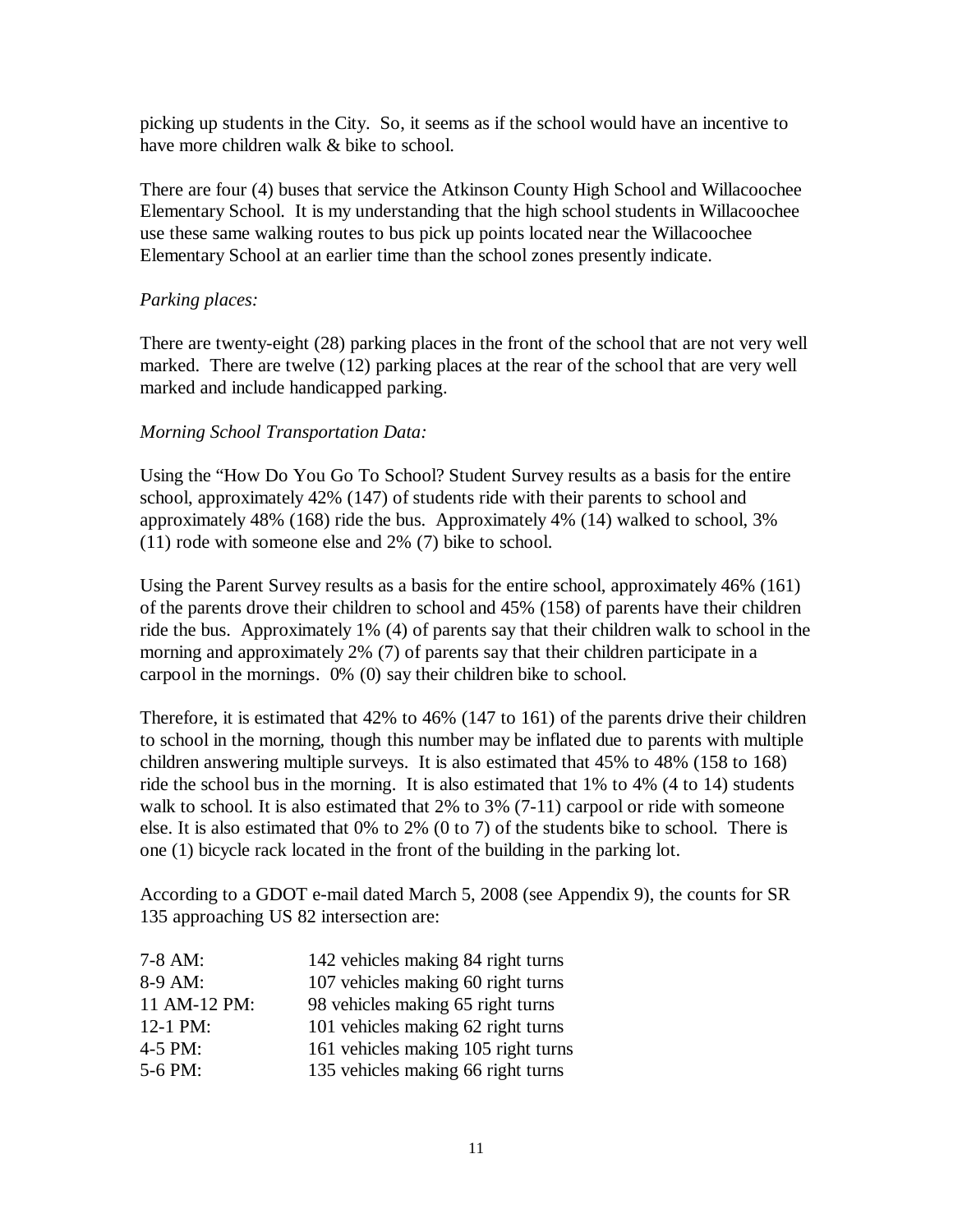It becomes evident that the two main traffic periods at this intersection are during, or just after, the school day beginning and ending at Willacoochee Elementary School. Parents dropping off or picking up their children may account for a large part of this increase.

### *Afternoon School Transportation Data*:

Using the Parent Survey results as a basis for the entire school, approximately 23% (95) of the parents drove their children from school and 55% (193) of parents have their children ride the bus. Approximately 3% (11) of parents say that their children walk from school in the afternoon . Approximately 1% (4) of parents say that their children participate in a carpool in the afternoon. Approximately 0% to 2% (0-7) bike from school.

According to a GDOT e-mail dated March 5, 2008 (see Appendix 9), the counts for SR 135 approaching US 82 intersection are:

| $7-8$ AM:    | 142 vehicles making 84 right turns  |
|--------------|-------------------------------------|
| 8-9 AM:      | 107 vehicles making 60 right turns  |
| 11 AM-12 PM: | 98 vehicles making 65 right turns   |
| 12-1 PM:     | 101 vehicles making 62 right turns  |
| $4-5$ PM:    | 161 vehicles making 105 right turns |
| 5-6 PM:      | 135 vehicles making 66 right turns  |
|              |                                     |

It becomes evident that the two main traffic periods at this intersection are during, or just after, the school day beginning and ending at Willacoochee Elementary School. Parents dropping off or picking up their children may account for a large part of this increase.

### *Drop-off/Pick-up Zones:*

There are no marked zones located on the school grounds for vehicles or buses that are dropping off or picking up students.

### *Existing Student Needs/Requirements:*

*Disabled:* There is one wheelchair bound student presently scheduled to be in school as of August 9, 2008 (the start of the new school year). There are other students that are disabled however with shaken baby syndrome and other disabilities that may effect their abilities to safely enter and exit the school grounds.

*Backpacks:* Approximately 8% (11) of the parents surveyed in the Parent Survey said their children's backpacks being too heavy was the main reason that they drove their children to school.

*Carrying Projects/Carrying Band Instruments:* Approximately 5% (7) of the parents surveyed in the Parent Survey said that their children carrying projects or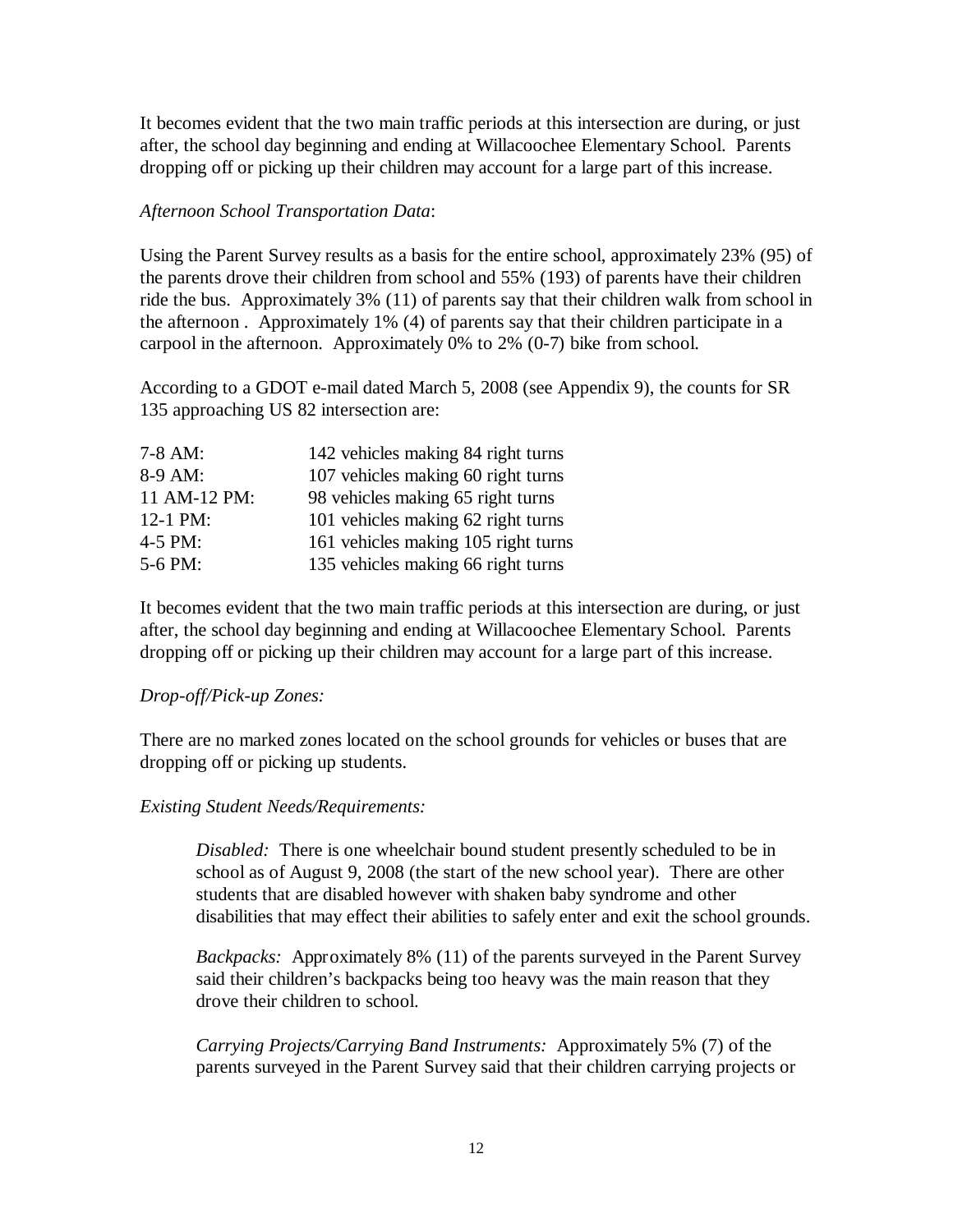carrying band instruments was the main reason that they drove their children to school.

### *Physical Activities/Wellness:*

There is a P.E. program in place at the school. The school wellness policy does not address SRTS as of yet.

*Student Survey: How We Traveled To School Today (for daily classroom counts):* A " Show of Hands" Survey Form using the examples in Attachments a-7 & a-8 of the Georgia Safe Routes to School Guidebook (see Appendix 4), was distributed to all classrooms. None were returned. A second grouping was again distributed. This provided a baseline number for the activities to follow and their success (or failure) to be gauged against.

Only two (2) grades, first grade and third grade, consisting of a total of five (5) classes returned their surveys. These surveys accounted for seventy-three (73) students or approximately  $1/5<sup>th</sup>$  of the school population. Approximately 53% traveled to school by Car, approximately 44% traveled to school by Bus and approximately 3% walked. Zero (0) students reported traveling to school by Bicycle, Carpool of Other means.

This would suggest a walking/biking population of approximately ten (10) to eleven (11) students for those grades.

Because of the low return rate of the above survey, and the fact that the return was limited to two grades, it was largely ignored in the determination of numbers in this plan.

Please see Appendix 5 for complete survey results information.

### *Safe Routes To School Route Maps:*

The Southeast Georgia RDC Planning Division provided up-to-date base maps of the school district and school areas using the samples provided in Attachment a-6 of the Georgia Safe Routes to School Guidebook (see Appendix 4). A special focus was made on the area within the City Limits of Willacoochee, since the rural nature of the Atkinson County made a focus on a two-mile radius of the school dangerous and impractical.

A large map was provided at the various meetings in order to be marked by the parents as to routes and problem areas.

Students or parents were asked to mark the individual maps with the routes that they most commonly take and any problem areas encountered. 350 maps were initially distributed, but none were returned. 350 additional maps were then made and distributed again to the teachers.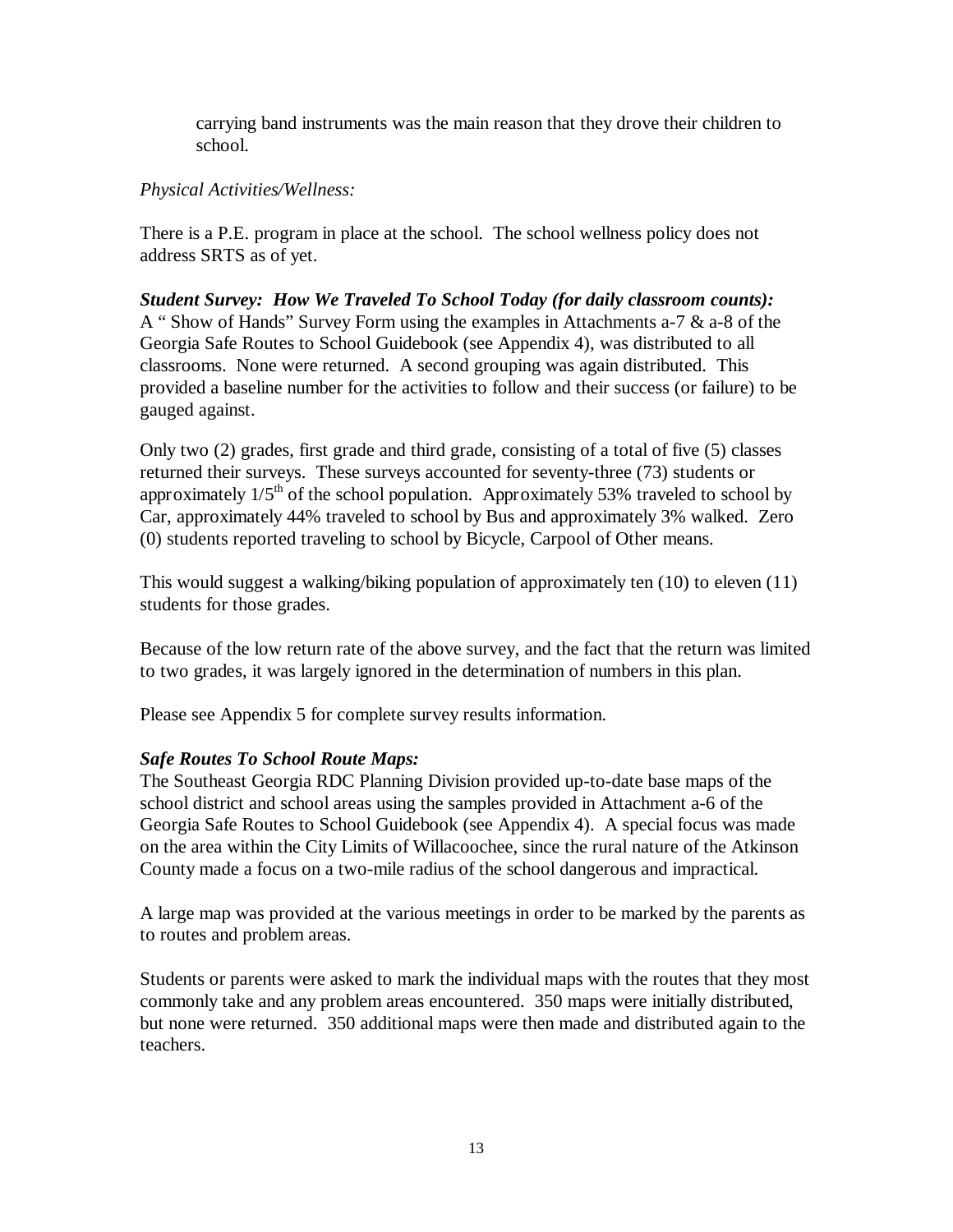A total of seventy-one (71) maps were returned, unfortunately forty-two (42) of them were blank.

The top five (5) streets where students had routes to school were: South Vickers Street (16), Savannah Avenue (9), McCranie Avenue (8), School Road (7) and Peterson Street/SR #135 (7). All of the above routes except McCranie Avenue are included in the recommended Safe Routes.

McCranie Avenue has too narrow a roadway to be able to safely have children walking or biking on it. There are also almost blind turns associated with the side streets. Presumably, the City of Willacoochee has a large right-of-way on this avenue, but it has not been enforced and construction and plantings have occurred almost to the avenue.

We have focused on diverting the McCranie Avenue route onto the Savannah Street route for safety purposes and on expanding the School Road route. Also, by diverting the routes crossing U.S. #82 to one point on U.S. #82 at Bay Street/Peterson Street (SR #135), safety will be increased and students will have little need to travel on McCranie Avenue.

Current crossing places on U.S. #82 include: Boner Street (4), Wilcox Street (2), Moore Street (1) and North Vickers Street (1). All of the above routes for crossing will be directed to one new crossing at Bay Street/Peterson Street (SR #135).

Please see Appendix 5 for complete survey results information.

### *Parent Survey:*

Using the Sample Parent Survey Letter and School Transportation Assessment Parent Survey attached as Appendix a-1 through a-5 in the Georgia Safe Routes to School Guidebook (see Appendix 4), letters and surveys were distributed to various classrooms for students to carry home. There were a total of 350 letters & surveys distributed to parents that were asked to return them to the school. No surveys were returned initially and another 350 surveys were again distributed to the school to send home to the parents.

In that distribution, 137 Parent Surveys were returned. This represents approximately 39% of the school population. Highlights of the survey include:

-Approximately 39% of those surveyed lived more than 2 miles from school.

-Neighborhood/Community distribution was widespread.

-Only approximately 1% (2) of the parents surveyed said their children walked every day to school in the morning.

-Only approximately 2% (3) of the parents surveyed said their children participated in a carpool to school in the morning.

-Approximately 46% of the parents surveyed drove their children to school every morning with many dropping them off on the way to work.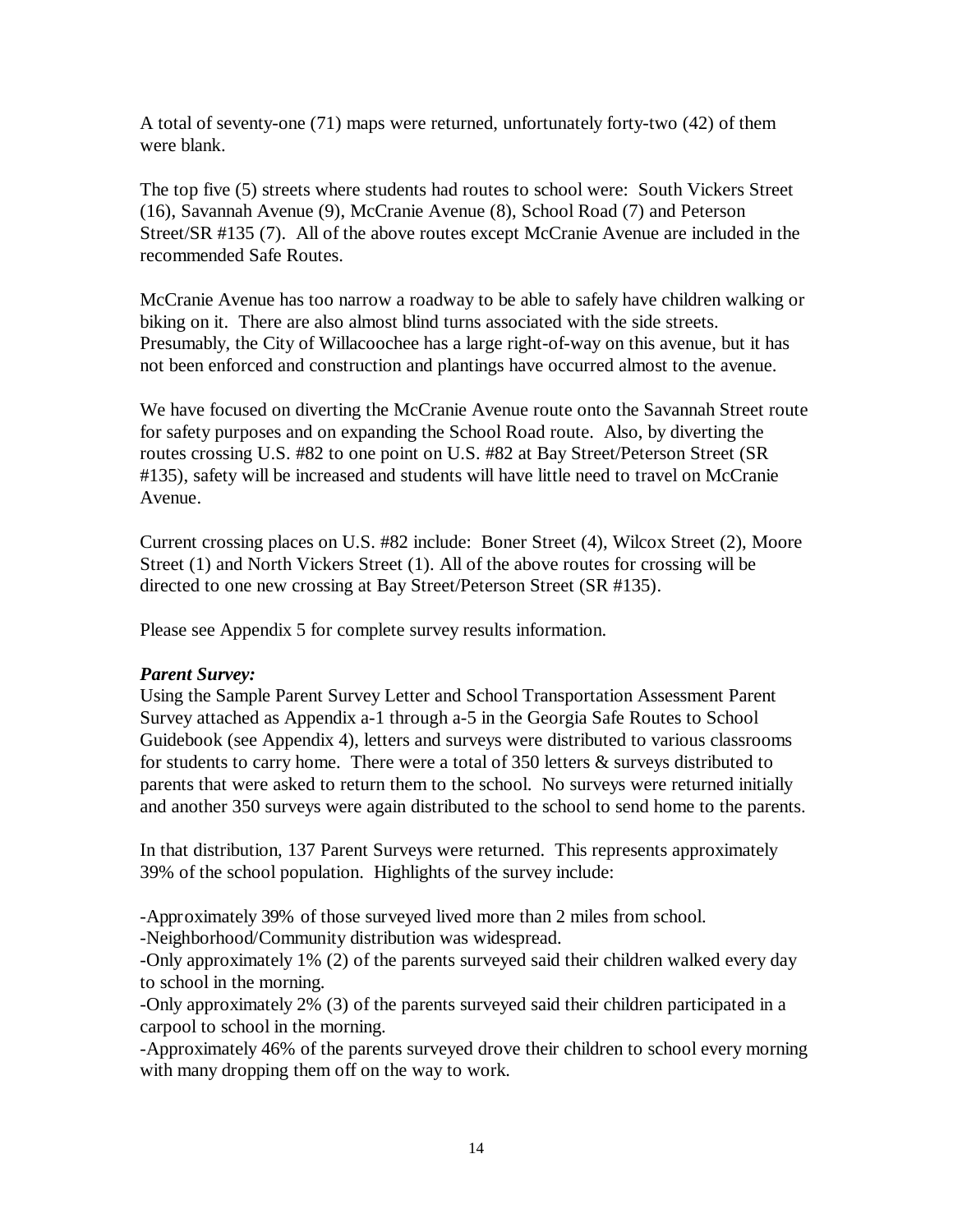-Approximately 45% of the parents surveyed said their children rode the school bus to school every morning.

-Only approximately 3% (4) of the parents surveyed said their children walked every day from school in the afternoon. This is double the amount in the morning.

-Only approximately 1% (2) of the parents surveyed said their children participated in a carpool from school in the afternoon.

-Approximately 23% of the parents surveyed drove their children from school in the afternoon. When school lets out in the afternoon, most parents that drove their children in the morning are still at work.

-Approximately 55% of the parents surveyed said their children rode the school bus from school in the afternoon.

-Approximately 25% of parents surveyed use a combination of methods 2-3 times a week in the afternoon to transport their children from school.

-Approximately 68% of parents surveyed (who gave a "Yes" or "No" answer) thought that the school provided a safe place to store bikes.

-Approximately 51% of parents surveyed (who gave a "Yes" or "No" answer) said they had concerns about traffic safety.

-Those that elaborated on their traffic safety concerns cited U.S. #82 and SR #135, respectively, as the number one and number two traffic safety concern area in the city. -Parents identified the need for crossing guards as the number one thing needed for them to allow their children to walk or bike to school.

Please see Appendix 5 for complete survey results information.

### *"How Do You Go To School" Student Survey:*

Using the How Do You Go To School? Student Survey Form attached as Appendix a-10 through a-11 in the Georgia Safe Routes to School Guidebook (see Appendix 4), surveys were distributed to various classrooms for students to complete. There were a total of 350 surveys distributed initially, then an additional 200 more surveys were distributed. 95 were completed. This represents approximately 27% of the school population. Highlights of the survey include:

-Approximately 38% of those students surveyed did not know how far away they lived from school.

-Approximately 32% of those students surveyed lived more than 6 blocks from school. -Of those students surveyed, approximately 48% rode the bus to school and approximately 42% rode with their parents.

-Only 4% (4) of the students walked to school, only 3% (3) rode with someone other than their parents and only 2% (2) biked to school. This is our highest estimate of those walking or biking to school in the entire school population, translating to approximately 14 students walking and 7 students biking.

-Given a choice, approximately 24% (23) of those surveyed would rather bike to school, approximately 17% (16) would rather walk to school, approximately 7% (7) would rather skateboard to school and approximately 6% (6) would rather roller blade or skate to school.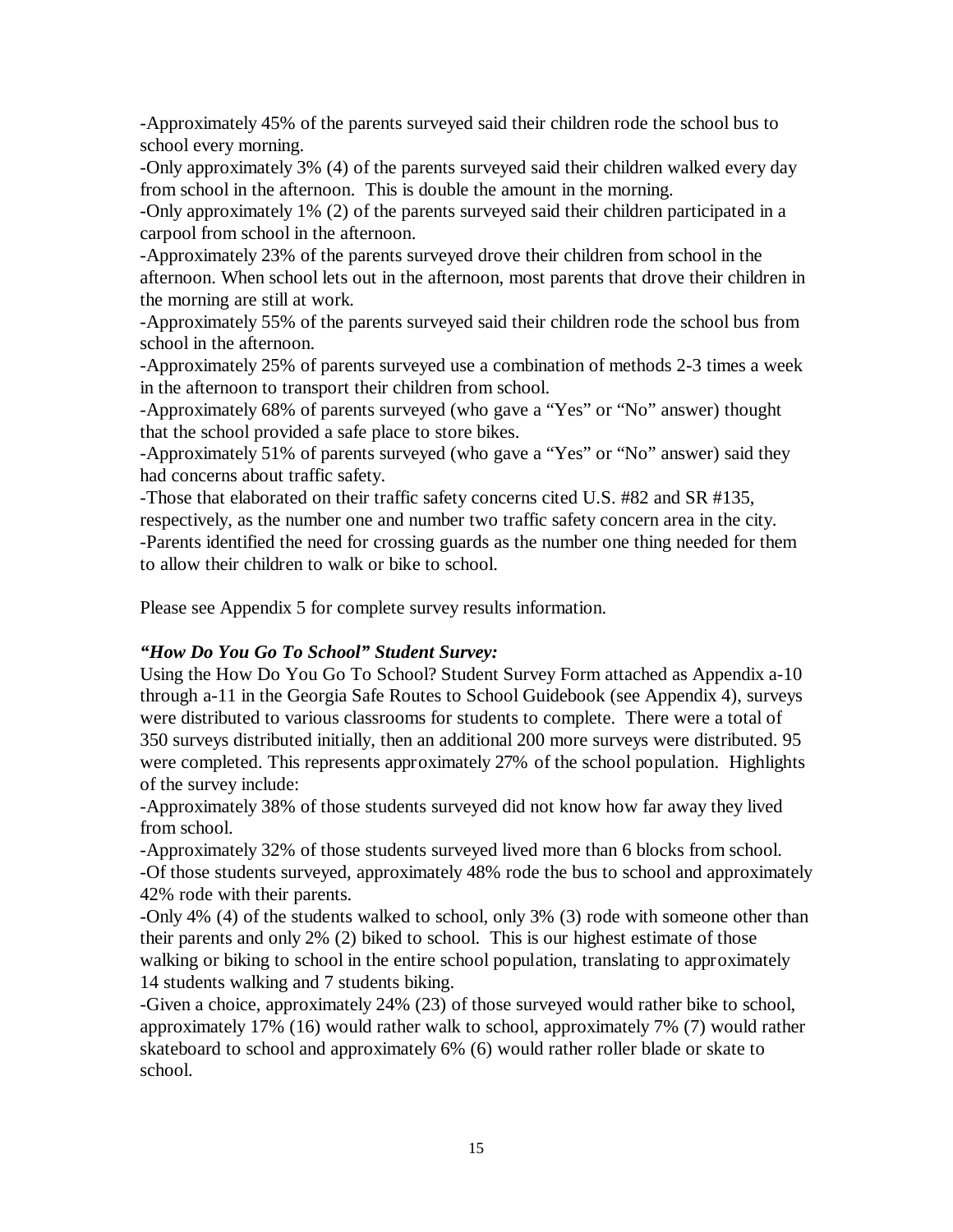-Approximately 40% of the students surveyed did not have a bicycle that they could ride to school.

-The majority of students surveyed felt that it was not safe to walk or bike.

Please see Appendix 5 for complete survey results information.

.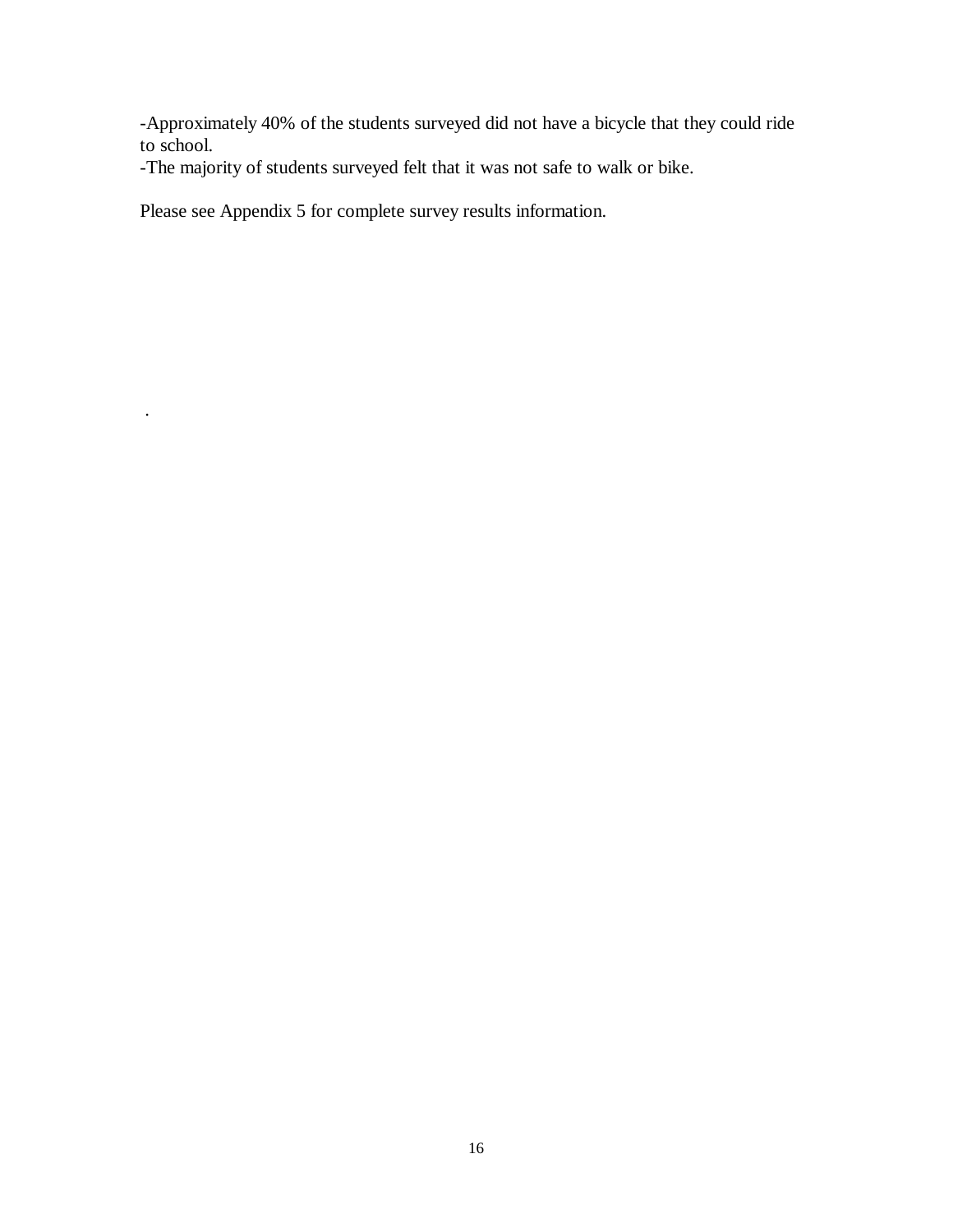## **Chapter 3: Engineering & Enforcement Report**

### *Existing Police Information:*

*Numbers:* The Willacoochee Police Department consists of 2-3 officers. None are in service as Crossing Guards, or regularly assigned to direct school traffic within the City of Willacoochee.

*Locations:* The Willacoochee Police Department shares space with the city government at Willacoochee City Hall located at 33 Fleetwood Avenue, Willacoochee, Georgia 31650.

*Times:* The Willacoochee Police Department operates two (2) shifts each lasting twelve  $(12)$  hours from 6 a.m. to 6 p.m. and from 6 p.m. to 6 a.m.

### *Existing City Infrastructure:*

*Accidents:* There has been an accident analysis conducted for the intersection of SR #135 and US #82. In 13 years, there have been 61 total accidents with 137 vehicles involved. There have been 39 total injuries and 0 fatalities. Please see the attached information regarding accidents in Appendix 9.

*Bicycle Paths:* There are no bike paths located in the City of Willacoochee or Atkinson County. There has been talk in the past of developing the former railroad bed to the north of the city as a trail, eventually connecting it with the City of Douglas. However, this railbed reverted back to the original owners several years ago and it will be difficult to do so now. The City of Willacoochee, in conjunction with the State of Georgia and Langboard purchased a rail line running between Willacoochee and Nashville, Georgia. It is possible that a trail could be placed along the right-of-way of this rail line.

*Bicycle and Recreational Facilities:* The majority of recreational facilities in the City of Willacoochee are located at Willacoochee Elementary School. There is one baseball/softball field located on Springhead Road. The majority of the Atkinson County recreational facilties are located in Pearson, Georgia. There are no bicycle facilities in the City of Willacoochee.

*Crossing Guards:* There are no Crossing Guards or Police regularly assigned to direct school traffic.

*Crosswalks:* There are no marked crosswalks in the City of Willacoochee except intermittently on the North side of US #82 along the sidewalks from Sue McCranie Street (on the west) where the sidewalks end to Sutton Street (on the east) where the sidewalks end.

*Driveways:* Many driveways on US 82 do not have curb cuts and ramps, instead the sidewalks dip (sometimes sharply) and the cars pass over the sidewalks.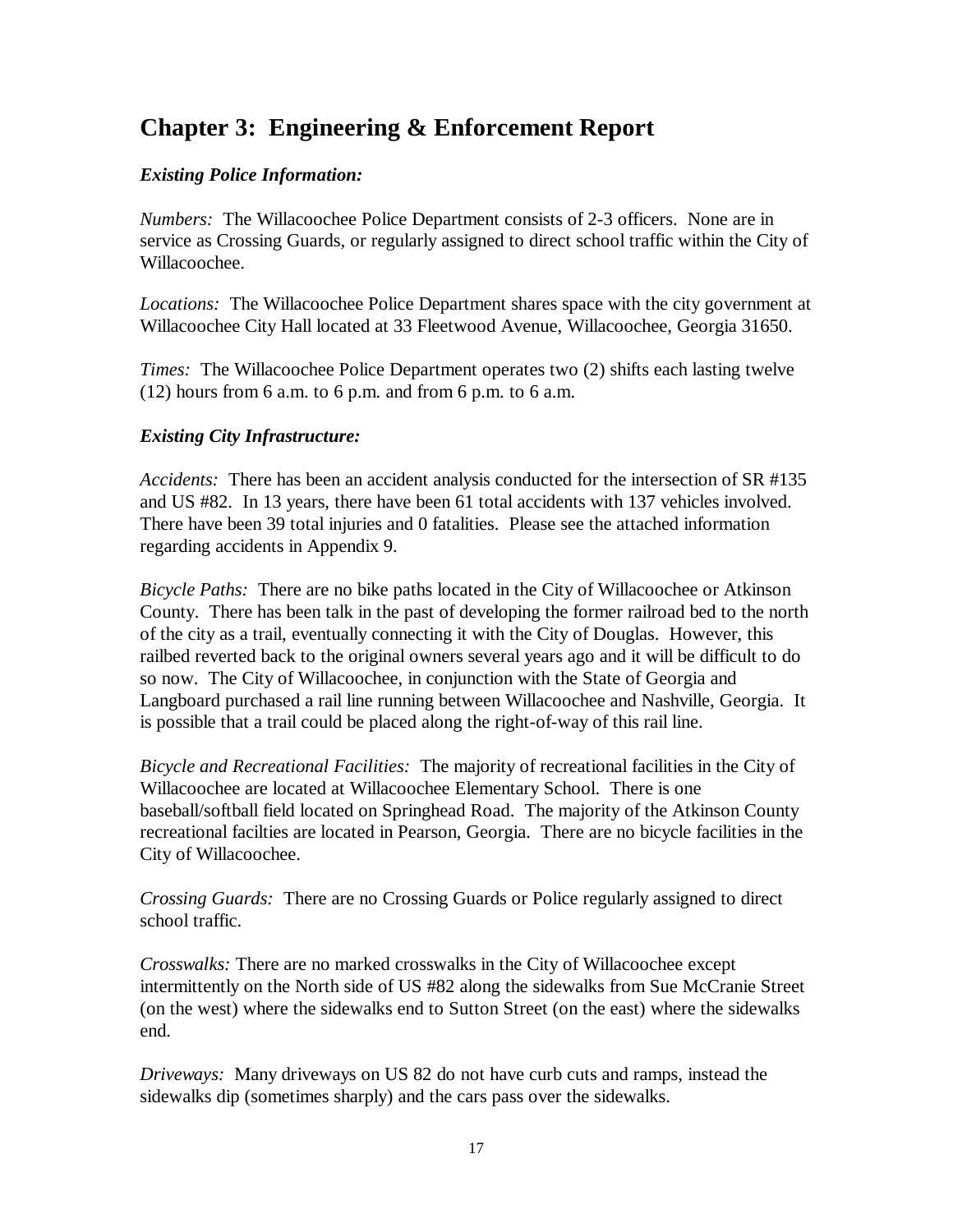*Handicapped Warning Devices On Sidewalks:* There are warning devices consisting of raised areas on sidewalks only along N. Vickers Street that alert the visually impaired and others to a street crossing.

*Lighting (including gaps):* There are street lights in sections of Willacoochee, but these are in very limited areas. The coverage is not usually adequate even in the areas that have lighting.

*Ramps:* There are some ramps located on existing sidewalks, however many of these are at strange angles to the crosswalks & street. Not all sidewalks have ramps.

*Roadways (width, etc.):* According to the GDOT City Mileage Report [6], there are 4.51 miles of paved two lane and four lane state routes in the City of Willacoochee. There are also 1.36 miles of paved two lane county roads, 13.32 miles of two lane city streets (10.01 paved and 3.31 unpaved) for a total of 19.19 miles of streets/roads in the city. Lane mileage totals 42.36 miles.

According to the GDOT City Mileage by State Route Number Report [7], of the 4.51 miles of state routes in the City of Willacoochee, SR 90 accounts for 1.03 miles, SR 135 accounts for 1.49 miles and SR 520 accounts for 1.99 miles.

*School Zones:* There is a flashing school zone sign suspended over SR #135 on both ends of the school zone which runs from just south of Fleetwood Avenue to north of Project Street. It signals a 25 mph zone from 7:00 am to 8:00 am and from 3:00 pm to 4:00 pm From speaking with the Mayor and others, it appears that this time should be extended due to high school students coming earlier than that time to catch the school buses in the area. I would also recommend that the school zone be extended over US #82.

*Sidewalks/Trails:* There are no sidewalks throughout most of the City of Willacoochee. Sidewalks of thirteen (13) feet wide appear on the South side of Fleetwood Avenue from Peterson Street (SR #135) East to Florida Avenue. Sidewalks of five (5) feet wide appear on the South side of Fleetwood Avenue from Peterson Street (SR #135) West approximately one hundred feet. Sidewalks of eight (8) feet wide also extend on both sides of Peterson Street (SR #135) from Fleetwood Avenue to McCranie Street and from there four (4) foot sidewalks extend to just North of Perkins Street within the school zone. There are also sidewalks of varying widths on the North side of US #82 and sidewalks of five (5) feet on both sides of North Vickers Street to Atlantic Avenue where they become four (4) feet wide and extend a short distance north.

The City of Willacoochee does not require new subdivisions to install sidewalks.

*Signal Timing (ped & traffic):* There are no traffic or pedestrian signals in the City of Willacoochee, nor are there any caution lights.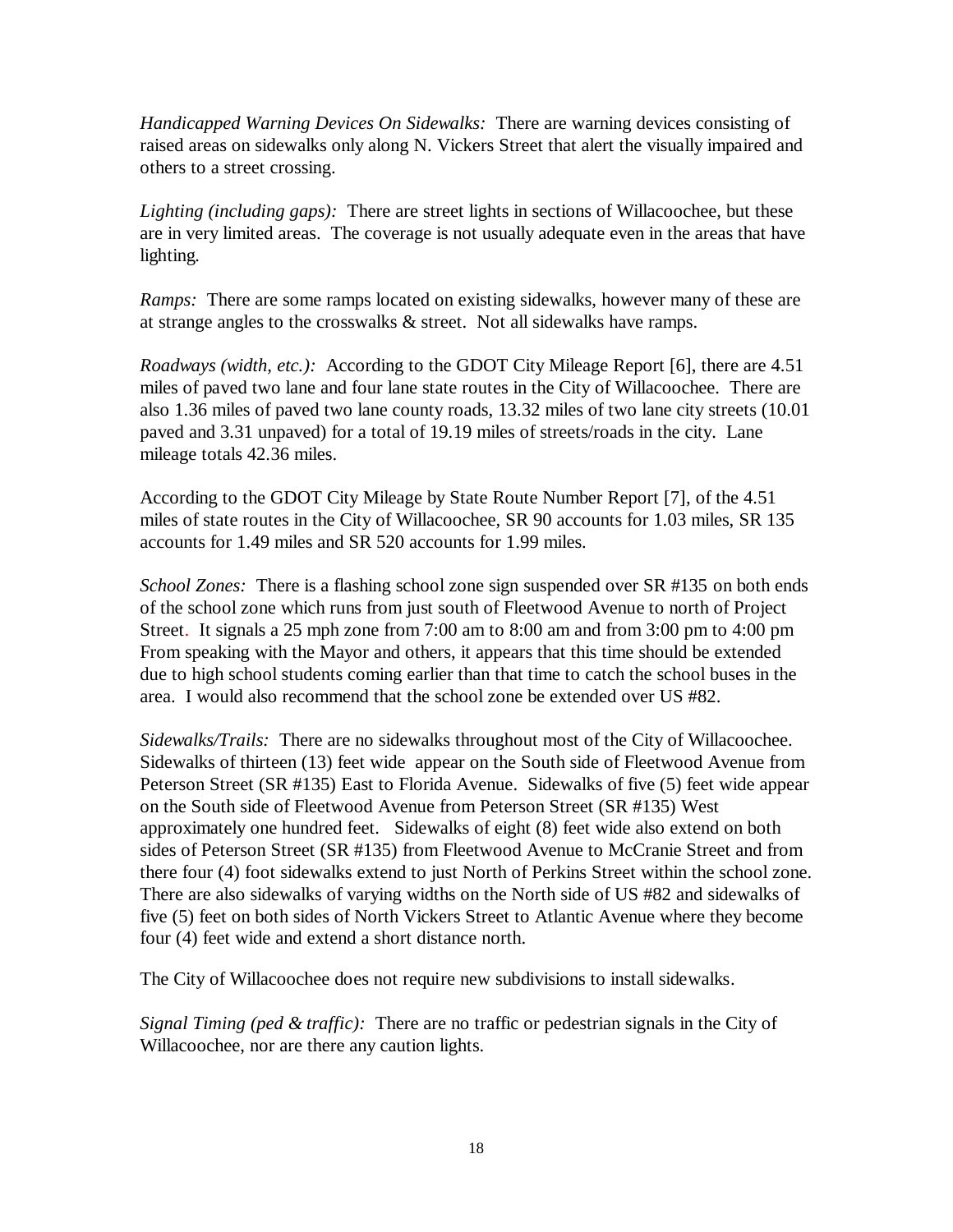*Speed Bumps:* There have been speed bumps installed on some of the streets closest to the school. These are located on Savannah Street. However, these have become detached and are out of place on the roadway.

*Speed Limits:* The posted speed limits in the City of Willacoochee on US #84/SR #520 is 45 mph, however there are few speed limit signs. The posted speed limit in the City of Willacoochee on SR #90 is 35 mph, however there are few speed limit signs and this should be reduced to at least 25 mph because of a pre-school in the area. The posted speed limit on SR #135 in the City of Willacoochee ranges from 50 mph to 45 mph to 35 mph. The posted speed on the city streets in the City of Willacoochee is 25 mph. Many streets do not have speed limit signs.

Despite the posted speed limits, direct observations have proven time and time again that the speed limits are ignored by the large tractor-trailer trucks that frequent US #82.

*Time Radius:* Willacoochee is approximately one mile from the center of the city in all directions, except for an extension into the Industrial area where there are no residences. Therefore, the time is how fast one mile may be walked by individuals, since the school is approximately in the center of the city.

*Traffic Signals:* There are no signalized intersections in the City of Willacoochee despite attempts to get GDOT to install one at the intersection of US #82 and SR 135. The City of Willacoochee has petitioned GDOT for a signal and GDOT has done studies that prove that the existing traffic flow and patterns do not exist for such a signal. Please see the attached extensive documentation regarding the process used by the City to try and get a traffic signal installed.

*Truck/Traffic Volume Analysis:* There are no truck volume counts available from GDOT. However, there is a large amount of truck traffic on US 82/SR 520 due to it being a major east to west thoroughfair known as "Corridor Z". Peterson Street (SR 135) is the outlet road for the Industrial Park.

On a recent trip to Willacoochee on this highway I witnesses a tractor-trailer truck running a stop light in Atkinson County and was later purposely forced off of the road by the same driver because I was in his way and did not clear the lane fast enough to suit him.

Serious law enforcement measures need to be looked at for US #82 such as GDOT Inspections Stations and law enforcement presence in these rural areas.

Despite the posted speed limits, direct observations have proven time and time again that the speed limits are ignored by the large tractor-trailer trucks that frequent US #82.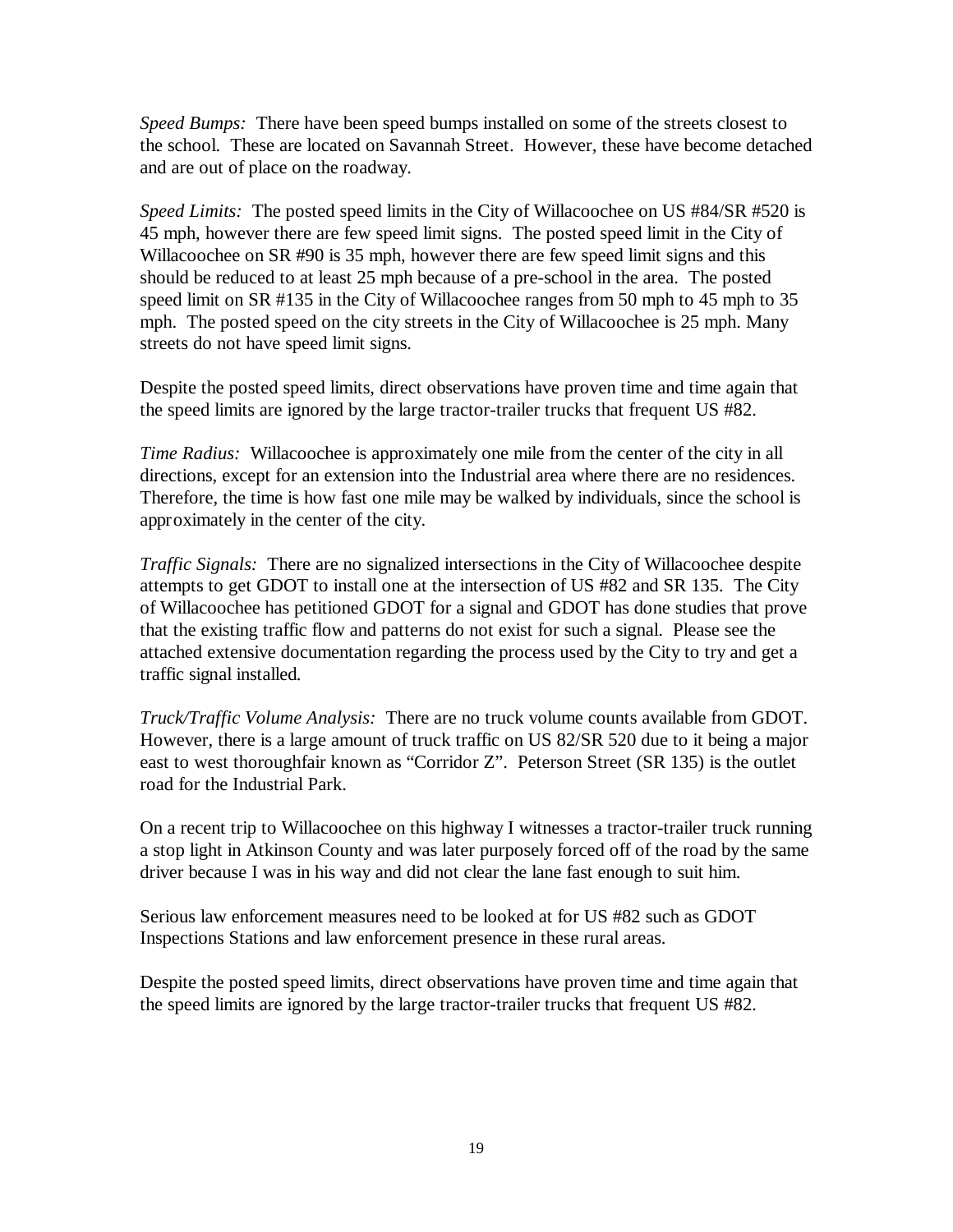### *Past & Future Studies, Plans and/or Projects:*

The City of Willacoochee has been trying for quite some time to have a traffic signal installed at the intersection of SR #135 (Peterson Street) and US #82 (Main Street). As a result of this, they have counted the number of accidents that have occurred at this intersection in the past thirteen years. They have also sent a number of requests to GDOT. As a result, GDOT has performed several studies at this intersection. Please see information attached in Appendix 9 regarding this process.

According to GDOT's State Transportation Improvement Plan (STIP) FY 2008-2011 [10], there is one project scheduled in the Willacoochee area:

Project: MOO3548 for Resurfacing and Maintenance on SR 520 (US 82) from SR 135 to CR 212/B.P. Kirkland Road. This shows as being in the Construction Phase with a length of 9.59 miles and a total cost of \$2,808,581.00.

The City of Willacoochee recently put out a bid for street lamps for the Wilson Street area and the lowest amount was \$1,864.00 plus a monthly service fee.

No road widening, repaving or sidewalk project are planned at this time by the City of Willacoochee.

There are no new subdivisions or new residential, retail or office developments planned at the present time.

There are no new land use or zoning changes planned for the area.

### *Environmental Assessment:*

*Wetlands:* According to the U.S. Fish and Wildlife Service at their National Wetlands Inventory website [2] on the Willacoochee Quadrangle National Wetlands Inventory Map, there are wetlands within the City of Willacoochee, however most are outside of populated areas or highly frequented streets. There are none on, or along, the proposed Safe Routes.

*Surface Water:* There is a small freshwater pond that appears in the central part of the City of Willacoochee according to the U.S. Fish and Wildlife Service at their National Wetlands Inventory website [2] on the Willacoochee Quadrangle National Wetlands Inventory Map. There are none on, or along, the proposed Safe Routes.

*Floodplains:* The City of Willacoochee does not participate in the National Flood Insurance Program. However, there is a Willacoochee Quadrangle U.S.G.S. Map of Flood-Prone Areas from 1981 [11] that shows potential flood zones in Willacoochee. Although there are some flood prone areas within the City Limits of Willacoochee, most of these are outside of the populated areas of the city proper.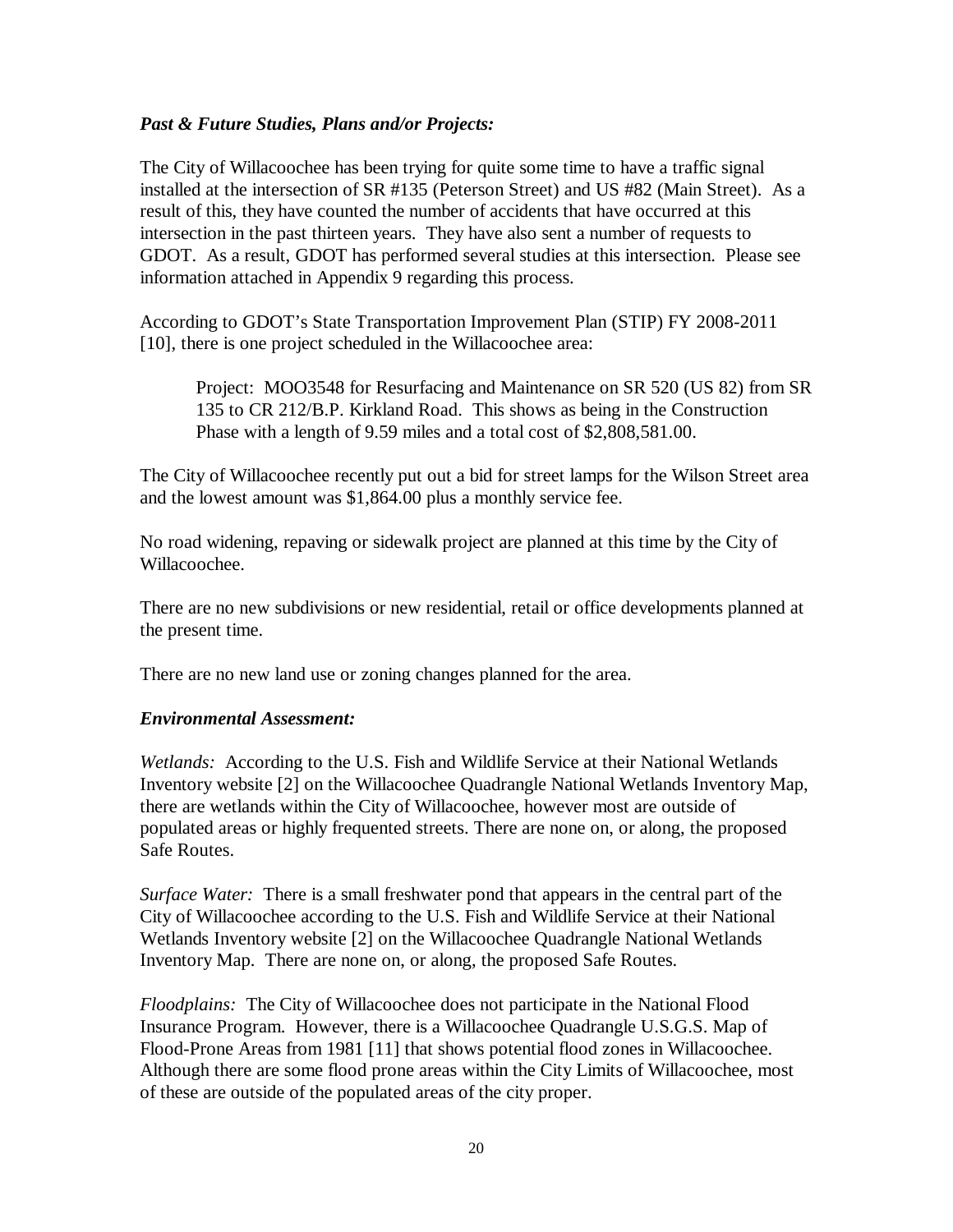*Hazardous Waste:* There are two sites that appear on the Georgia Hazardous Sites Inventory [12] in the City of Willacoochee. These are the McCranie Brothers Wood Preserving Facility (HSI #10202) [Class I] and the Old Willacoochee Wood Preservers Site (HS #10207) [Class II]. The McCranie Brothers Wood Preserving Facility is located on the East side of Wilson Street just across from the intersection of Savannah Street (a Safe Route) and Wilson Street. This intersection is the ending point for the proposed Safe Route along Savannah Street. The Old Willacoochee Wood Preservers Site is located outside of the Safe Routes To School area.

### *Motorized Vehicle Counts:*

Using both direct location traffic counts using the Traffic Count Form-Motorized Vehicles sample in Attachment a-9 of the Georgia Safe Routes to School Guidebook (see Appendix 4), and GDOT AADT (Average Annual Daily Traffic) information [3], a picture of traffic safety conditions along student traveled routes will be developed.

There are four (4) GDOT traffic counters located in the City of Willacoochee according the GDOT 2006 Annual Average Daily Traffic Report (AADT) [3].

| <b>Traffic</b> | Route  | <b>AADT</b> | <b>Peak</b> | <b>Beginning Intersection</b> | <b>Ending</b>       |
|----------------|--------|-------------|-------------|-------------------------------|---------------------|
| <b>Counter</b> |        | $2-Way$     | Hour        |                               | <b>Intersection</b> |
| 0121           | SR 520 | 7030        | 617         | Sue McCranie St.              | N. Vickers St.      |
| 0123           | SR 520 | 9540        | 801         | Bay St.                       | E. Fleetwood Ave.   |
| 0158           | SR 90  | 1180        | 161         | Main St.                      | Atlantic Ave.       |
| 0167           | SR 135 | 4050        | 570         | Spring Head Church Rd.        | Fleetwood Ave.      |

At traffic counter #0121, we see from this data that parents' fears are well founded concerning traffic on SR 520 (U.S. 82) with a vehicle passing every 5.83 seconds at peak hour.

At traffic counter #0123, we see from this data that parents' fears are well founded concerning traffic on SR 520 (U.S. 82) with a vehicle passing every 4.49 seconds at peak hour. Bay Street is the street directly opposite the intersection of US 82 (Main Street) and Peterson Street (SR 135) and forms the northernmost street of that four way intersection.

At traffic counter #0158, we see from this data that parents' fears are well founded concerning traffic with a vehicle passing every 22.36 seconds at peak hour.

At traffic counter #0167, we see from this data that parents' fears are well founded concerning traffic with a vehicle passing every 6.32 seconds at peak hour.

According to a GDOT e-mail dated March 5, 2008 (see Appendix 9), the counts for SR 135 approaching US 82 intersection are: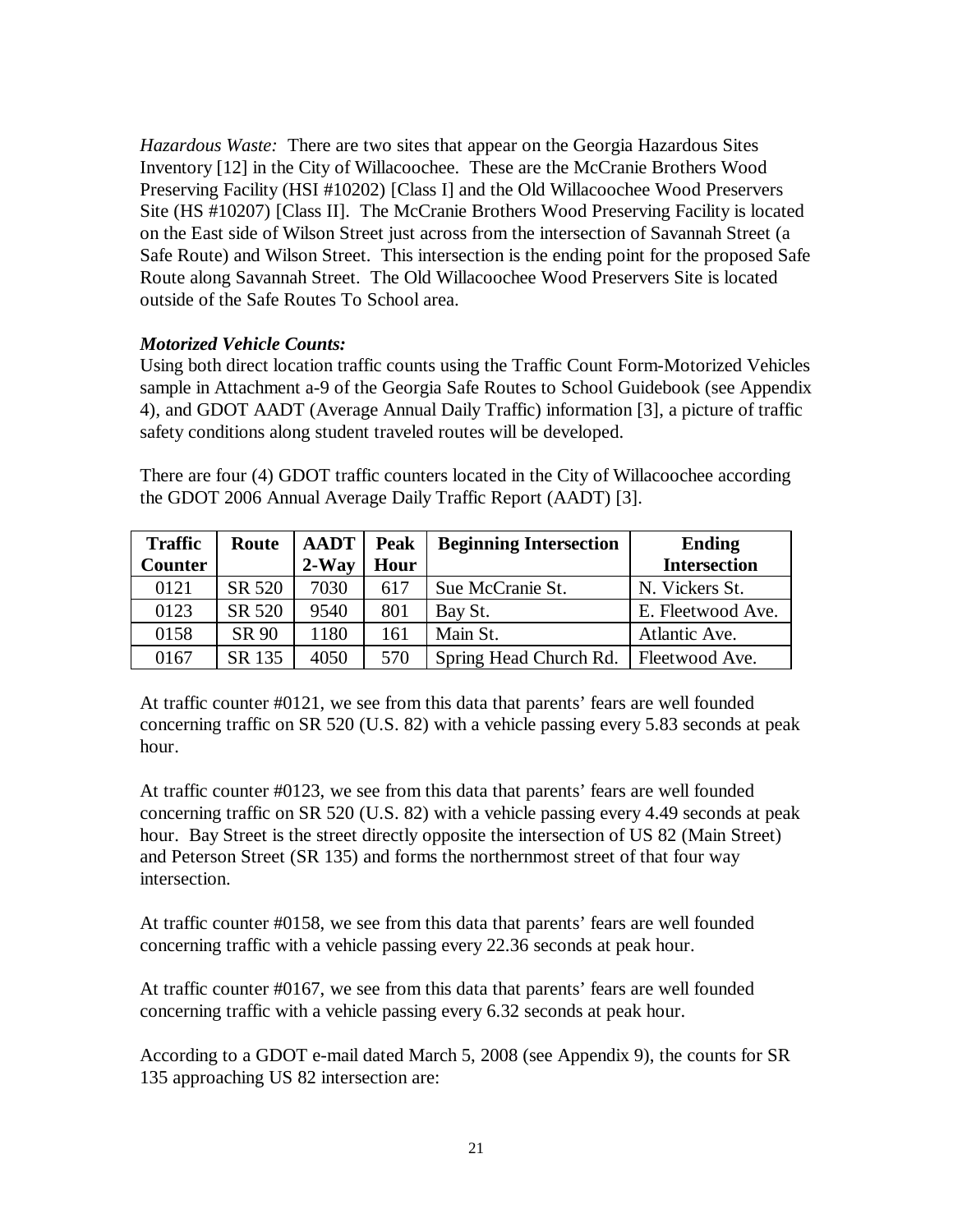| $7-8$ AM:    | 142 vehicles making 84 right turns  |
|--------------|-------------------------------------|
| 8-9 AM:      | 107 vehicles making 60 right turns  |
| 11 AM-12 PM: | 98 vehicles making 65 right turns   |
| 12-1 PM:     | 101 vehicles making 62 right turns  |
| $4-5$ PM:    | 161 vehicles making 105 right turns |
| 5-6 PM:      | 135 vehicles making 66 right turns  |

It becomes evident that the two main traffic periods at this intersection are during, or just after, the school day beginning and ending at Willacoochee Elementary School. Parents dropping off or picking up their children may account for a large part of this increase.

### *Speed Data:*

A look at the posted speed limits in the travel areas has taken place along with the actual speeds that many motorists travel through them. The state highways have been radar certified by the state (but not posted as such). The City of Willacoochee Police Department is not large enough to issue enough tickets to use as an adequate data set to interpret driver patterns.

Through visual determinations and parent testimony, traffic speeds were examined and found to be posted too high in some areas. On the state highways, the posted speed limits were routinely ignored despite what speeds were posted. Other city streets had no posted speed limits at all. Most streets within the school zones had no signage indicating that they were in a school zone and that speed should be reduced during certain periods of time.

Increased signage, speed reductions and other options to reduce speed have been recommended in Chapter 4: Plan Recommendations.

According to the Insurance Information Institute at the website [4]:

- In 2006, 13,543 lives were lost due to speed-related accidents. Speeding was a contributing factor in 31 percent of all fatal crashes. In 2006, 39 percent of 15- to 20-year-old male drivers who were involved in fatal crashes were speeding at the time of the crash. NHTSA says that speed-related crashes cost Americans \$40.4 billion each year. A crash is considered speed related when the driver is charged with a speed-related offense or a law enforcement officer indicates that exceeding the posted speed limit, driving too fast for conditions or racing was a contributing factor.
- In 2006, 41 percent of intoxicated drivers (with a blood-alcohol content at or above 0.08, the definition of drunkenness) involved in fatal crashes were speeding, compared with 15 percent of sober drivers involved in fatal crashes.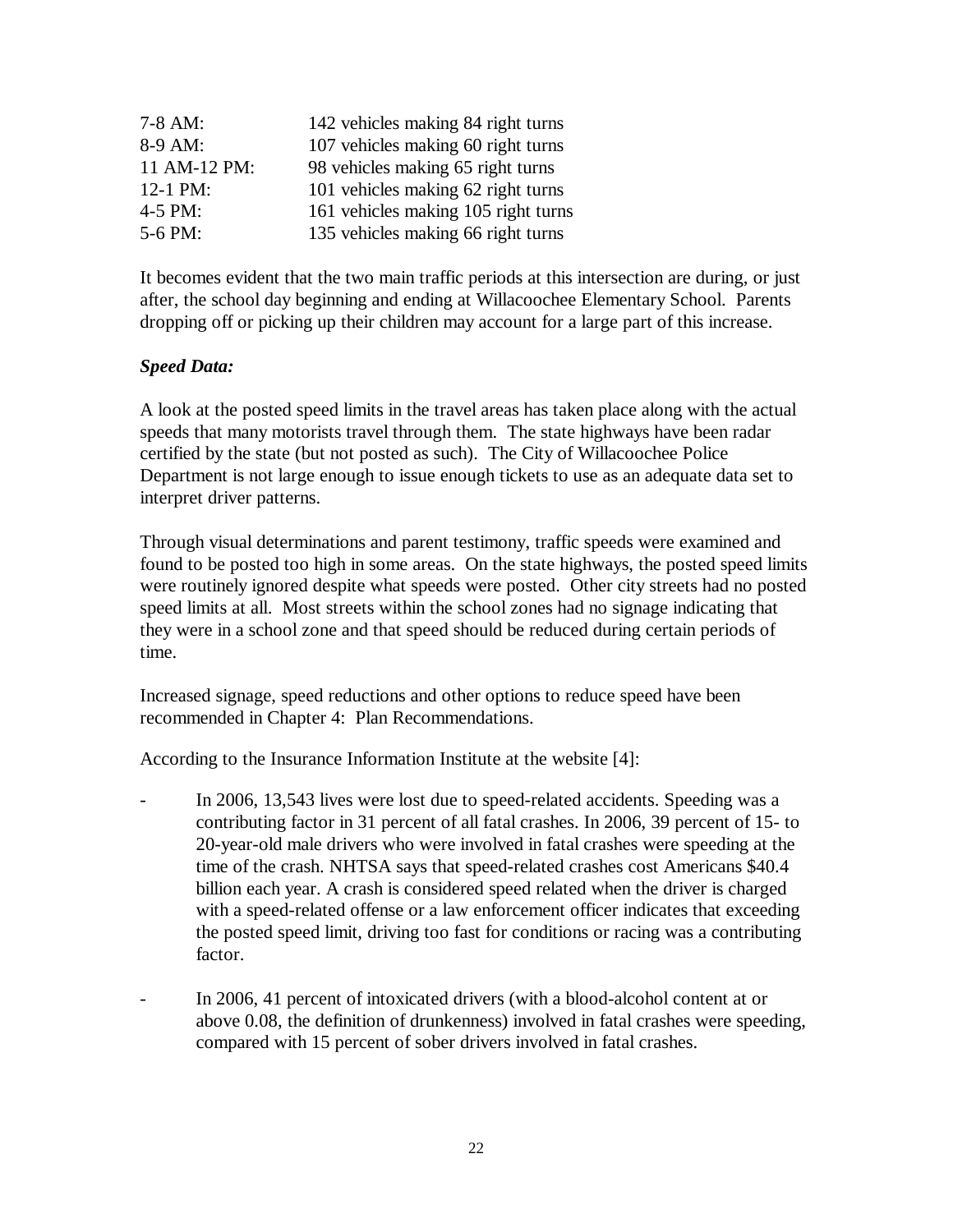### *Crash Data:*

A look at the number of vehicle accidents, particularly pedestrian and bicycle related, has taken place. In recent memory, there have been no pedestrian or bicycle related accidents in the City of Willacoochee. The main area with the greatest risk of accident in the City of Willacoochee is the intersection of US 82 (Main Street) and Peterson Street (SR 135). There have been more accidents at this location than any other. Please see the information contained in Appendix 9 regarding the accidents at this particular location and the efforts of the City of Willacoochee to place a signal here.

We do recommend that a traffic signal and pedestrian safety and signaling devices be placed at this location, due to traffic and this being the major channeled crossing point for the Safe Routes To School. Most parents interviewed face-to-face expressed this crossing of US 82 as the main reason that they would not let their children walk or bicycle to school.

#### **DRIVING BEHAVIORS REPORTED FOR DRIVERS AND MOTORCYCLE OPERATORS INVOLVED IN FATAL CRASHES, 2006 (1)**

| <b>Behavior</b>                                                  | <b>Number</b> | <b>Percent</b> |
|------------------------------------------------------------------|---------------|----------------|
| Failure to keep in proper lane or                                | 16,470        | 28.5%          |
| running off road                                                 |               |                |
| Driving too fast for conditions or in                            | 12,262        | 21.3           |
| excess of posted speed limit or racing                           |               |                |
| Under the influence of alcohol, drugs,                           | 7.349         | 12.7           |
| or medication                                                    |               |                |
| Inattentive (talking, eating, etc.)                              | 4,560         | 7.9            |
| Failure to yield right of way                                    | 4,238         | 7.3            |
| Overcorrecting/oversteering                                      | 2,450         | 4.2            |
| Failure to obey traffic signs, signals, or                       | 2,408         | 4.2            |
| officer                                                          |               |                |
| Swerving or avoiding due to wind,                                | 2,162         | 3.7            |
| slippery surface, other vehicle, object,                         |               |                |
| nonmotorist on roadway, etc.                                     |               |                |
| Operating vehicle in erratic, reckless,                          | 2,086         | 3.6            |
| careless or negligent manner                                     |               |                |
| Vision obscured (rain, snow, glare,                              | 1,545         | 2.7            |
| lights, building, trees, etc.)                                   |               |                |
| Making improper turn                                             | 1,526         | 2.6            |
| Drowsy, asleep, fatigued, ill, or                                | 1,480         | 2.6            |
| blacked-out                                                      |               |                |
| Driving wrong way on one-way traffic                             | 762           | 1.3            |
| or wrong side of road                                            |               |                |
| Other factors                                                    | 9,426         | 16.3           |
| None reported                                                    | 19,990        | 34.6           |
| Unknown                                                          | 1,011         | 1.8            |
| <b>Total Drivers</b>                                             | 57,695        | 100.0          |
| (1) The sum of the numbers and percentages is greater than total |               |                |

drivers as more than one factor may be present for the same driver.

Source: U.S. Department of Transportation, National Highway Traffic Safety Administration. From Insurance Information Institute website

(http://www.iii.org/media/hottopics/insurance/test5/):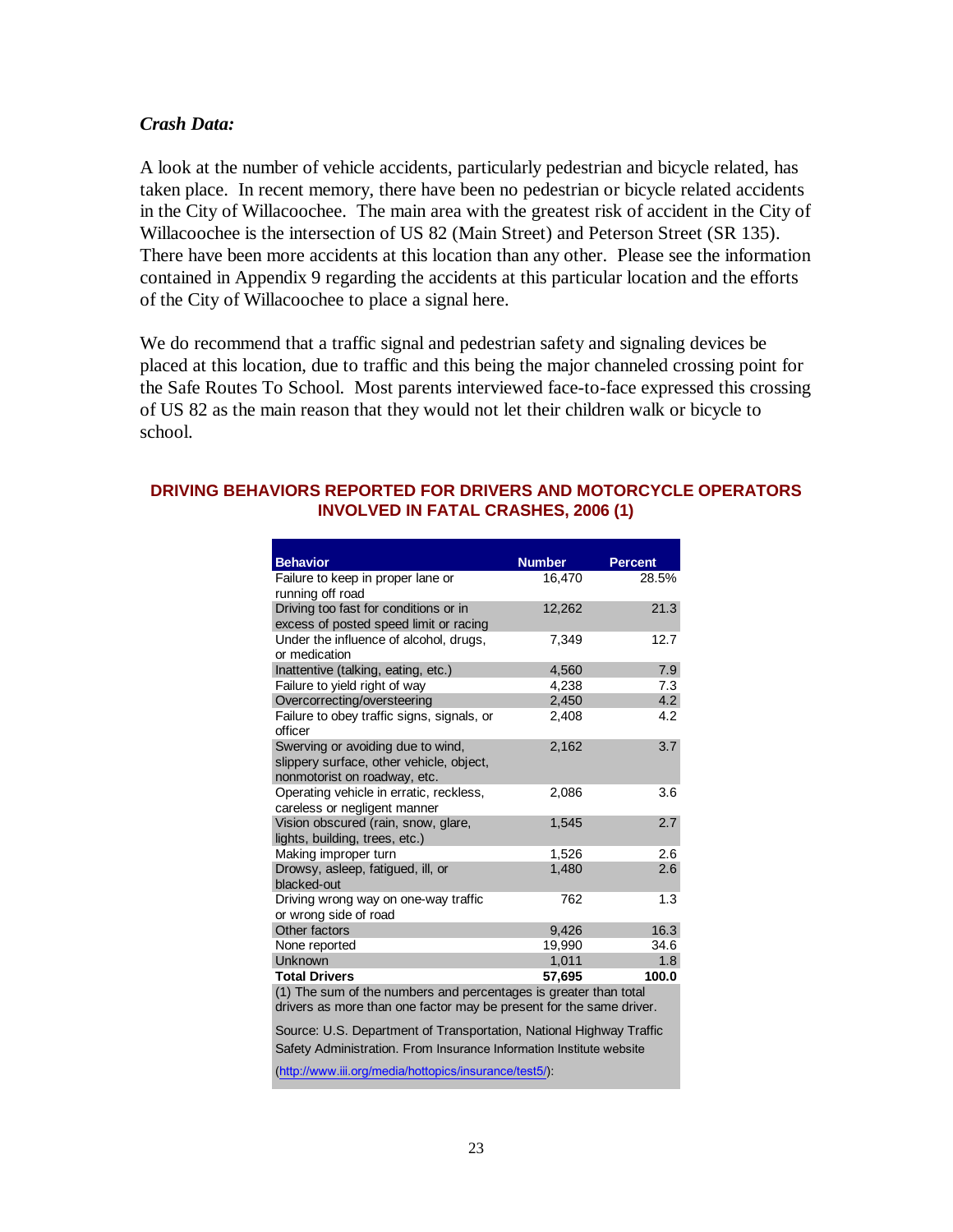According to the Insurance Information Institute at the website [4]:

- Motor vehicle crashes are the leading cause of death for people ages two to 34.
- A motor vehicle death occurs on average every 12 minutes and an injury every 12 seconds. About 117 people died each day in motor vehicle crashes in 2006.
- Since the first documented crash death in 1899, more than 30 million people worldwide have died in traffic crashes.
- *- Overall:* The U.S. Department of Transportation's Fatal Analysis Reporting System in the National Highway Traffic Safety Administration (NHTSA, http://www.nhtsa.dot.gov ) division reports that 42,642 people died in motor vehicle crashes in 2006, down 2.0 percent from 43,510 in 2005. 2006 motor vehicle fatalities were at the lowest level in five years. While deaths among passenger vehicle occupants and nonoccupants fell in 2006, motorcycle riders suffered a 5.1 percent increase. This was the ninth consecutive annual increase in motorcycle rider deaths.
- *-* In 2006, the number of people injured in motor vehicle crashes fell 4.6 percent from 2,699,000 in 2005 to 2,575,000 in 2006.
- *- By Vehicle Miles Traveled:* The fatality rate—measured as deaths per 100 million vehicle miles traveled—was 1.41 in 2006, down from 1.46 in 2005.
- *- Severity of Crashes:* In 2006, there were 5,973,588 police-reported motor vehicle traffic crashes, down 3.0 percent from 6,159,252 in 2005. Of total crashes, 1,746,000 caused injuries and 4,189,000 caused property damage only. NHTSA estimates 10 million or more crashes go unreported every year.
- *- Work-Related:* In 2006 crashes involving vehicles on public roadways were the leading cause of work-related fatalities, according to the U.S. Bureau of Labor Statistics, accounting for 23 percent of all fatal work injuries.
- *- By Age Group:* In 2006, older people (65 and older) made up 14 percent of all traffic fatalities, 14 percent of vehicle occupant fatalities and 19 percent of pedestrian fatalities, in large part because they are frailer and more likely to die from their injuries than younger people. (See Older Drivers paper.) In 2005 (latest data available) there were 29 million older licensed drivers, up from 17 percent in 1995. The total number of drivers rose only 14 percent from 1995 to 2005.

In 2006 drivers between the ages of 15 and 20 accounted for 12.9 percent of all drivers in fatal crashes and for 16 percent of all drivers in police-reported crashes. In 2005 (latest available data) drivers in this age group accounted for 6.3 percent of all licensed drivers. To reduce high accident rates among young drivers, states are increasingly adopting graduated driver license programs, which allow young drivers to improve their skills and driving habits. (See Teen Driving paper).

*- Cost of Crashes in Urban Areas:* The societal cost of crashes is \$164.2 billion annually, according to a 2008 report by the American Automobile Association, based on its analysis of 85 urban areas. Crashes were much more costly than congestion, which the study puts at \$67.6 billion per year. The cost of crashes per person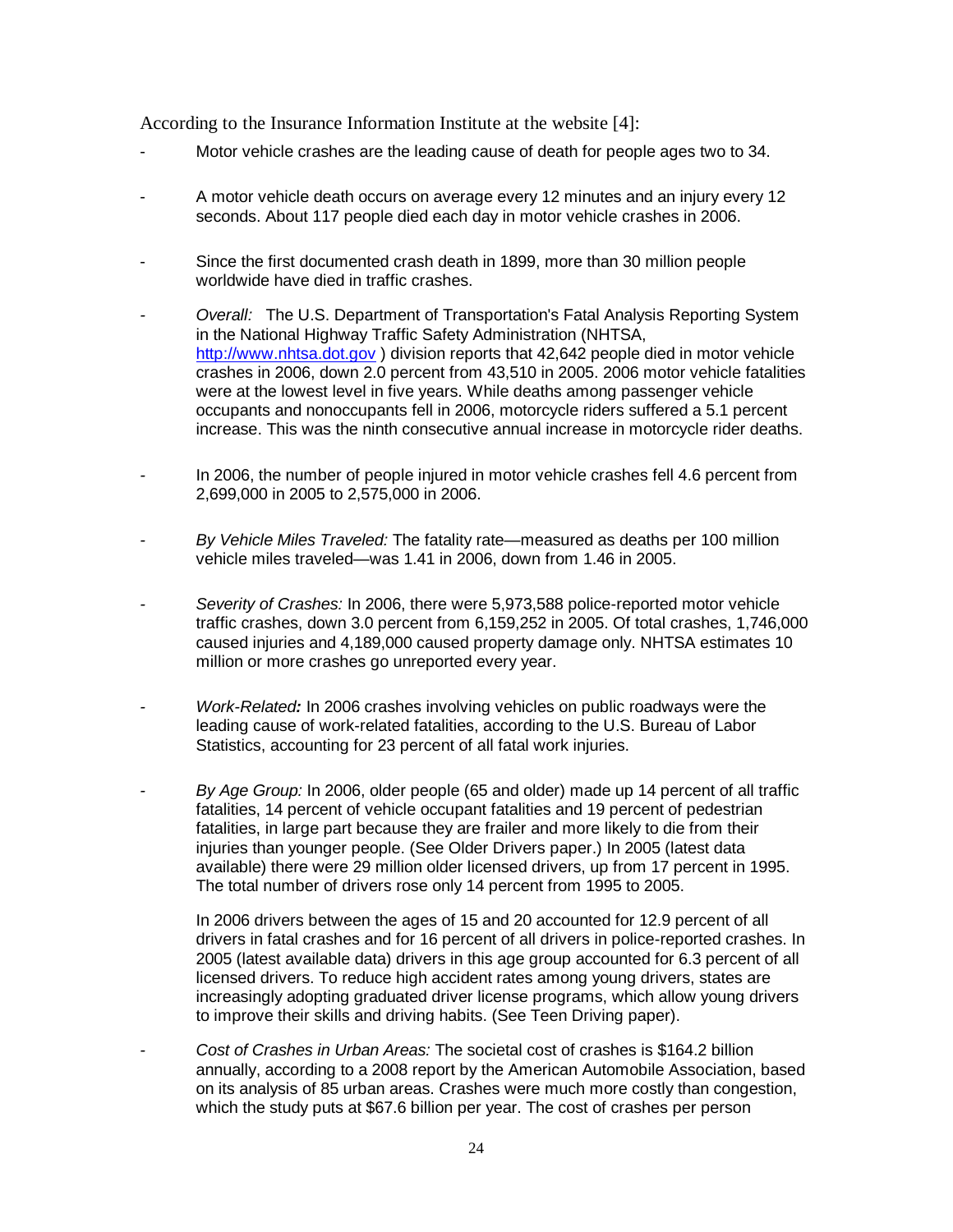decreases as the size of the metropolitan area increases, while the cost of congestion escalates with an increase in city size.

- *- Hit and Run Crashes:* According to the National Highway Traffic Safety Administration (NHTSA) there were 1,106 fatal hit and run crashes in 2005, that is, crashes where the driver left the scene after a collision with a person not in a motor vehicle. In this analysis NHTSA does not include hit and run collisions between vehicles only. Hit and run crashes in 2005 were up 20.6 percent from 917 in 2000. In 2005, 2,610 people died in these crashes, a 14.4 percent increase from 2,281 in 2000. There were 1,231 vehicles involved in these crashes I n 2006, up 20.0 percent from 1,026 in 2000.
- *- Large Trucks:* According to NHTSA, 4,995 people died in crashes involving large trucks in 2006, compared with 5,240 in 2005, a decrease of 4.7 percent. Although large trucks amounted to 3 percent of all registered vehicles in 2005 (latest year available for registration statistics), they accounted for 8 percent of all vehicles involved in fatal crashes in 2006. One out of nine traffic fatalities in 2006 resulted from a collision involving a large truck.

### **Other Traffic Problems:**

According to the Insurance Information Institute at the website [4]:

- *- Drunk Driving:* There is an alcohol-related traffic fatality every 29 minutes. In 2006, 17,602 people died in alcohol-related crashes, up slightly from 17,590 in 2005 and was the highest level since 1996. Alcohol was involved in 41 percent of all crash fatalities in 2006. (See Drunk Driving paper.) Alcohol-related crashes are defined as those where someone involved, either a driver or a nonoccupant such as a pedestrian or bicyclist, had a traceable amount of alcohol in his or her blood.
- *- Red Light Running:* The Insurance Institute for Highway Safety (IIHS, http://www.iihs.org/ ) says that more than 900 people a year die and nearly 2,000 are injured as a result of vehicles running red lights. About half of those deaths are pedestrians and occupants of other vehicles who are hit by red light runners.
- *- Fatigue:* NHTSA statistics show that at least 100,000 crashes and 1,500 deaths each year are the result of drivers falling asleep at the wheel. A 2002 poll conducted by the National Sleep Foundation found that 100 million drivers, close to half of American adult drivers, drive while drowsy and nearly two out of ten admitted to having fallen asleep at the wheel. New Jersey passed a law in 2003 that equates falling asleep at the wheel with reckless driving, and if a driver falls asleep and kills someone in a crash, he or she can be charged with vehicular homicide and serve up to ten years in jail and pay fines. Although at least four states have considered similar legislation, New Jersey is the only state with such a law on the books.
- *- Distracted Driving:* A study sponsored by Nationwide Insurance, which surveyed 1,200 drivers between the ages of 18 and 60, found that 81 percent of drivers "multitasked" (engaged in distracting behaviors while driving) at least sometimes. One in eight said he or she changed radio stations or CDs. The same proportion acknowledged drinking a beverage. Almost three-quarters talked on a cell phone,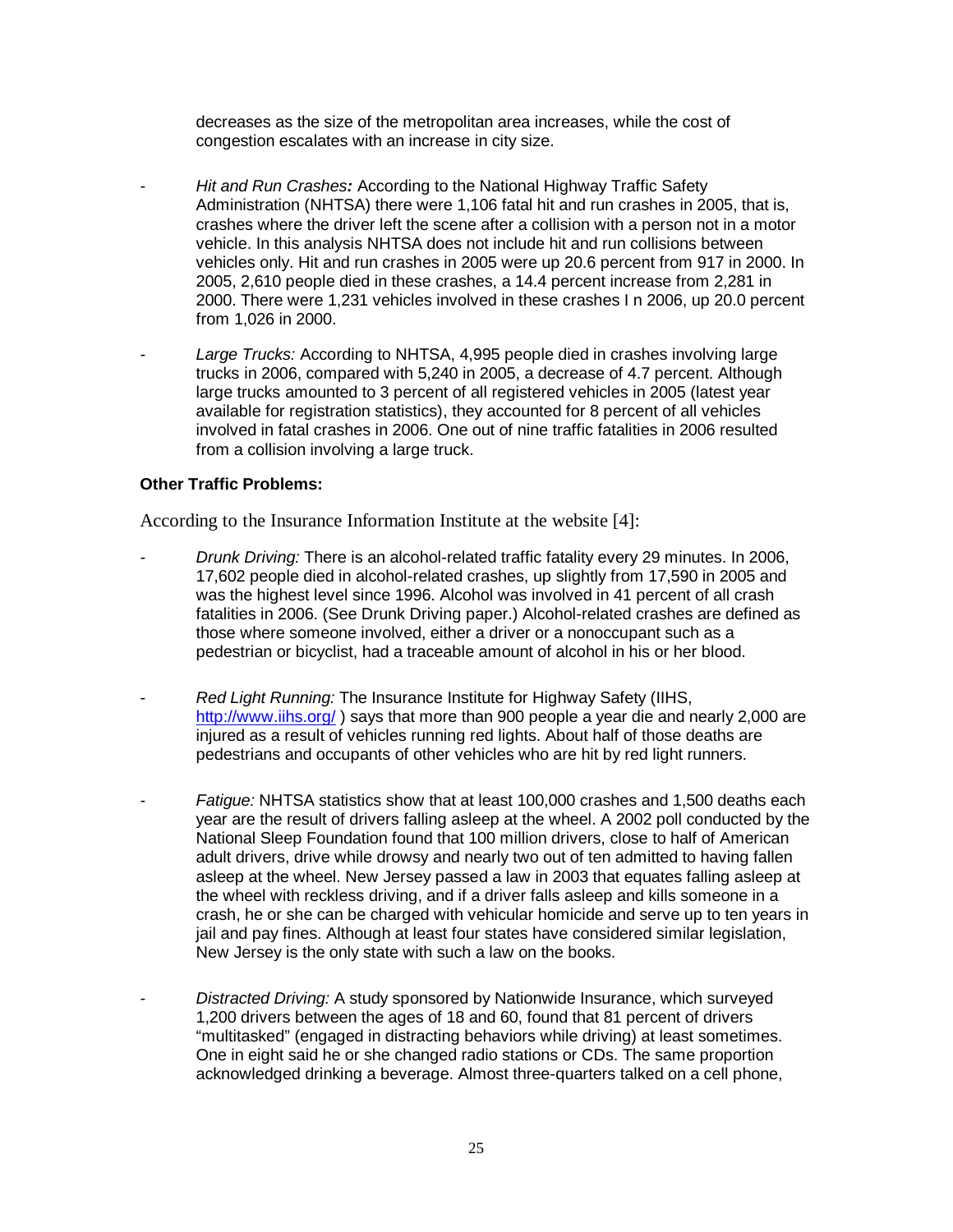and 68 percent ate a snack. Twenty-three percent acknowledged they experienced road rage and 4 percent said they have driven while intoxicated.

The January 2007 study also found that the youngest drivers, age 18 to 27, were the most likely to always multitask while driving—35 percent. Thirty percent of drivers age 28 to 44 always multitasked and 21 percent of the 45-to 60-year-olds always multitasked.

Some form of driver inattention was involved in almost 80 percent of crashes and 65 percent of near-crashes within three seconds of the event, according to an April 2006 study conducted by the Virginia Tech Transportation Institute and the National Highway Traffic Safety Administration (NHTSA). The 100-Car Naturalistic Driving Study broke new ground—earlier research found that driver inattention was responsible for 25 to 30 percent of crashes. The 2006 study found that the most common distraction was the use of cell phones, followed by drowsiness. However, cell phone use was far less likely to be the cause of a crash or near-miss than other distractions. For example, while reaching for a moving object such as a falling cup increased the risk of a crash or near-crash by nine times, talking or listening on a hand-held cell phone only increased the risk by 1.3 times. The study tracked the behavior of the 241 drivers of 100 vehicles for more than one year. The drivers were involved in 82 crashes, 761 near-crashes and 8,295 critical incidents. (See also Cell Phones and Driving.)

*- Cell Phone Use:* In July 2007, the National Highway Traffic Safety Administration and the National Center for Statistics and Analysis released the results of their National Occupant Protection Use Survey (NOPUS), which found that in 2006 5 percent of drivers used hand-held cell phones, down from 6 percent in 2005, the first decline since the survey began tracking hand-held cell phone use in 2000. The decline in use occurred in a number of driver categories, including female drivers (down from 8 to 6 percent), drivers in the Midwest (down from 8 to 4 percent), drivers age 25 to 69 (down from 6 to 4 percent) and drivers of passenger cars (down from 6 to 4 percent) to name but a few. NOPUS is a probability-based observational survey. Data on driver cell-phone use were collected at random stop signs or stoplights only while vehicles were stopped and only during daylight hours. (See also Cell Phones and Driving.)

Many studies have shown that using hand-held cell phones while driving can constitute a hazardous distraction. However, the theory that hands-free sets are safer has been challenged by the findings of several studies. A study from researchers at the University of Utah, published in the summer 2006 issue of Human Factors concludes that talking on a cell phone while driving is as dangerous as driving drunk, even if the phone is a hands-free model. An earlier study by researchers at the university found that motorists who talked on hands-free cell phones were 18 percent slower in braking and took 17 percent longer to regain the speed they lost when they braked.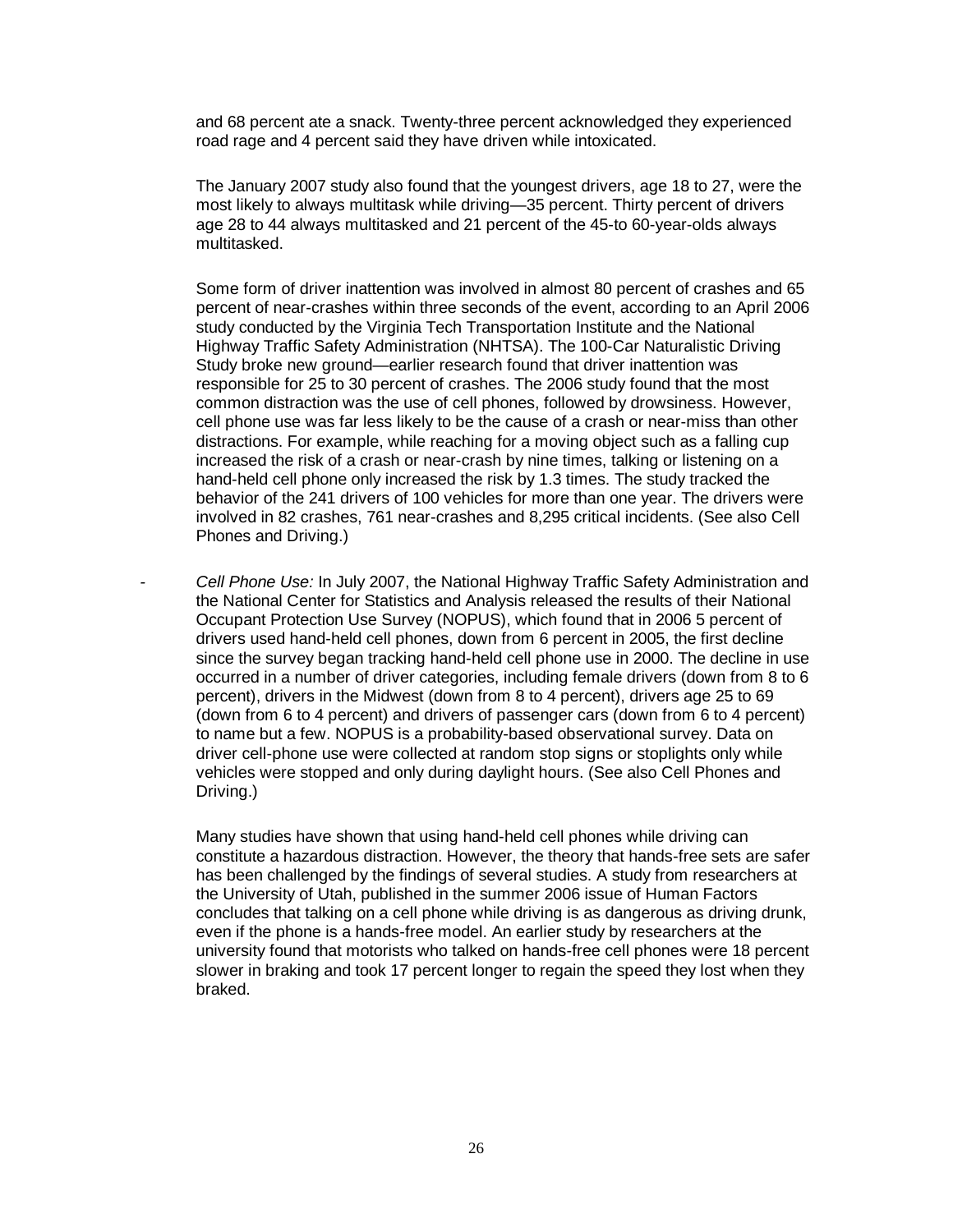### *Crime Data:*

A look at crime data within the City of Willacoochee was warranted so that high crime areas could be avoided when planning main walking/biking paths, if possible.

In 2005, there were only three (3) violent crimes (Aggravated assault). This was true for 2002 & 2003, as well. In 2004, there were four (4) violent crimes (Aggravated assaults).[13]

As of 4/25/2008, there were two registered sex offenders living in the City of Willacoochee. One lived in the 100 block of Bostic Avenue and the other in the 1,000 block of Foye G. Vickers Road.[14]

Therefore, the crime rate is so low in the City of Willacoochee that all areas, except those inhabited by registered sex offenders, may be used when planning main walking/biking paths.

### *Area Walking/Biking Assessment (The Walk-About):*

Using the Sample Walk-About Survey Form attached as Appendix a-14 through a-18 (see attached) in the Georgia Safe Routes to School Guidebook, we identified the safety issues around the school through direct observation so that we could understand the problems and challenges that the children encounter daily. Student routes ultimately chosen should, as much as possible intersect areas of Crossing Guards, Traffic Controls, Sidewalks/ Trails and Main Student Routes and Densities, or changes should be made to existing public facilities to incorporate these items into routes lacking them.

For our purposes, Main Safe Routes are: Peterson Street (SR 135), School Road, S. Vickers Street and US 82 (Main Street). Secondary (or feeder) Safe Routes are N. Vickers Street, Project Street and Savannah Street

Survey Forms located in the Appendices have one form for intersections of Main Safe Routes and Secondary Safe Routes. This form is filed under the Main Route (Peterson Street, School Road, S. Vickers Street or US 82) intersection.

Willacoochee Elementary School Site: There are no sidewalks leading to the school building at the main entrance. Pedestrians do not have clearly defined walkways to entrances that are separated from car routes, parking lots and bus routes. There is a bicycle rack present for 4-6 bicycles that is appropriate, allows for maximum parking and is placed within clear view of school activity areas. Bicyclists do not have entry and exit pathways that do not conflict with motorized vehicles. Arrival and dismissal procedures do not minimize ped/bike/motor vehicle contact. The parking lot having approximately twenty-eight (28) spaces in the front is not well marked. The teacher of the month space creates problems in that it is virtually impossible to tell that it is reserved until the motorist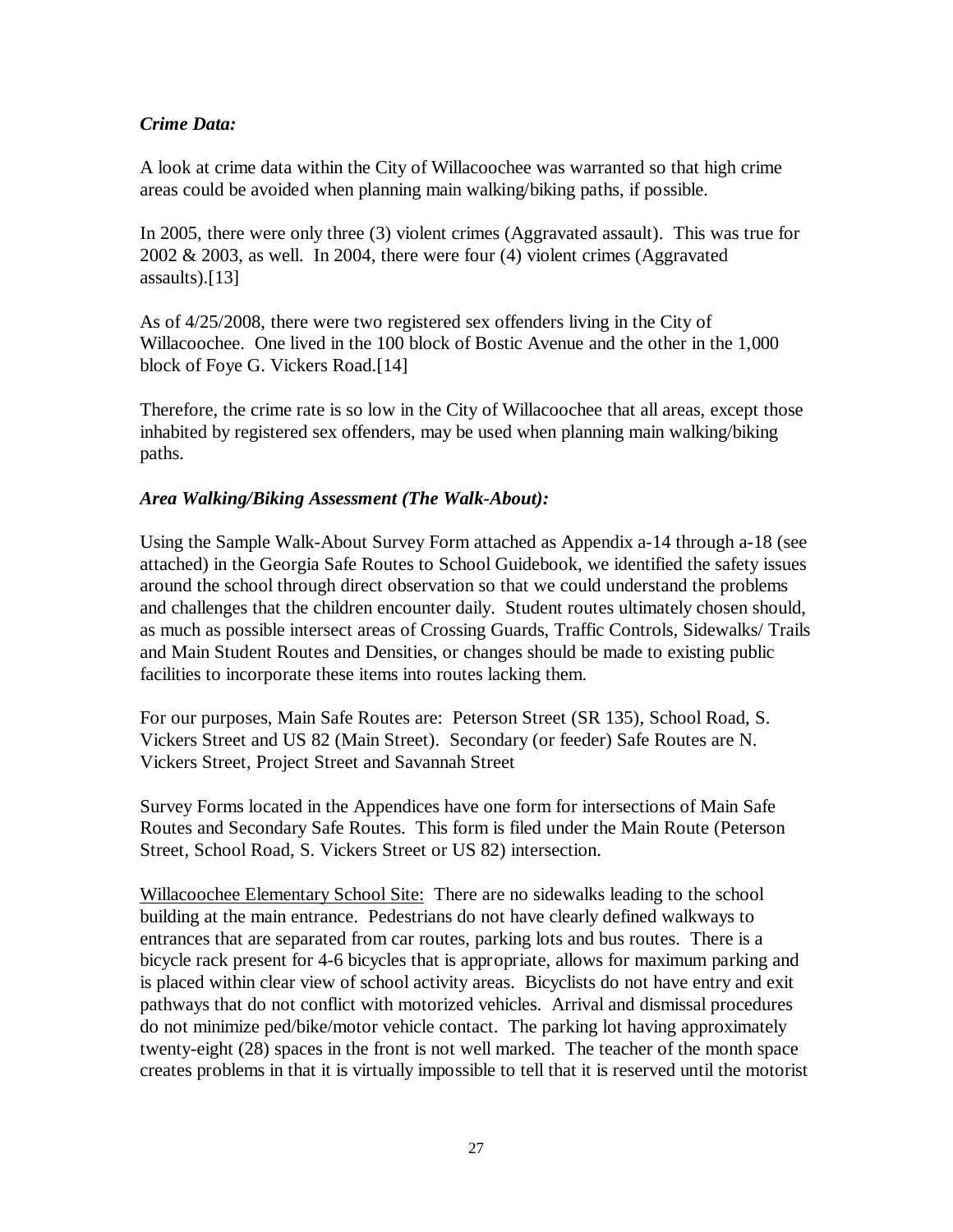is in it, necessitating a quick turn away, or a backing up into the traffic lane. The twelve (12) parking spaces in the rear are well marked. Please see pictures #1-#8.

The streets chosen for Safe Routes include:

North Vickers Street (SR #90) (east side only) where there are sidewalks located from approximately US #82 (on the south) to just past Atlantic Avenue (on the north) has sidewalks of approximately five (5) feet to Atlantic Avenue and approximately four (4) feet to the end. Sidewalks are not adequately wide. They are not in good condition, are continuous, though not free of debris, or obstructions. They are free of overhanging vegetation. There is a small buffer space between the sidewalk and the street, but no structures or plants in the buffer. Car speeds do not make walkers feel unsafe. There is evidence of mid-block crossing. Many driveways cross the sidewalk though none are wide or sweeping. Parked cars do not block the sidewalk. There are no existing bike lanes on the road, but there is an opportunity for one. There is not adequate lighting and signage is not clear or appropriate. Please see pictures #9-#11 & #48-#49.

The intersection at Paulk Avenue does not have signal, nor does it need one. There are not adequate crosswalk markings. There is a stop sign present and visible. There is a stop bar. There are no sweeping turns. There is no long crosswalk. There is a curb curvature and curb ramps. Pedestrians are easily visible to motorists with no curves, hills, or vegetation obstructing views of pedestrians. There are rumble strips on the sidewalk installed to alert pedestrians to the intersection. Please see picture #9.

The intersection at Marshall Avenue does not have signal, nor does it need one. There are not adequate crosswalk markings. There is a stop sign present and visible. There is a stop bar. There are no sweeping turns. There is no long crosswalk. There is a curb curvature and curb ramps. Pedestrians are easily visible to motorists with no curves, hills, or vegetation obstructing views of pedestrians. There are rumble strips on the sidewalk installed to alert pedestrians to the intersection. Please see picture #10.

The intersection at Atlantic Avenue does not have signal, nor does it need one. There are not adequate crosswalk markings. There is a stop sign present and visible. There is no stop bar. There are no sweeping turns. There is no long crosswalk. There is a curb curvature and curb ramps. Pedestrians are easily visible to motorists with no curves, hills, or vegetation obstructing views of pedestrians. There are rumble strips on the sidewalk installed to alert pedestrians to the intersection. The sidewalk changes to the north of this location to an older more crooked sidewalk and extends for a short distance. Please see picture #11.

Peterson Street (SR #135) South of US #82 to Project Street (both sides) where there are sidewalks on both sides of the street from Fleetwood Avenue which end within the school zone just North of Perkins Street. From Fleetwood Avenue south to McCranie Avenue these sidewalks are approximately eight (8) feet wide. From McCranie Avenue south to the end the sidewalks are approximately four (4) feet wide. These sidewalks are not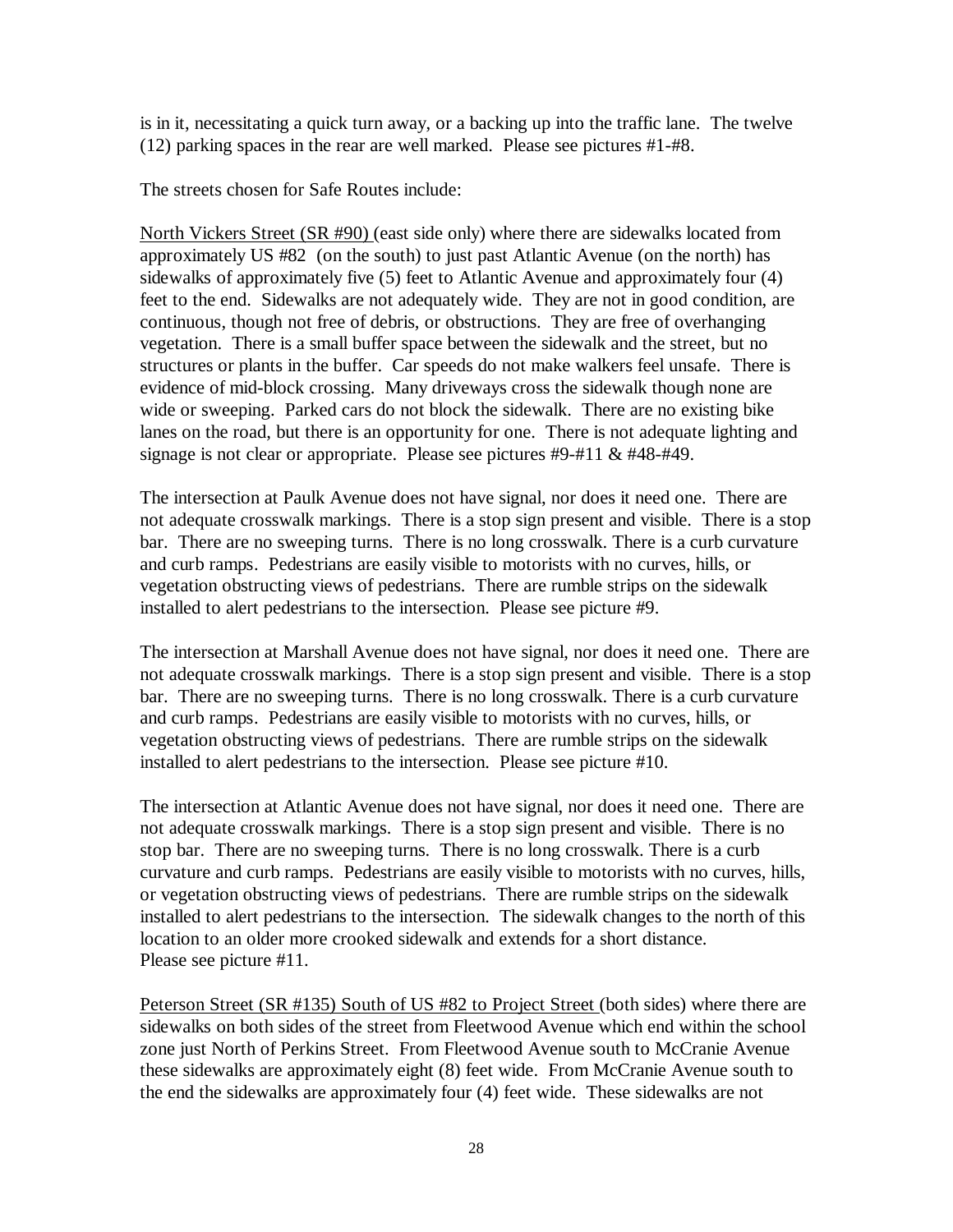adequately wide past McCranie Avenue, are not in good condition, do not continue through the school zone and are not free of debris, obstructions and overhanging vegetation. There is no buffer space between the sidewalk and the street. Car speeds make walking feel unsafe. Many driveways cross the sidewalk which are wide and sweeping. There are no existing bike lanes and there is not enough adequate lighting. The signage is not clear and appropriate. There is an opportunity for a bike lane on the road. The posted school zone extends from approximately McCranie Street to between Carter Street & Project Street. The posted speeds are between 50 mph and 35 mph. 25 mph school zones run between 7:00 am and 8:00 am and between 3:00 pm and 4:00 pm. Please see pictures #12-#23.

The intersection at US #82 does not have signal, but needs one. There are not adequate crosswalk markings. There is a stop sign present and visible. There is a stop bar (with faded markings). There are sweeping turns. There is no long crosswalk. There is no curb curvature or curb ramps. Pedestrians are not easily visible to motorists with curves, hills, or vegetation obstructing views of pedestrians. Please see pictures #12-#13.

The intersection at Fleetwood Avenue does not have signal, nor does it need one. There are not adequate crosswalk markings. There is a stop sign present and visible. There is a stop bar (with faded markings). There are sweeping turns. There is no long crosswalk. There is a curb curvature and curb ramps on all but the east side. Pedestrians are not easily visible to motorists with curves, hills, or vegetation obstructing views of pedestrians. Please see pictures #14-#15.

The intersection at McCranie Avenue does not have signal, nor does it need one. There are not adequate crosswalk markings. There is a stop sign present and visible. There is a stop bar (with faded markings). There are no sweeping turns. There is no long crosswalk. There is no curb curvature or curb ramps. Pedestrians are not easily visible to motorists. Please see pictures #16-#17.

The intersection at Savannah Street does not have signal, nor does it need one. There are not adequate crosswalk markings. There is a stop sign present and visible. There is a stop bar. There are no sweeping turns. There is not a long crosswalk. There is not curb curvature or curb ramps. Pedestrians are easily visible to motorists with no curves, hills, or vegetation obstructing views of pedestrians. The intersections are too deep where the streets meet and cars scrape the bottoms. There is old striping present. Please see pictures #18-#19.

The intersection at Perkins Street does not have signal, nor does it need one. There are not adequate crosswalk markings. There is a stop sign present and visible. There is a stop bar. There are sweeping turns. There is no long crosswalk. There is no curb curvature or curb ramps. Pedestrians are easily visible to motorists with no curves, hills, or vegetation obstructing views of pedestrians. Please see picture #20.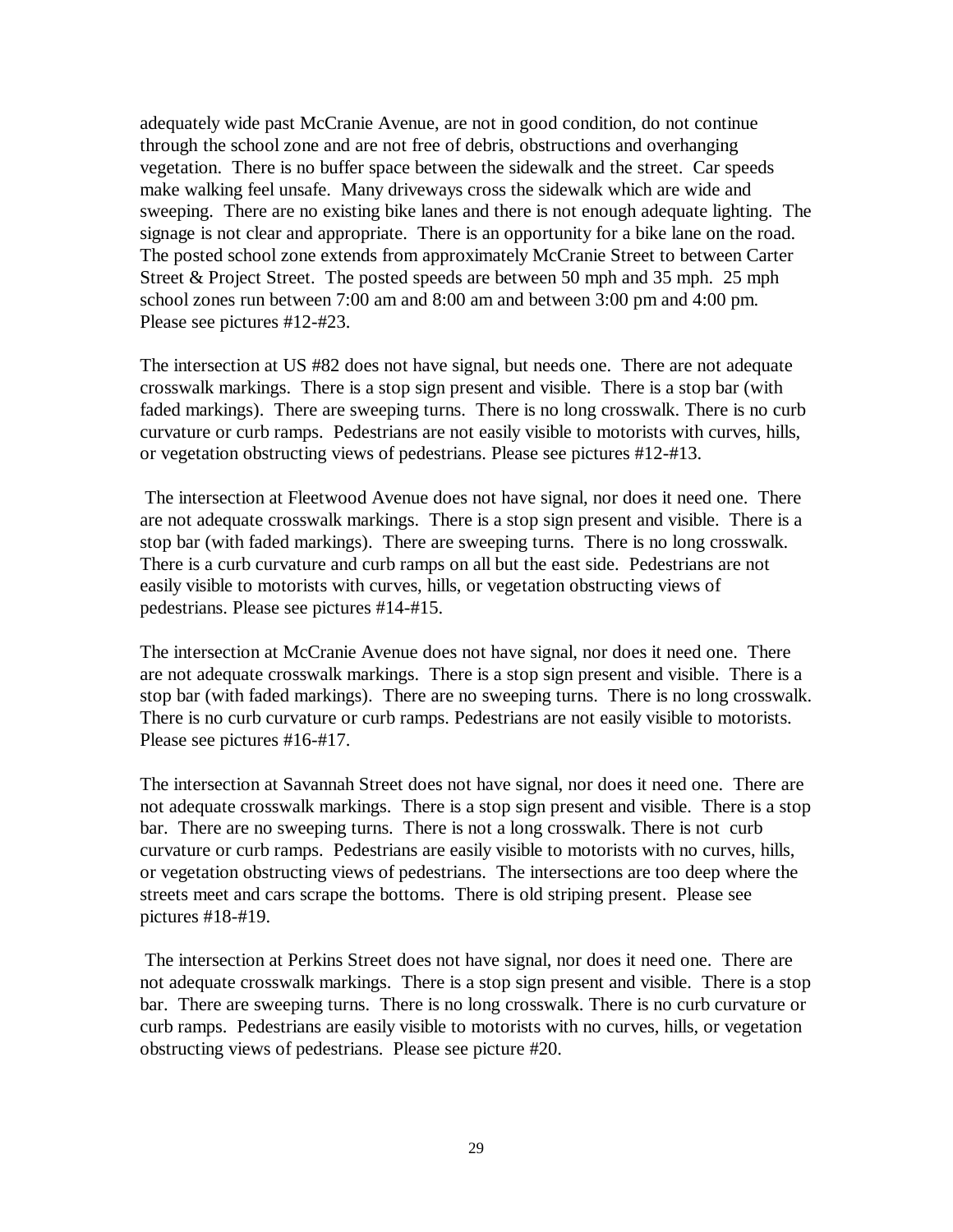The intersection at Bostick Street does not have signal, nor does it need one. There are not adequate crosswalk markings. There is a stop sign present and visible. There is no stop bar. There are sweeping turns. There is no long crosswalk. There is no curb curvature or curb ramps. Pedestrians are not easily visible to motorists with curves, hills, or vegetation obstructing views of pedestrians. Please see picture #21.

The intersection at Carter Street does not have signal, nor does it need one. It is a dirt street. There are no crosswalk markings. There is a stop sign present and visible. There is not a stop bar. There are sweeping turns. There is not a long crosswalk. There is not a curb curvature or curb ramps. Pedestrians are not easily visible to motorists with curves, hills, or vegetation obstructing views of pedestrians. Please see picture #22.

The intersection at Project Street does not have signal, nor does it need one. There are not adequate crosswalk markings. There is a stop sign present and visible. There is a stop bar (with faded markings). There are sweeping turns. There is no long crosswalk. There is no curb curvature or curb ramps. Pedestrians are easily visible to motorists with no curves, hills, or vegetation obstructing views of pedestrians. Please see picture #23.

Project Street (side of road to be determined by engineers) where there are no sidewalks, pedestrians must walk in the roadway, dirt paths are worn along the road edge, there are no existing bike lanes, there is no striped shoulder and there is not adequate lighting. There is an opportunity for a bike lane or shoulder on the road. The posted speed is 25 mph. Please see pictures #23-#27.

The intersection at Peggy Hill/Delmar Street does not have signal, nor does it need one. There are not adequate crosswalk markings. There is a stop sign present but not visible because it is blocked. There is no stop bar. There are no sweeping turns. There is no long crosswalk. There is no curb curvature or curb ramps. Pedestrians are easily visible to motorists with no curves, hills, or vegetation obstructing views of pedestrians. Please see picture #24.

The intersection at Merritt Street does not have signal, nor does it need one. There are not adequate crosswalk markings. There is no stop sign present or visible because it is on the wrong side of the street. There is no stop bar. There are no sweeping turns. There is no long crosswalk. There is no curb curvature or curb ramps. Pedestrians are not easily visible to motorists with curves, hills, or vegetation obstructing views of pedestrians. Please see picture #25.

The intersection at Old Florida Road does not have signal, nor does it need one. There are not adequate crosswalk markings. There is a stop sign present and visible. There is no stop bar. There are no sweeping turns. There is no long crosswalk. There is no curb curvature or curb ramps. Pedestrians are easily visible to motorists with no curves, hills, or vegetation obstructing views of pedestrians. Please see picture #6.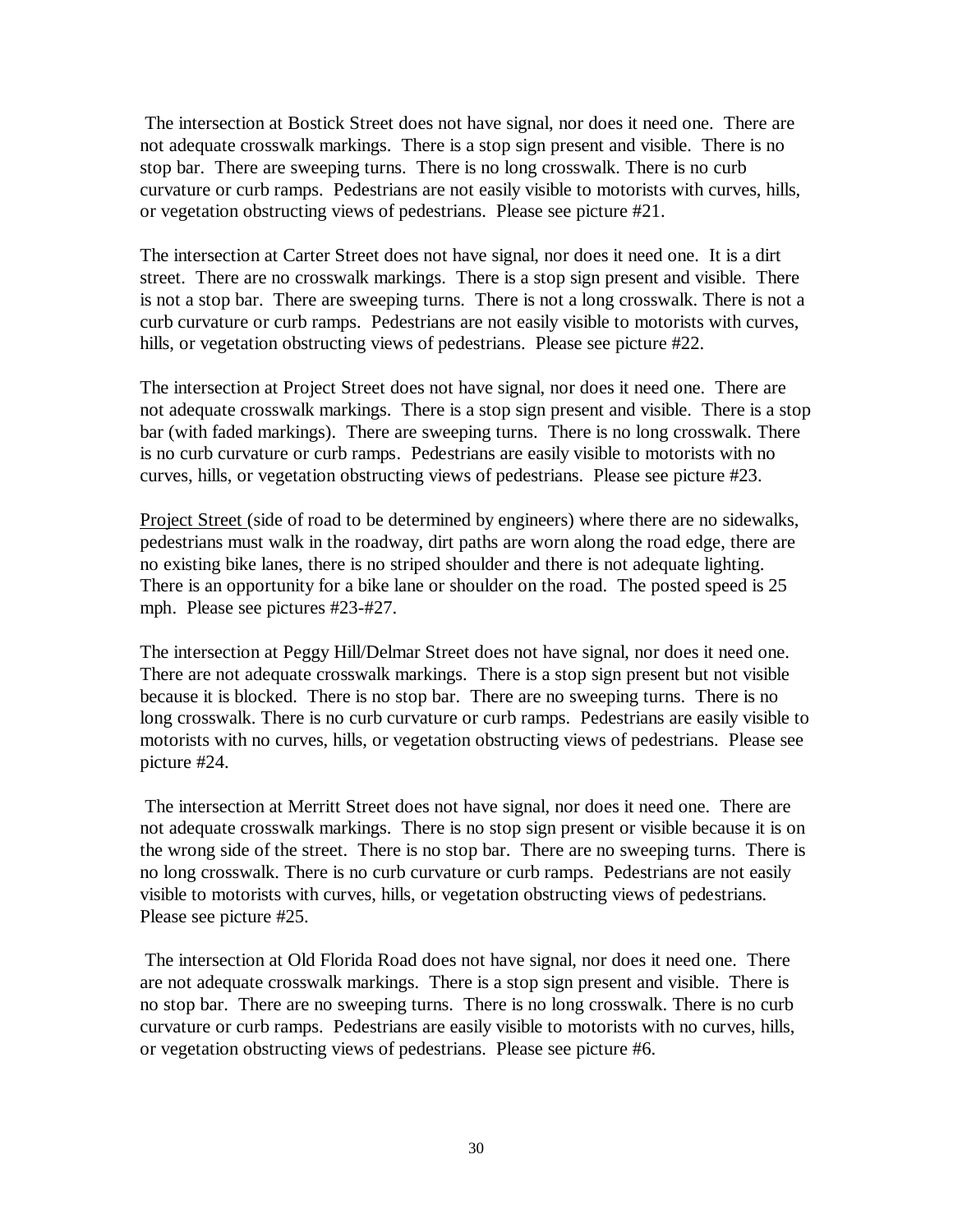The intersection at Florida Road does not have signal, nor does it need one. There are not adequate crosswalk markings. There is a stop sign present but not visible because it is blocked. There is no stop bar. There are no sweeping turns. There is no long crosswalk. There is no curb curvature or curb ramps. Pedestrians are easily visible to motorists with no curves, hills, or vegetation obstructing views of pedestrians. Please see picture #27.

Savannah Street (south side only) where there are no sidewalks, pedestrians must walk in the roadway, dirt paths are worn along the road edge, parked cars obstruct the path of pedestrians, car speeds make walking feel unsafe, there are no existing bike lanes, there is no striped shoulder and there is not adequate lighting. The signage is not clear and appropriate. There is an opportunity for a bike lane or shoulder on the road. The posted speed is none and there is no school zone signage. Speed bumps placed on the street at Vickers Street are displaced. Please see pictures #18-#19, #28-#33 & #39.

The intersection at Bostick Street does not have signal, nor does it need one. There are not adequate crosswalk markings. There is a stop sign present and visible. There is no stop bar. There are no sweeping turns. There is no long crosswalk. There is no curb curvature or curb ramps. Pedestrians are easily visible to motorists with no curves, hills, or vegetation obstructing views of pedestrians. There is old striping present. Please see picture #29.

The intersection at Gaskins Street does not have signal, nor does it need one. There are not adequate crosswalk markings. There is no stop sign present nor visible because it is on the wrong side of the street. There is no stop bar. There are no sweeping turns. There is no long crosswalk. There is no curb curvature or curb ramps. Pedestrians are easily visible to motorists with no curves, hills, or vegetation obstructing views of pedestrians. There is old striping present. Please see picture #30.

The intersection at Florida Road does not have signal, nor does it need one. There are not adequate crosswalk markings. There is a stop sign present, but not visible due to the signs being the wrong size and mounted on wooden posts at bad angles. There is no stop bar. There are no sweeping turns. There is no long crosswalk. There is no curb curvature or curb ramps. Pedestrians are not easily visible to motorists with curves, hills, or vegetation obstructing views of pedestrians. Please see picture #31.

The intersection at Dasher Street does not have signal, nor does it need one. There are not adequate crosswalk markings. There is a stop sign present and visible. There is not a stop bar. There are no sweeping turns. There is not a long crosswalk. There is no curb curvature or curb ramps. Pedestrians are not easily visible to motorists with curves, hills, or vegetation obstructing views of pedestrians. Please see picture #32.

The intersection at Wilson Street does not have signal, nor does it need one. There are not adequate crosswalk markings. There is a stop sign present and visible. There is no stop bar. There are no sweeping turns. There is no long crosswalk. There is no curb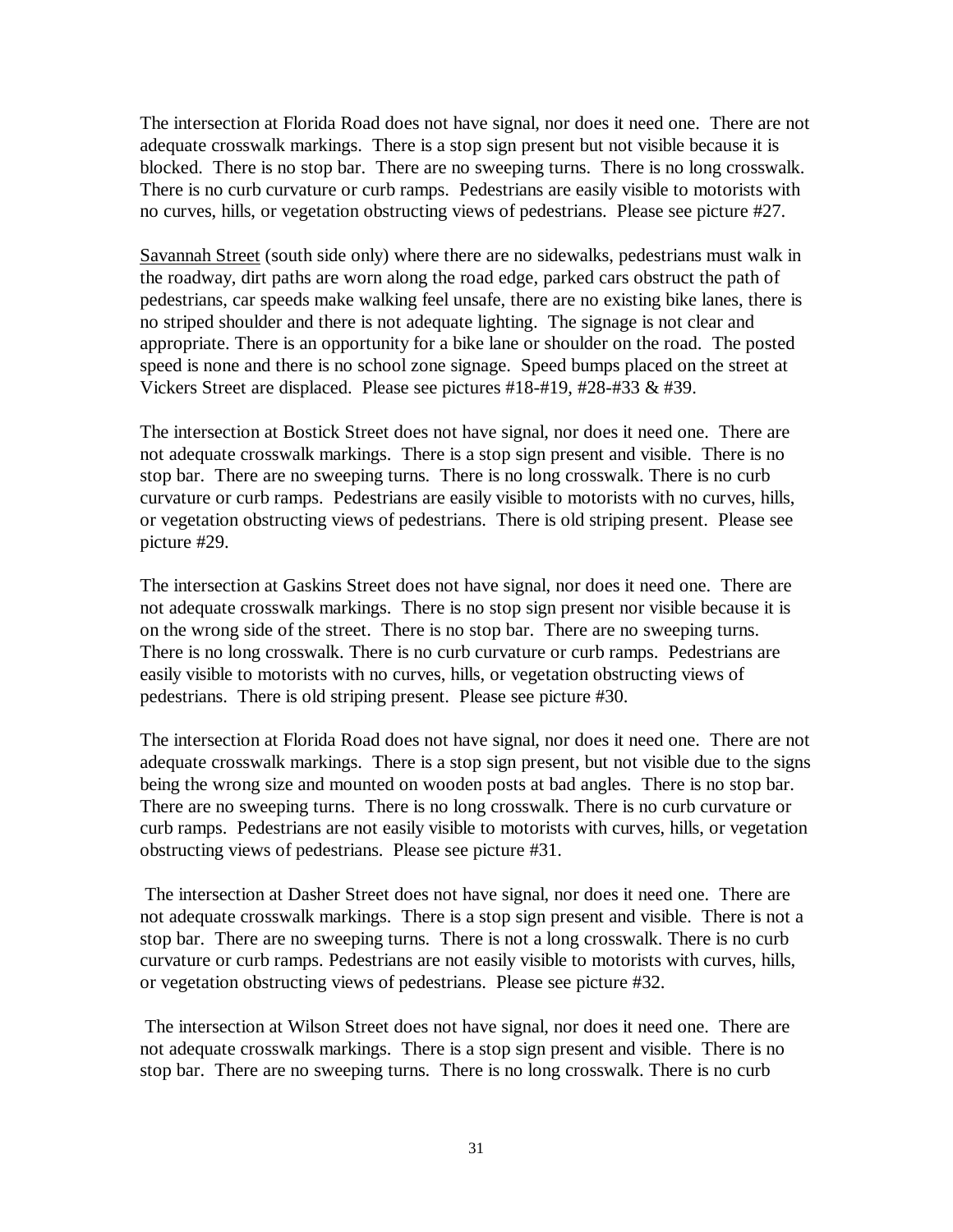curvature or curb ramps. Pedestrians are easily visible to motorists with no curves, hills, or vegetation obstructing views of pedestrians. Please see picture #33.

School Road (west side only) where there are no sidewalks, pedestrians must walk in the roadway, dirt paths are worn along the road edge, pedestrians in street are not visible to motorists due, in part, to curves obstructing views, parked cars obstruct the path of pedestrians, there are no existing bike lanes, there is no striped shoulder and there is not adequate lighting. The signage is not clear and appropriate. There is an opportunity for a bike lane or shoulder on the road. The posted speed is 25 mph. Please see pictures #34- #36.

The intersection at McCranie Avenue does not have signal, nor does it need one. There are not adequate crosswalk markings. There is a stop sign present but not visible due to it being the wrong size, too high and bent. There is no stop bar. There are sweeping turns. There is no long crosswalk. There is no curb curvature or curb ramps. Pedestrians are not easily visible to motorists with curves, hills, or vegetation obstructing views of pedestrians. Please see picture #34.

The intersection at Lowther Street does not have signal, nor does it need one. There are not adequate crosswalk markings. There is no stop sign present or visible. There is no stop bar. There are sweeping turns. There is no long crosswalk. There is no curb curvature or curb ramps. Pedestrians are easily visible to motorists with no curves, hills, or vegetation obstructing views of pedestrians. Please see picture #35.

The intersection at James Roberts Avenue does not have signal, nor does it need one. It is a dirt avenue. There are not adequate crosswalk markings. There is a stop sign present and visible. There is no stop bar. There are sweeping turns. There is no long crosswalk. There is no curb curvature or curb ramps. Pedestrians are easily visible to motorists with no curves, hills, or vegetation obstructing views of pedestrians. Please see picture #36.

South Vickers Street (west side only) where there are no sidewalks, pedestrians must walk in the roadway, dirt paths are worn along the road edge, pedestrians in street are not visible to motorists due, in part, to curves obstructing views, car speeds make walking feel unsafe, there are no existing bike lanes, there is no striped shoulder and there is not adequate lighting. The signage is not clear and appropriate. There is an opportunity for a bike lane or shoulder on parts of the road. The posted speed is none and there is no school zone signage. Please see pictures #37-#40.

The intersection at McCranie Avenue does not have signal, nor does it need one. There are not adequate crosswalk markings. There is a stop sign present and visible. There is no stop bar. There are no sweeping turns. There is no long crosswalk. There is no curb curvature or curb ramps. Pedestrians are not easily visible to motorists with curves, hills, or vegetation obstructing views of pedestrians. Please see picture #37.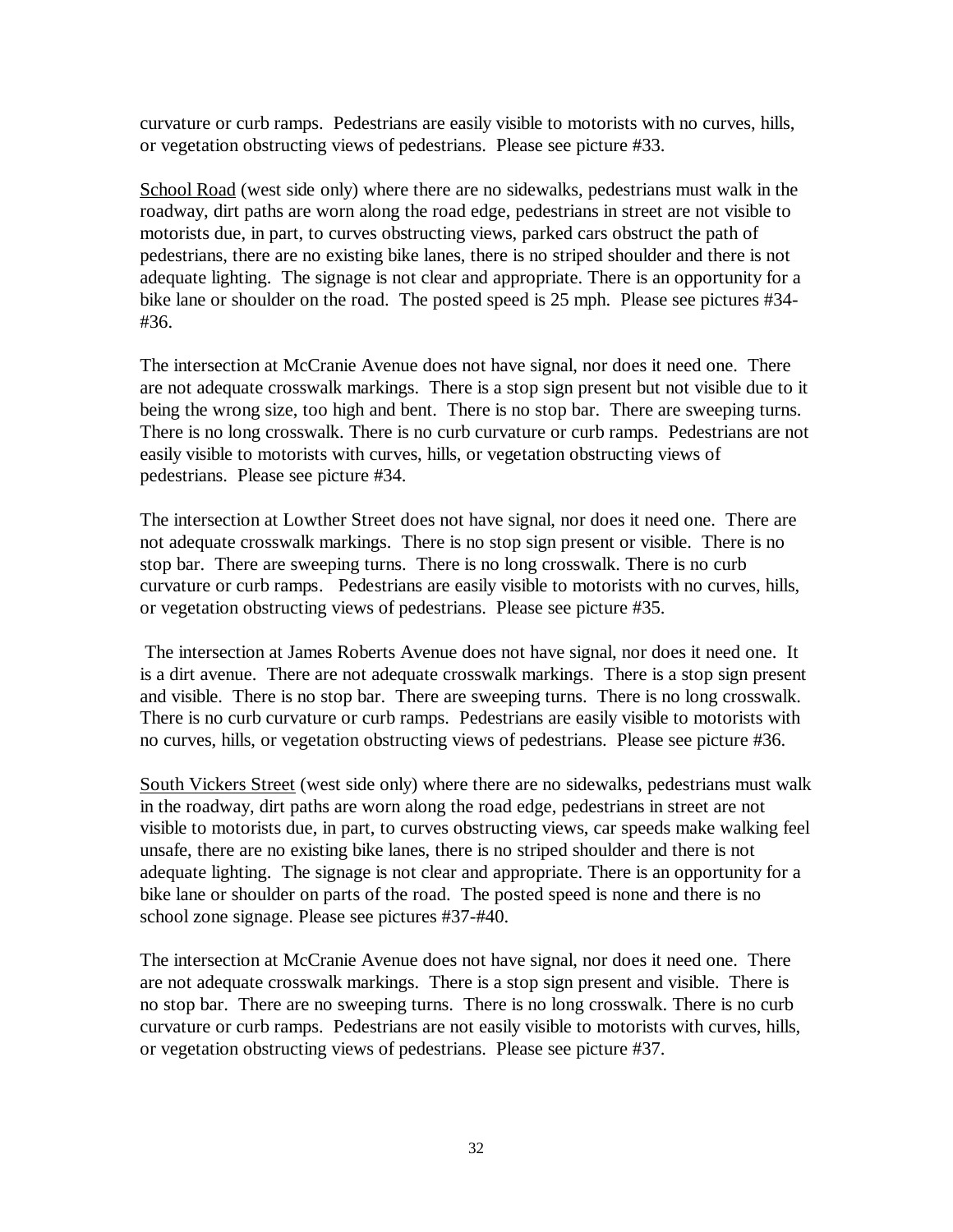The first intersection at Boone Street does not have signal, nor does it need one. There are not adequate crosswalk markings. There is a stop sign present and visible. There is no stop bar. There are no sweeping turns. There is no long crosswalk. There is no curb curvature or curb ramps. Pedestrians are not easily visible to motorists with curves, hills, or vegetation obstructing views of pedestrians. Please see picture #38.

The intersection at Savannah Street does not have signal, nor does it need one. There are not adequate crosswalk markings. There is a stop sign present but not visible (falling down). There is not a stop bar. There are no sweeping turns. There is not a long crosswalk. There is not a curb curvature or curb ramps. Pedestrians are not easily visible to motorists with curves, hills, or vegetation obstructing views of pedestrians. Please see picture #39.

The second intersection at Boone Street does not have signal, nor does it need one. There are not adequate crosswalk markings. There is a stop sign present but not visible because it is falling down. There is no stop bar. There are no sweeping turns. There is no long crosswalk. There is no curb curvature or curb ramps. Pedestrians are not easily visible to motorists. Please see picture #40.

US #82 (Main Street) (north side only) where there are sidewalks located intermittently from approximately Marshall Avenue (on the west) to Sutton Street (on the east) has sidewalks of approximately 65". Sidewalks are adequately wide, though not of the preferred width. They are not in good condition, not continuous, not free of debris, or obstructions. They are free of overhanging vegetation. There is a small buffer space between the sidewalk and the street, but no structures or plants in the buffer. Car speeds make walkers feel unsafe. There is evidence of mid-block crossing. Many driveways that are wide and sweeping cross the sidewalk with no curb cuts, only the sidewalk dipping heavily and unevenly downward suddenly. Parked cars do not block the sidewalk. There are no existing bike lanes on the road, but there is an opportunity for one. There is not adequate lighting and signage is not clear or appropriate. There are curb ramps located intermittently, but most are at odd angles.

All intersections are on the North side of US #82 (Main Street). On the North side is where the Safe Routes is proposed to be located and is the only side of US #82 (Main Street) that has sidewalks and infrastructure. All students on this side will be directed East or West (depending on initial location) to the intersection with SR #135 (Bay Street/Peterson Street) where they will cross US #82 (Main Street) and continue to school.

Please see pictures #41-#54.

The intersection at Sue McCranie Street does not have signal, nor does it need one. There are no crosswalk markings. There is a stop sign present and visible. There is a stop bar. There are no sweeping turns. There is no long crosswalk. There is no curb curvature or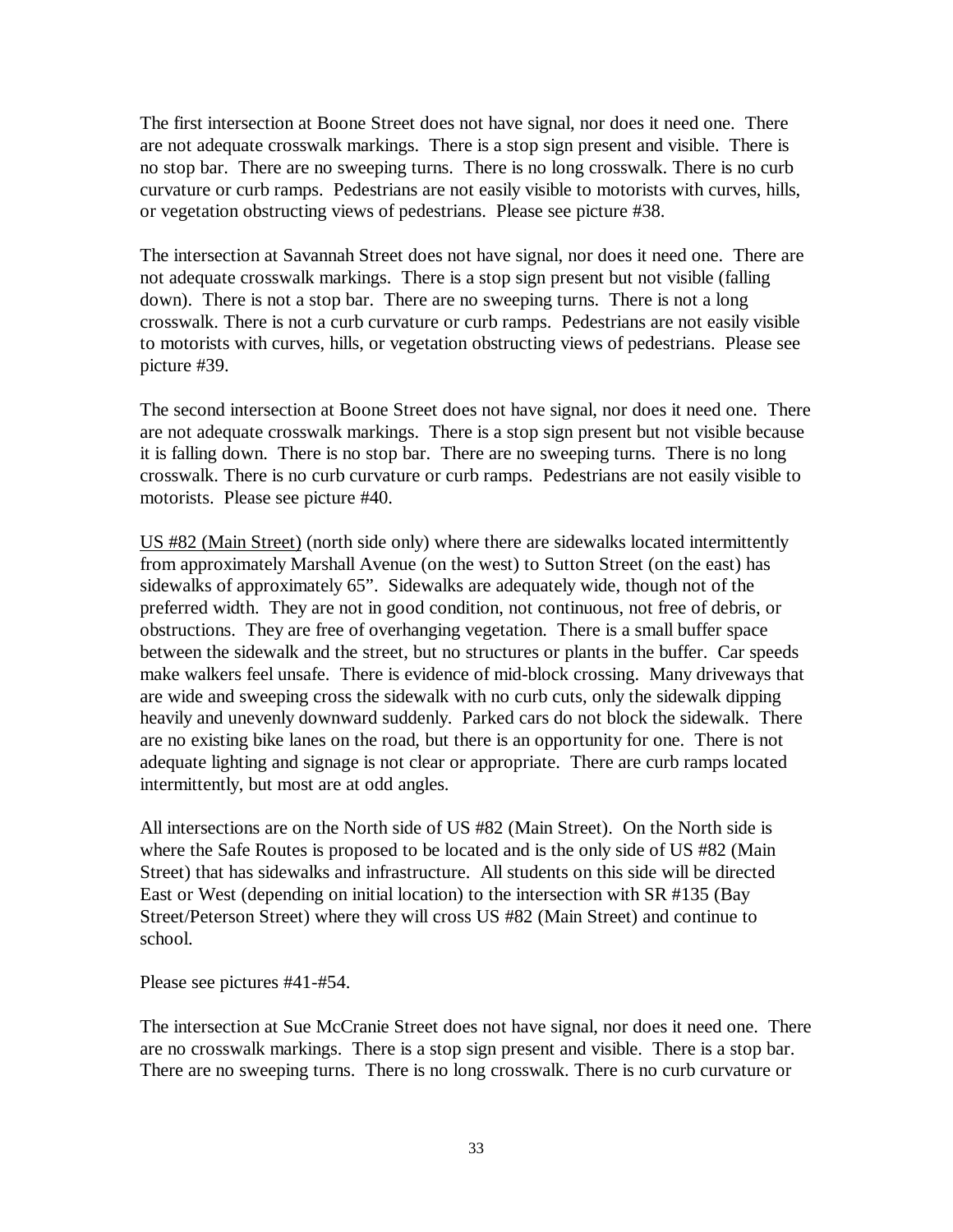curb ramps. Pedestrians are easily visible to motorists with no curves, hills, or vegetation obstructing views of pedestrians. Please see picture #41.

The intersection at Paulk Avenue does not have signal, nor does it need one. There are adequate crosswalk markings (with faded markings). There is a stop sign present and visible. There is a stop bar. There are no sweeping turns. There is a long crosswalk. There is a curb curvature and curb ramps. Pedestrians are easily visible to motorists with no curves, hills, or vegetation obstructing views of pedestrians. Please see picture #43.

The intersection at Boner Street does not have signal, nor does it need one. There are not adequate crosswalk markings. There is a stop sign present and visible. There is a stop bar (with faded markings). There are no sweeping turns. There is no long crosswalk. There is a curb curvature and curb ramps, but the ramps are at strange angles and seem to let out almost on US #82. Pedestrians are not easily visible to motorists due to curves, hills, or vegetation obstructing views of pedestrians. The sidewalks are overgrown with vegetation making it potentially dangerous to walk or use the ramps. Please see picture #44.

The intersection at Justin Street does not have signal, nor does it need one. There are adequate crosswalk markings, but they are faded. There is a stop sign present and visible. There is a stop bar (with faded markings). There are no sweeping turns. There is a long crosswalk. There is a curb curvature and curb ramps, but the ramps are at strange angles and seem to let out almost on US #82. Pedestrians are easily visible to motorists with no curves, hills, or vegetation obstructing views of pedestrians, but the sidewalks are overgrown with vegetation making it potentially dangerous to walk or use the ramps. Please see picture #45.

The intersection at Lee Street does not have signal, nor does it need one. There are not adequate crosswalk markings. There is a stop sign present and visible. There is a stop bar (with faded markings). There are no sweeping turns. There is a long crosswalk. There is a curb curvature and curb ramps, but the ramps are at strange angles and seem to let out almost on US #82. Pedestrians are easily visible to motorists with no curves, hills, or vegetation obstructing views of pedestrians, but the sidewalks are overgrown with vegetation making it potentially dangerous to walk or use the ramps. Please see picture #46.

The intersection at Baker Street does not have signal, nor does it need one. There are not adequate crosswalk markings. There is a stop sign present and visible. There is a stop bar. There are sweeping turns. There is no long crosswalk. There is a curb curvature and curb ramps, but the ramps are at strange angles and seem to let out almost on US #82. Pedestrians are easily visible to motorists with no curves, hills, or vegetation obstructing views of pedestrians. The sidewalks dip heavily for driveways. Please see picture #47.

The intersection at North Vickers Street (SR #90) does not have signal, nor does it need one. There are not adequate crosswalk markings. There is a stop sign present and visible. There is a stop bar (with faded markings). There are sweeping turns particularly to the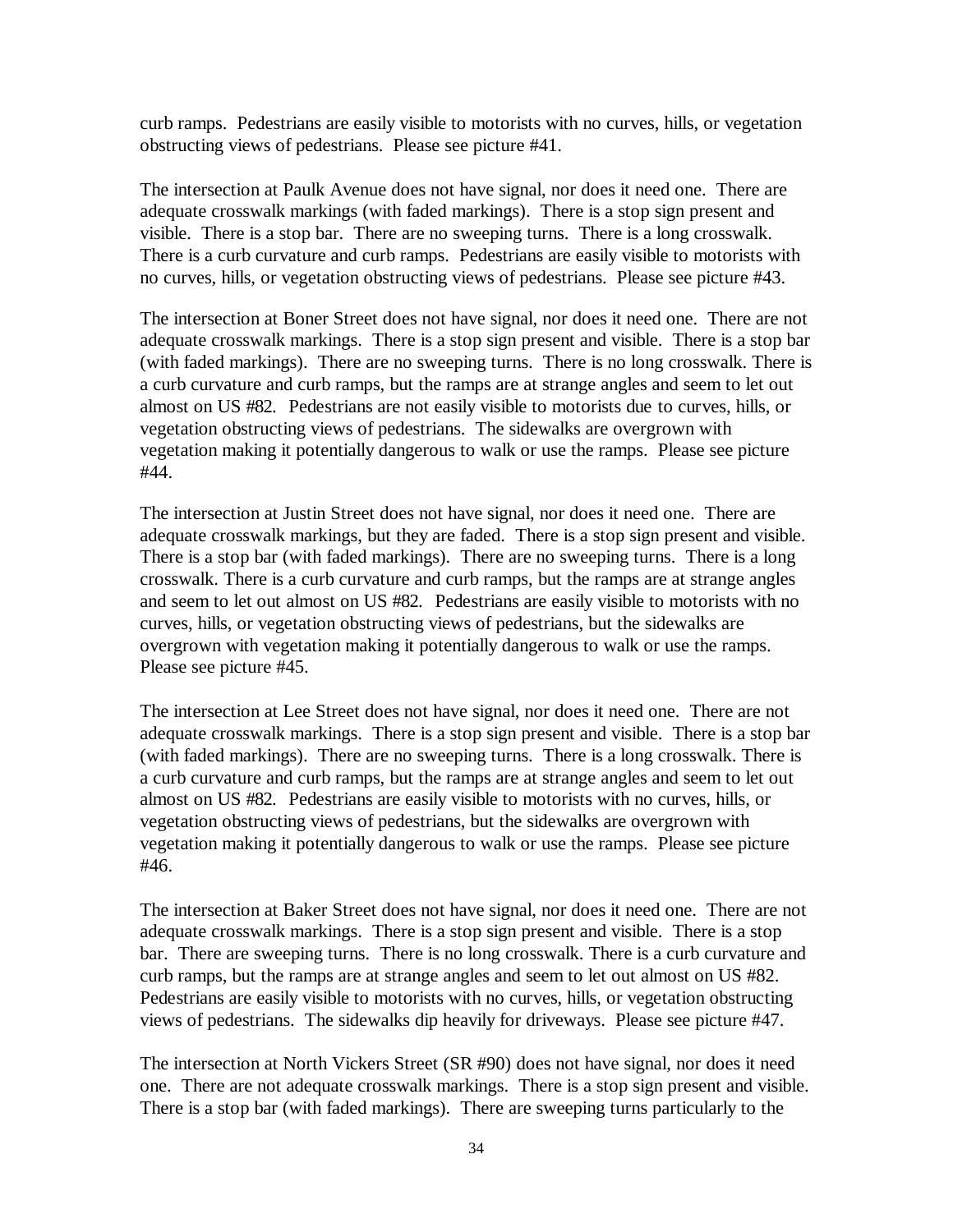west side. There is no long crosswalk. There is a curb curvature and curb ramps, but the ramps are at strange angles particularly to the west. Pedestrians are easily visible to motorists with no curves, hills, or vegetation obstructing views of pedestrians, but the sidewalks are overgrown with vegetation making it potentially dangerous to walk or use the ramps. This is a problem intersection! Please see picture #48-#49.

The intersection at Bay Street (Peterson Street) does not have signal, but needs one as this is the street to the north of the Peterson Street (SR #135) intersection. There are not adequate crosswalk markings. There is a stop sign present and visible. There is a stop bar (with faded markings). There are no sweeping turns. There is no long crosswalk. There is a curb curvature and curb ramps, but the ramps are at strange angles and seem to let out almost on US #82. Pedestrians are easily visible to motorists with no curves, hills, or vegetation obstructing views of pedestrians. Please see picture #50.

The intersection at Moore Street does not have signal, nor does it need one. There are not adequate crosswalk markings. There is a stop sign present but not visible because it is blocked by a pole. There is a stop bar (with faded markings). There are sweeping turns, particularly on the west side. There is no long crosswalk. There is a curb curvature and curb ramps, but the ramps are at strange angles and seem to let out almost on US #82. They let out too far away on the west side. Pedestrians are easily visible to motorists with no curves, hills, or vegetation obstructing views of pedestrians. Please see picture #52.

The intersection at Sutton Street does not have signal, nor does it need one. It is a dirt street. There are not adequate crosswalk markings. There is a stop sign present and visible. There is no stop bar. There are no sweeping turns. There is no long crosswalk. There is no curb curvature or curb ramps. Pedestrians are easily visible to motorists with no curves, hills, or vegetation obstructing views of pedestrians. The sidewalks end here. Please see picture #53.

The intersection at Wilcox Street (CR #44) does not have signal, nor does it need one. There are not adequate crosswalk markings. There is a stop sign present and visible. There is no stop bar. There are no sweeping turns. There is no long crosswalk. There is a curb curvature but no sidewalk or curb ramps. Pedestrians are easily visible to motorists with no curves, hills, or vegetation obstructing views of pedestrians. Please see picture #54.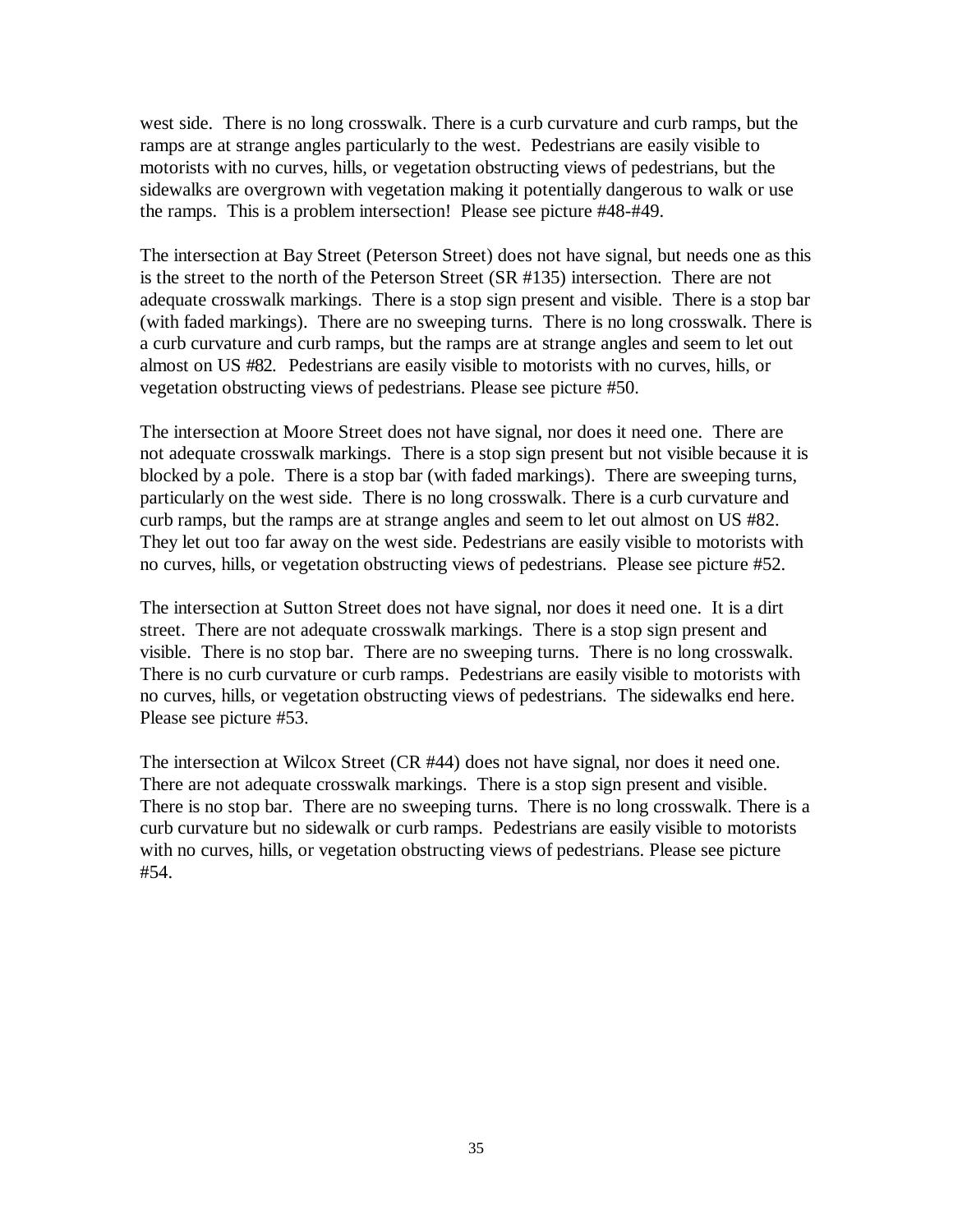# **Chapter 4: Plan Recommendations**

### **Education**

*Goal:* **Provide educational opportunities to increase walking and/or biking**

*Objective: -***Teach safety skills -Teach safety habits -Teach awareness**

### *Action Steps:*

| Activity #1.1             | <b>Assemblies/Guest Speakers</b>       |
|---------------------------|----------------------------------------|
| <b>Priority Level</b>     | Medium                                 |
| <b>Responsible Agency</b> | School Administration                  |
| Coordinating              | Board of Education                     |
| Organization              |                                        |
| <b>Timeline</b>           | Ongoing After Implementation 2008-2013 |
| <b>Approximate Cost</b>   | \$0-\$250                              |
| <b>Funding Source(s)</b>  | <b>General Funds</b>                   |
| <b>Level of Effort</b>    | Low                                    |

| Activity #1.2             | Neighborhood Walking Groups            |
|---------------------------|----------------------------------------|
| <b>Priority Level</b>     | High                                   |
| <b>Responsible Agency</b> | Residents                              |
| Coordinating              | City of Willacoochee                   |
| Organization              |                                        |
| <b>Timeline</b>           | Ongoing After Implementation 2008-2013 |
| <b>Approximate Cost</b>   | \$0-\$250                              |
| <b>Funding Source(s)</b>  | <b>General Funds</b>                   |
| <b>Level of Effort</b>    | Medium                                 |

| Activity #1.3             | Walk or Bike Across America or Canada  |
|---------------------------|----------------------------------------|
| <b>Priority Level</b>     | Medium                                 |
| <b>Responsible Agency</b> | School Administration                  |
| Coordinating              | Board of Education                     |
| Organization              |                                        |
| <b>Timeline</b>           | Ongoing After Implementation 2008-2013 |
| <b>Approximate Cost</b>   | \$0                                    |
| <b>Funding Source(s)</b>  | <b>General Funds</b>                   |
| <b>Level of Effort</b>    | Medium                                 |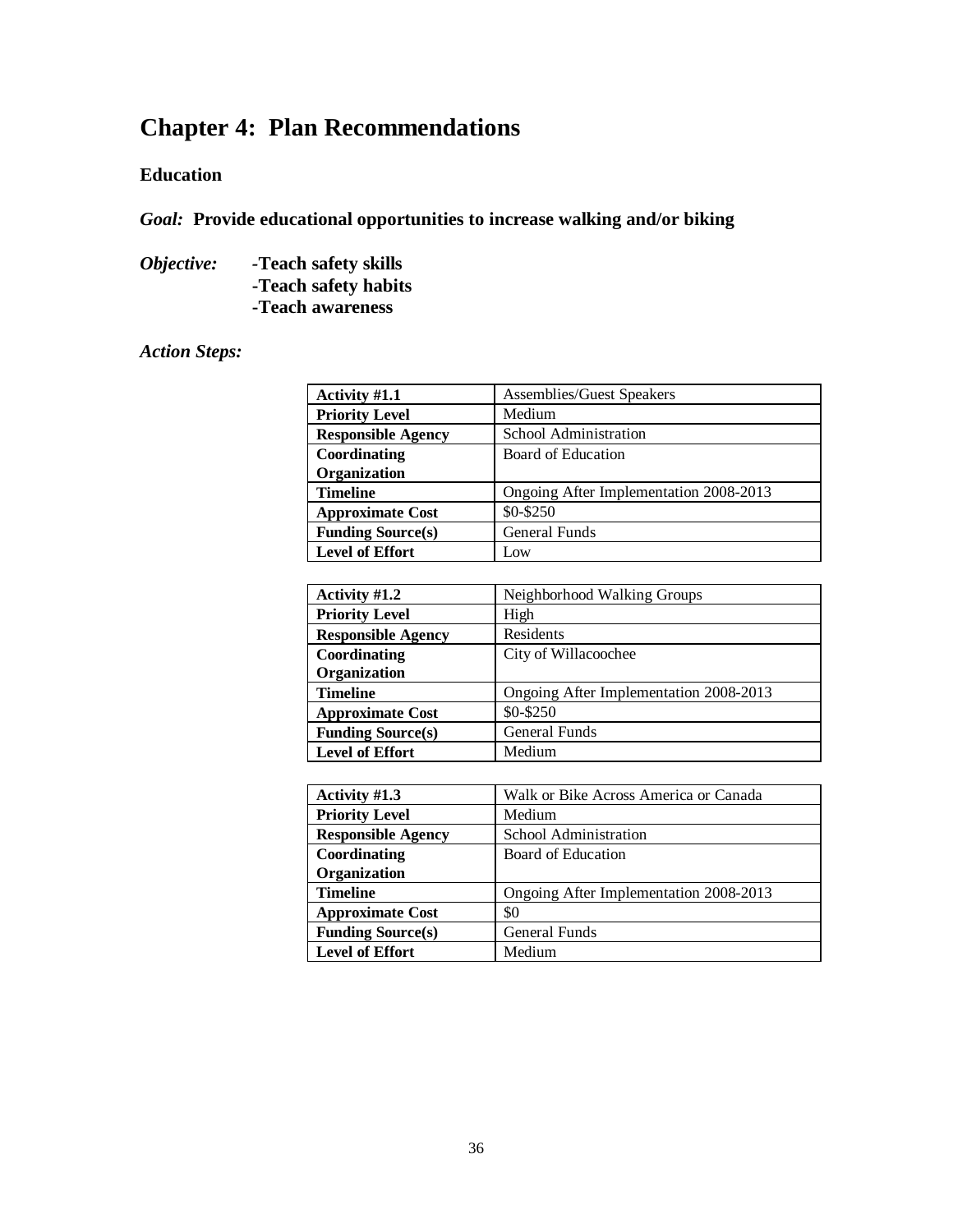| Activity #1.4             | Walking Math                           |
|---------------------------|----------------------------------------|
| <b>Priority Level</b>     | Medium                                 |
| <b>Responsible Agency</b> | School Administration                  |
| Coordinating              | Board of Education                     |
| Organization              |                                        |
| <b>Timeline</b>           | Ongoing After Implementation 2008-2013 |
| <b>Approximate Cost</b>   | \$0                                    |
| <b>Funding Source(s)</b>  | <b>General Funds</b>                   |
| <b>Level of Effort</b>    | Medium                                 |

| Activity #1.5             | <b>Classroom Activities Using Statewide Academic</b> |
|---------------------------|------------------------------------------------------|
|                           | <b>Standards</b>                                     |
| <b>Priority Level</b>     | Medium                                               |
| <b>Responsible Agency</b> | School Administration                                |
| Coordinating              | Board of Education                                   |
| Organization              |                                                      |
| <b>Timeline</b>           | Ongoing After Implementation 2008-2013               |
| <b>Approximate Cost</b>   | \$0-\$250                                            |
| <b>Funding Source(s)</b>  | <b>General Funds</b>                                 |
| <b>Level of Effort</b>    | Medium                                               |

| Activity #1.6             | Campus Walks                           |
|---------------------------|----------------------------------------|
| <b>Priority Level</b>     | High                                   |
| <b>Responsible Agency</b> | School Administration                  |
| Coordinating              | Board of Education                     |
| Organization              |                                        |
| <b>Timeline</b>           | Ongoing After Implementation 2008-2013 |
| <b>Approximate Cost</b>   | \$0                                    |
| <b>Funding Source(s)</b>  | General Funds                          |
| <b>Level of Effort</b>    | Low                                    |

| Activity #1.7             | Walking & Bicycling Safety Programs    |
|---------------------------|----------------------------------------|
| <b>Priority Level</b>     | High                                   |
| <b>Responsible Agency</b> | Southeast GA RDC                       |
| Coordinating              | <b>GDOT</b>                            |
| Organization              |                                        |
| <b>Timeline</b>           | Ongoing After Implementation 2008-2013 |
| <b>Approximate Cost</b>   | \$2,500                                |
| <b>Funding Source(s)</b>  | <b>General Funds</b>                   |
| <b>Level of Effort</b>    | High                                   |

### **Encouragement**

*Goal:* **Provide encouragement campaigns to increase walking and/or biking**

- *Objectives: -***The promotion of walking and biking as something that is a healthy way to get to school instead of traveling in a vehicle.**
	- **-The promotion of walking and biking as something that is a fun way to get to school instead of traveling in a vehicle.**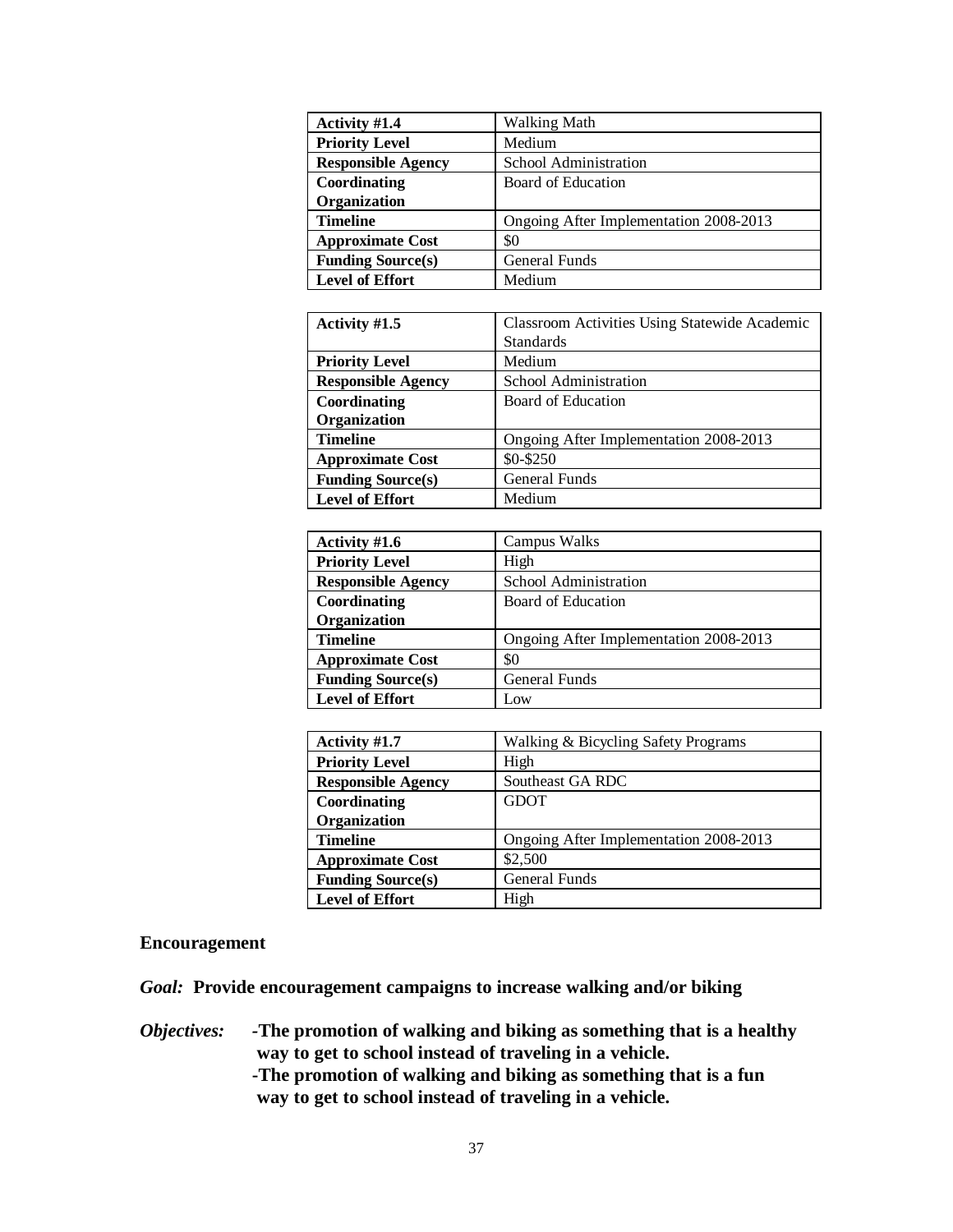### **-The promotion of walking and biking as something that is a worthwhile way to get to school instead of traveling in a vehicle.**

### *Action Steps:*

| Activity #2.1             | Media Campaign                         |
|---------------------------|----------------------------------------|
| <b>Priority Level</b>     | Medium                                 |
| <b>Responsible Agency</b> | School Administration                  |
| Coordinating              | Board of Education                     |
| Organization              |                                        |
| <b>Timeline</b>           | Ongoing After Implementation 2008-2013 |
| <b>Approximate Cost</b>   | \$0-\$500                              |
| <b>Funding Source(s)</b>  | <b>General Funds</b>                   |
| <b>Level of Effort</b>    | Medium                                 |

| Activity #2.2             | <b>Walking Days</b>                    |
|---------------------------|----------------------------------------|
| <b>Priority Level</b>     | High                                   |
| <b>Responsible Agency</b> | School Administration                  |
| Coordinating              | Board of Education                     |
| Organization              |                                        |
| <b>Timeline</b>           | Ongoing After Implementation 2008-2013 |
| <b>Approximate Cost</b>   | \$0-\$250                              |
| <b>Funding Source(s)</b>  | <b>General Funds</b>                   |
| <b>Level of Effort</b>    | Medium                                 |

| Activity #2.3             | Frequent Walker/Biker Cards            |
|---------------------------|----------------------------------------|
| <b>Priority Level</b>     | Medium                                 |
| <b>Responsible Agency</b> | School Administration                  |
| Coordinating              | Board of Education                     |
| Organization              |                                        |
| <b>Timeline</b>           | Ongoing After Implementation 2008-2013 |
| <b>Approximate Cost</b>   | \$0-\$250                              |
| <b>Funding Source(s)</b>  | <b>General Funds</b>                   |
| <b>Level of Effort</b>    | Medium                                 |

| Activity #2.4             | <b>Classroom Awards</b>                |
|---------------------------|----------------------------------------|
| <b>Priority Level</b>     | Medium                                 |
| <b>Responsible Agency</b> | School Administration                  |
| Coordinating              | Board of Education                     |
| Organization              |                                        |
| <b>Timeline</b>           | Ongoing After Implementation 2008-2013 |
| <b>Approximate Cost</b>   | \$0-\$250                              |
| <b>Funding Source(s)</b>  | <b>General Funds</b>                   |
| <b>Level of Effort</b>    | Medium                                 |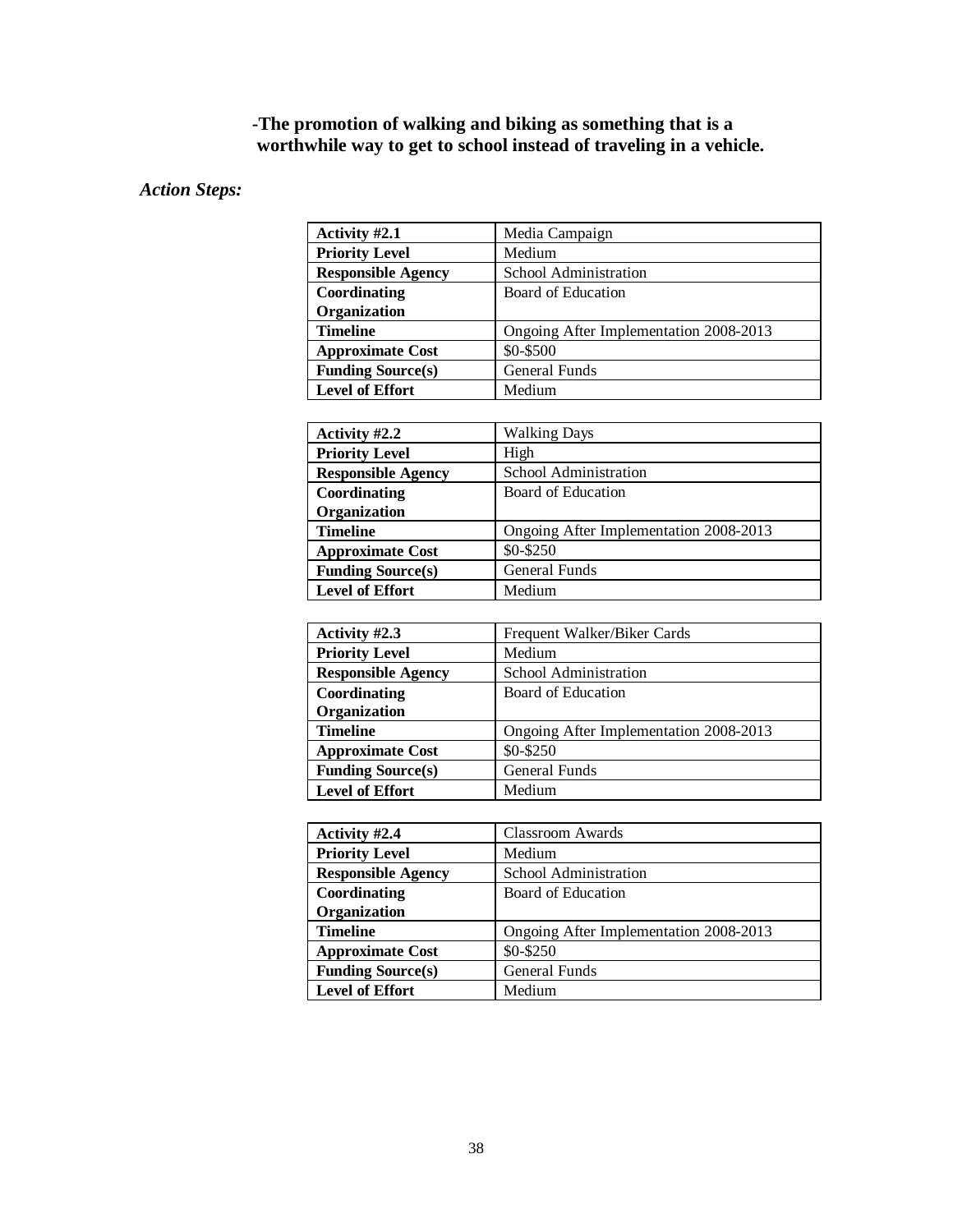| Activity #2.5             | Walking or Cycling Groups To School/Walking<br>School Bus/Cycling Train |
|---------------------------|-------------------------------------------------------------------------|
| <b>Priority Level</b>     | Medium                                                                  |
| <b>Responsible Agency</b> | <b>PTA</b>                                                              |
| Coordinating              | School Administration                                                   |
| Organization              |                                                                         |
| <b>Timeline</b>           | Ongoing After Implementation 2008-2013                                  |
| <b>Approximate Cost</b>   | \$0                                                                     |
| <b>Funding Source(s)</b>  | <b>General Funds</b>                                                    |
| <b>Level of Effort</b>    | Medium                                                                  |

| Activity #2.6             | <b>Bumper Sticker Program</b>          |
|---------------------------|----------------------------------------|
| <b>Priority Level</b>     | High                                   |
| <b>Responsible Agency</b> | <b>PTA</b>                             |
| Coordinating              | School Administration                  |
| Organization              |                                        |
| <b>Timeline</b>           | Ongoing After Implementation 2008-2013 |
| <b>Approximate Cost</b>   | \$0-\$250                              |
| <b>Funding Source(s)</b>  | <b>General Funds</b>                   |
| <b>Level of Effort</b>    | Medium                                 |

| Activity #2.7             | International Walk To School Day       |
|---------------------------|----------------------------------------|
| <b>Priority Level</b>     | High                                   |
| <b>Responsible Agency</b> | <b>PTA</b>                             |
| Coordinating              | School Administration                  |
| Organization              |                                        |
| <b>Timeline</b>           | Ongoing After Implementation 2008-2013 |
| <b>Approximate Cost</b>   | \$0-\$250                              |
| <b>Funding Source(s)</b>  | <b>General Funds</b>                   |
| <b>Level of Effort</b>    | Medium                                 |

| Activity #2.8             | Proclamations/Resolutions              |
|---------------------------|----------------------------------------|
| <b>Priority Level</b>     | High                                   |
| <b>Responsible Agency</b> | <b>City/County Commissions</b>         |
| Coordinating              | City of Willacoochee, AtkinsonCounty   |
| Organization              |                                        |
| <b>Timeline</b>           | Ongoing After Implementation 2008-2013 |
| <b>Approximate Cost</b>   | \$0                                    |
| <b>Funding Source(s)</b>  | <b>General Funds</b>                   |
| <b>Level of Effort</b>    | Medium                                 |

### **Enforcement**

*Goal:* **Provide programs & enforcement campaigns to increase the safety of walking and/or biking**

*Objective: -***To increases driver awareness of children in school zones and along their way to school.** 

**-To slows traffic and improves behavior of drivers and children**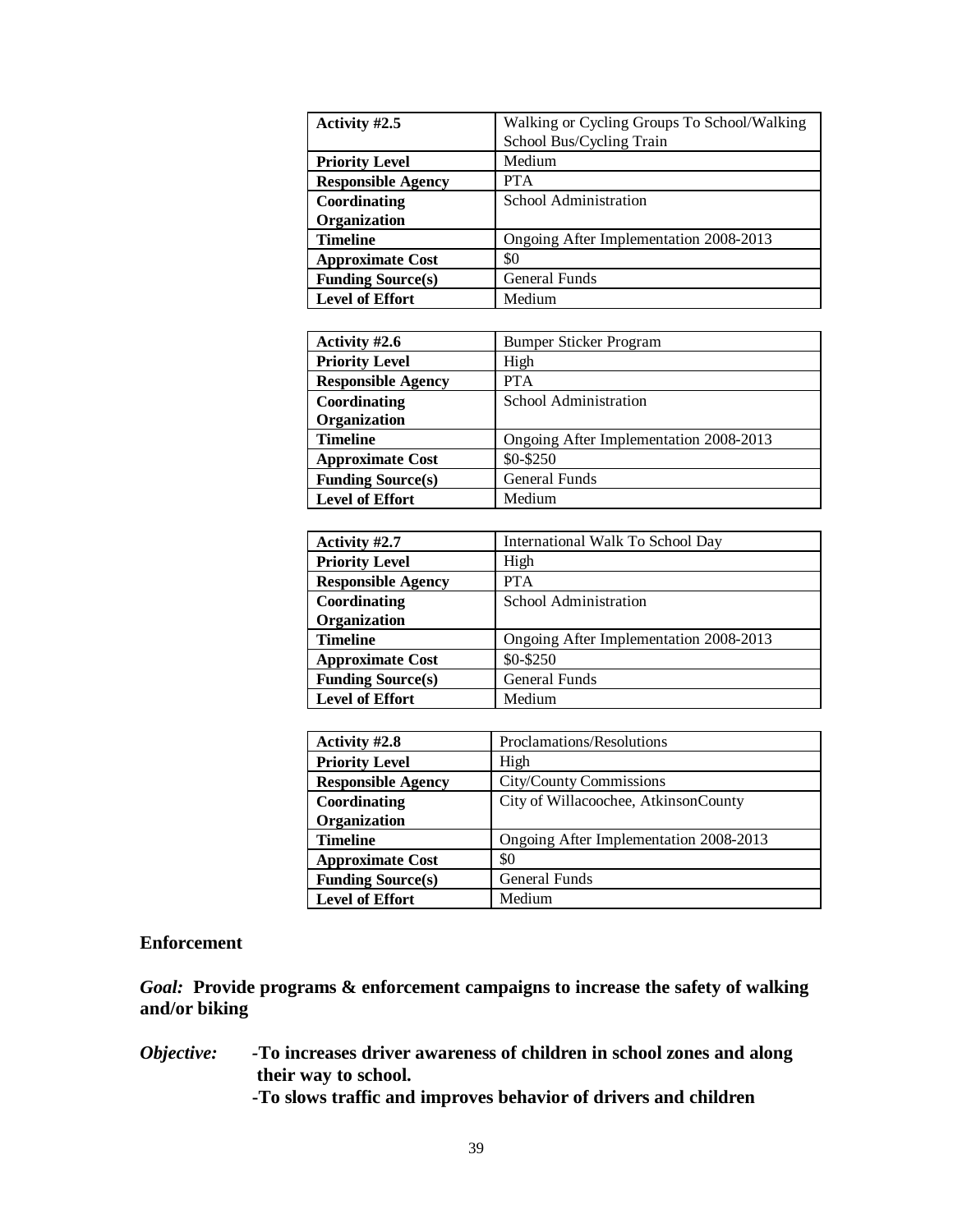## **passing through school zones.**

### **-To answer parent & child safety concerns regarding unsafe conditions and perceptions.**

### *Action Steps:*

| Activity #3.1             | Building & Property Code Enforcement   |
|---------------------------|----------------------------------------|
| <b>Priority Level</b>     | Low                                    |
| <b>Responsible Agency</b> | City of Willacoochee                   |
| Coordinating              | <b>Atkinson County</b>                 |
| Organization              |                                        |
| <b>Timeline</b>           | Ongoing After Implementation 2008-2013 |
| <b>Approximate Cost</b>   | \$1,000                                |
| <b>Funding Source(s)</b>  | General Funds                          |
| <b>Level of Effort</b>    | High                                   |

| Activity #3.2             | Speed Limit Campaigns                   |
|---------------------------|-----------------------------------------|
| <b>Priority Level</b>     | High                                    |
| <b>Responsible Agency</b> | Police Department, Sheriff's Department |
| Coordinating              | City of Willacoochee, AtkinsonCounty    |
| Organization              |                                         |
| <b>Timeline</b>           | Ongoing After Implementation 2008-2013  |
| <b>Approximate Cost</b>   | \$500-\$1,500                           |
| <b>Funding Source(s)</b>  | <b>General Funds</b>                    |
| <b>Level of Effort</b>    | Medium                                  |

| Activity #3.3             | <b>School Safety Zones</b>              |
|---------------------------|-----------------------------------------|
| <b>Priority Level</b>     | High                                    |
| <b>Responsible Agency</b> | Police Department, Sheriff's Department |
| Coordinating              | City of Willacoochee, GDOT              |
| Organization              |                                         |
| <b>Timeline</b>           | Ongoing After Implementation 2008-2013  |
| <b>Approximate Cost</b>   | \$2,500                                 |
| <b>Funding Source(s)</b>  | <b>General Funds</b>                    |
| <b>Level of Effort</b>    | Medium                                  |

| Activity #3.4             | Neighborhood Watch Program              |
|---------------------------|-----------------------------------------|
| <b>Priority Level</b>     | High                                    |
| <b>Responsible Agency</b> | Police Department, Sheriff's Department |
| Coordinating              | City of Willacoochee, AtkinsonCounty    |
| Organization              |                                         |
| <b>Timeline</b>           | Ongoing After Implementation 2008-2013  |
| <b>Approximate Cost</b>   | \$500                                   |
| <b>Funding Source(s)</b>  | <b>General Funds</b>                    |
| <b>Level of Effort</b>    | High                                    |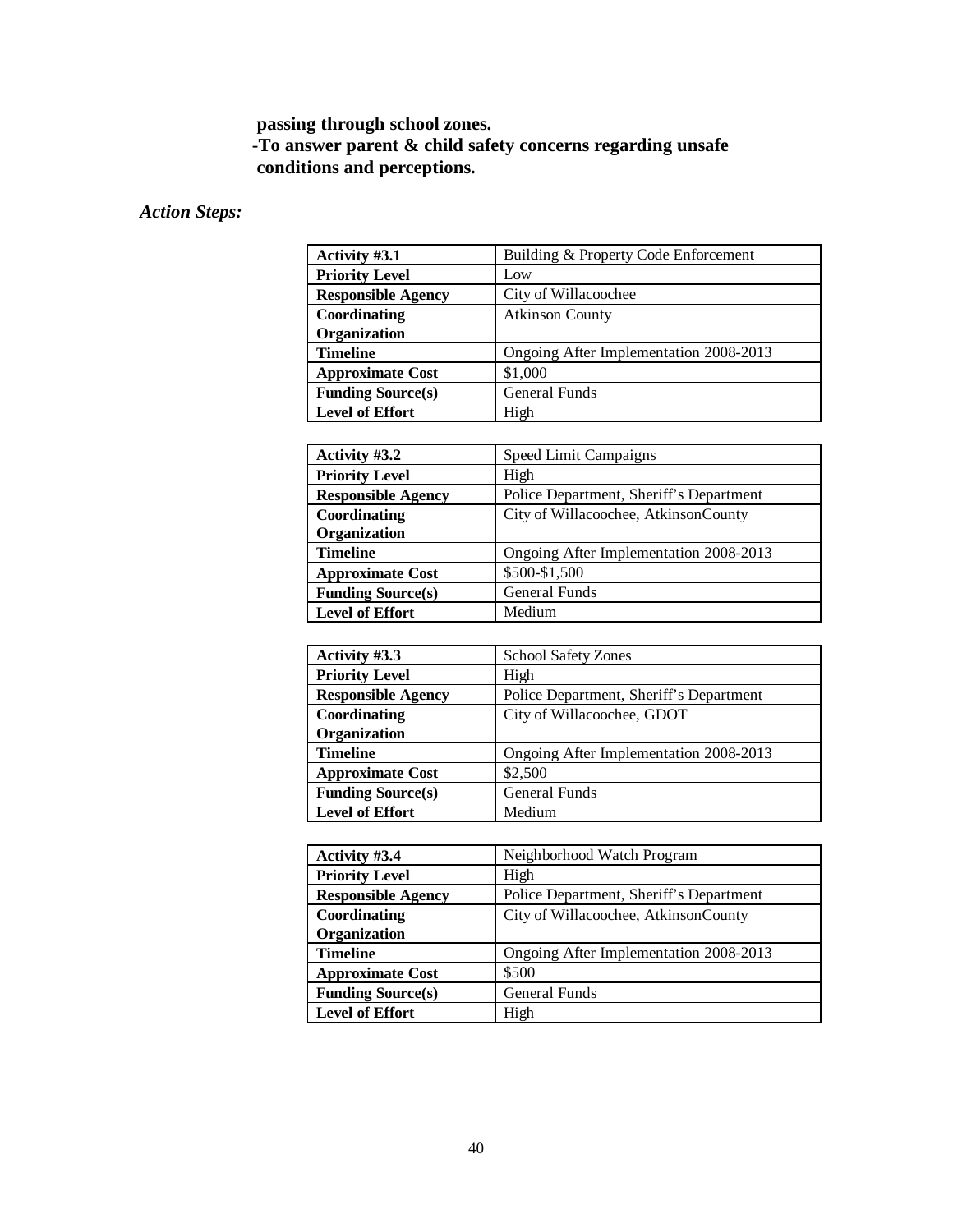| Activity #3.5             | Speed Trailers/Electronic Speed Signs   |
|---------------------------|-----------------------------------------|
| <b>Priority Level</b>     | Low                                     |
| <b>Responsible Agency</b> | Police Department, Sheriff's Department |
| Coordinating              | City of Willacoochee, Atkinson County   |
| Organization              |                                         |
| <b>Timeline</b>           | Ongoing After Implementation 2008-2013  |
| <b>Approximate Cost</b>   | \$2,500                                 |
| <b>Funding Source(s)</b>  | <b>General Funds</b>                    |
| <b>Level of Effort</b>    | Medium                                  |

| Activity #3.6             | <b>Increased Law Enforcement Presence</b> |
|---------------------------|-------------------------------------------|
| <b>Priority Level</b>     | High                                      |
| <b>Responsible Agency</b> | Police Department, Sheriff's Department   |
| Coordinating              | City of Willacoochee, Atkinson County     |
| Organization              |                                           |
| <b>Timeline</b>           | Ongoing After Implementation 2008-2013    |
| <b>Approximate Cost</b>   | \$0                                       |
| <b>Funding Source(s)</b>  | <b>General Funds</b>                      |
| <b>Level of Effort</b>    | Medium                                    |

### **Engineering**

- *Goal:* **Provide engineering solutions to increase the safety & pleasure of walking and/or biking**
- *Objective: -***Examine the need for improvements in school zones.**
	- **-Examine the need for improvements on school routes.**
	- **-Correct problems in order to increase accessibility, safety and ease of travel.**

### *Action Steps:*

| Activity #4.1             | Sidewalk Construction/Repair/Extension on   |
|---------------------------|---------------------------------------------|
|                           | Peterson Street (SR #135) to Project Street |
| <b>Priority Level</b>     | High                                        |
| <b>Responsible Agency</b> | <b>Public Works Department</b>              |
| Coordinating              | City of Willacoochee                        |
| Organization              |                                             |
| <b>Timeline</b>           | Ongoing After Implementation 2008-2013      |
| <b>Approximate Cost</b>   | \$45 SY                                     |
| <b>Funding Source(s)</b>  | <b>General Funds</b>                        |
| <b>Level of Effort</b>    | High                                        |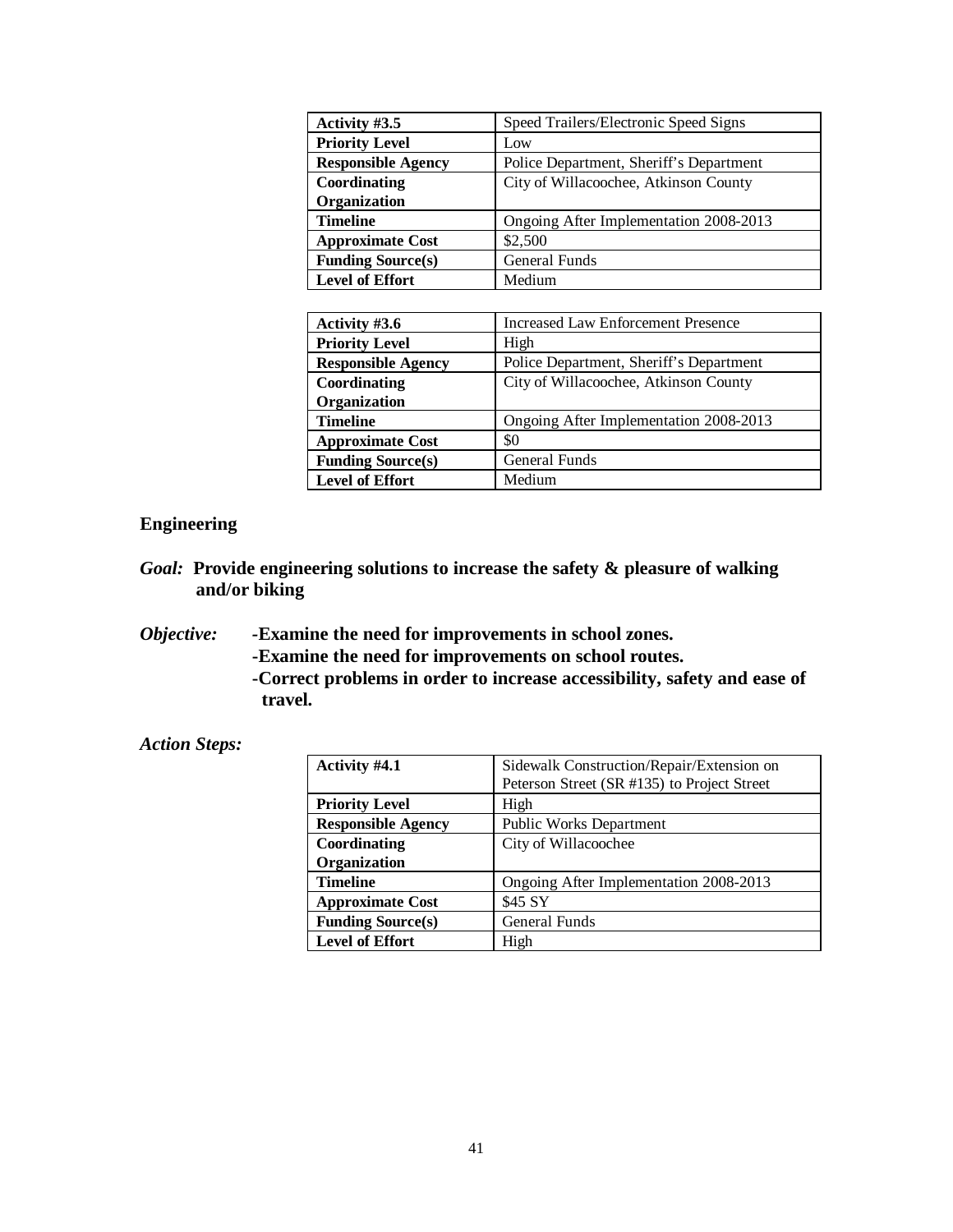| Activity #4.2             | Sidewalk Construction/Repair/Extension on |
|---------------------------|-------------------------------------------|
|                           | Project Street                            |
| <b>Priority Level</b>     | Medium                                    |
| <b>Responsible Agency</b> | <b>Public Works Department</b>            |
| Coordinating              | City of Willacoochee                      |
| Organization              |                                           |
| <b>Timeline</b>           | Ongoing After Implementation 2008-2013    |
| <b>Approximate Cost</b>   | \$45 SY                                   |
| <b>Funding Source(s)</b>  | <b>General Funds</b>                      |
| <b>Level of Effort</b>    | High                                      |

| Activity #4.3             | Sidewalk Construction/Repair/Extension on |
|---------------------------|-------------------------------------------|
|                           | Savannah Street                           |
| <b>Priority Level</b>     | High                                      |
| <b>Responsible Agency</b> | <b>Public Works Department</b>            |
| Coordinating              | City of Willacoochee                      |
| Organization              |                                           |
| <b>Timeline</b>           | Ongoing After Implementation 2008-2013    |
| <b>Approximate Cost</b>   | \$45 SY                                   |
| <b>Funding Source(s)</b>  | <b>General Funds</b>                      |
| <b>Level of Effort</b>    | High                                      |

| Activity #4.4             | Sidewalk Construction/Repair/Extension on |
|---------------------------|-------------------------------------------|
|                           | <b>South Vickers Street</b>               |
| <b>Priority Level</b>     | High                                      |
| <b>Responsible Agency</b> | <b>Public Works Department</b>            |
| Coordinating              | City of Willacoochee                      |
| Organization              |                                           |
| <b>Timeline</b>           | Ongoing After Implementation 2008-2013    |
| <b>Approximate Cost</b>   | \$45 SY                                   |
| <b>Funding Source(s)</b>  | General Funds                             |
| <b>Level of Effort</b>    | High                                      |

| Activity #4.5             | Sidewalk Construction/Repair/Extension on |
|---------------------------|-------------------------------------------|
|                           | School Road                               |
| <b>Priority Level</b>     | High                                      |
| <b>Responsible Agency</b> | <b>Public Works Department</b>            |
| Coordinating              | City of Willacoochee                      |
| Organization              |                                           |
| <b>Timeline</b>           | Ongoing After Implementation 2008-2013    |
| <b>Approximate Cost</b>   | \$45 SY                                   |
| <b>Funding Source(s)</b>  | <b>General Funds</b>                      |
| <b>Level of Effort</b>    | High                                      |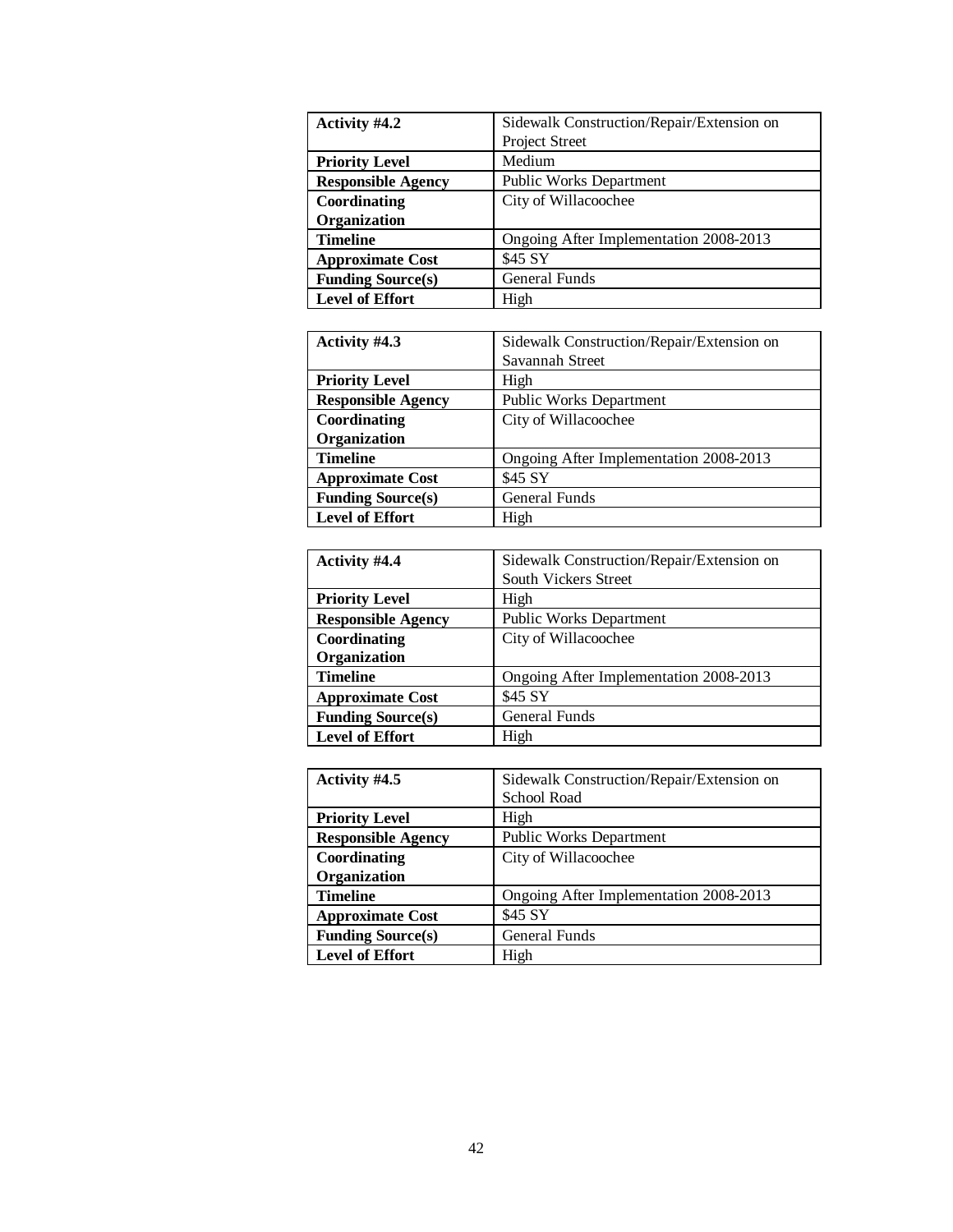| Activity #4.6             | Sidewalk Construction/Repair/Extension & |
|---------------------------|------------------------------------------|
|                           | Reconfigure Ramps on US #82              |
| <b>Priority Level</b>     | High                                     |
| <b>Responsible Agency</b> | Public Works Department                  |
| Coordinating              | City of Willacoochee                     |
| Organization              |                                          |
| <b>Timeline</b>           | Ongoing After Implementation 2008-2013   |
| <b>Approximate Cost</b>   | \$45 SY                                  |
| <b>Funding Source(s)</b>  | General Funds                            |
| <b>Level of Effort</b>    | High                                     |

| Activity #4.7             | Install new major pedestrian/bicycle crossing at |
|---------------------------|--------------------------------------------------|
|                           | Peterson Street (SR #135) and US #82             |
| <b>Priority Level</b>     | High                                             |
| <b>Responsible Agency</b> | Public Works Department                          |
| Coordinating              | City of Willacoochee                             |
| Organization              |                                                  |
| <b>Timeline</b>           | Ongoing After Implementation 2008-2013           |
| <b>Approximate Cost</b>   | \$150,000                                        |
| <b>Funding Source(s)</b>  | General Funds                                    |
| <b>Level of Effort</b>    | High                                             |

| <b>Activity #4.8</b>      | Install new major pedestrian/bicycle crossing at |
|---------------------------|--------------------------------------------------|
|                           | Peterson Street (SR #135) and Fleetwood          |
|                           | Avenue                                           |
| <b>Priority Level</b>     | High                                             |
| <b>Responsible Agency</b> | <b>Public Works Department</b>                   |
| Coordinating              | City of Willacoochee                             |
| Organization              |                                                  |
| <b>Timeline</b>           | Ongoing After Implementation 2008-2013           |
| <b>Approximate Cost</b>   | \$10,000                                         |
| <b>Funding Source(s)</b>  | <b>General Funds</b>                             |
| <b>Level of Effort</b>    | High                                             |

| <b>Activity #4.9</b>      | Install new major pedestrian/bicycle crossing at |
|---------------------------|--------------------------------------------------|
|                           | Peterson Street (SR #135) and Savannah Street    |
| <b>Priority Level</b>     | High                                             |
| <b>Responsible Agency</b> | Public Works Department                          |
| Coordinating              | City of Willacoochee                             |
| Organization              |                                                  |
| <b>Timeline</b>           | Ongoing After Implementation 2008-2013           |
| <b>Approximate Cost</b>   | \$3,000                                          |
| <b>Funding Source(s)</b>  | General Funds                                    |
| <b>Level of Effort</b>    | High                                             |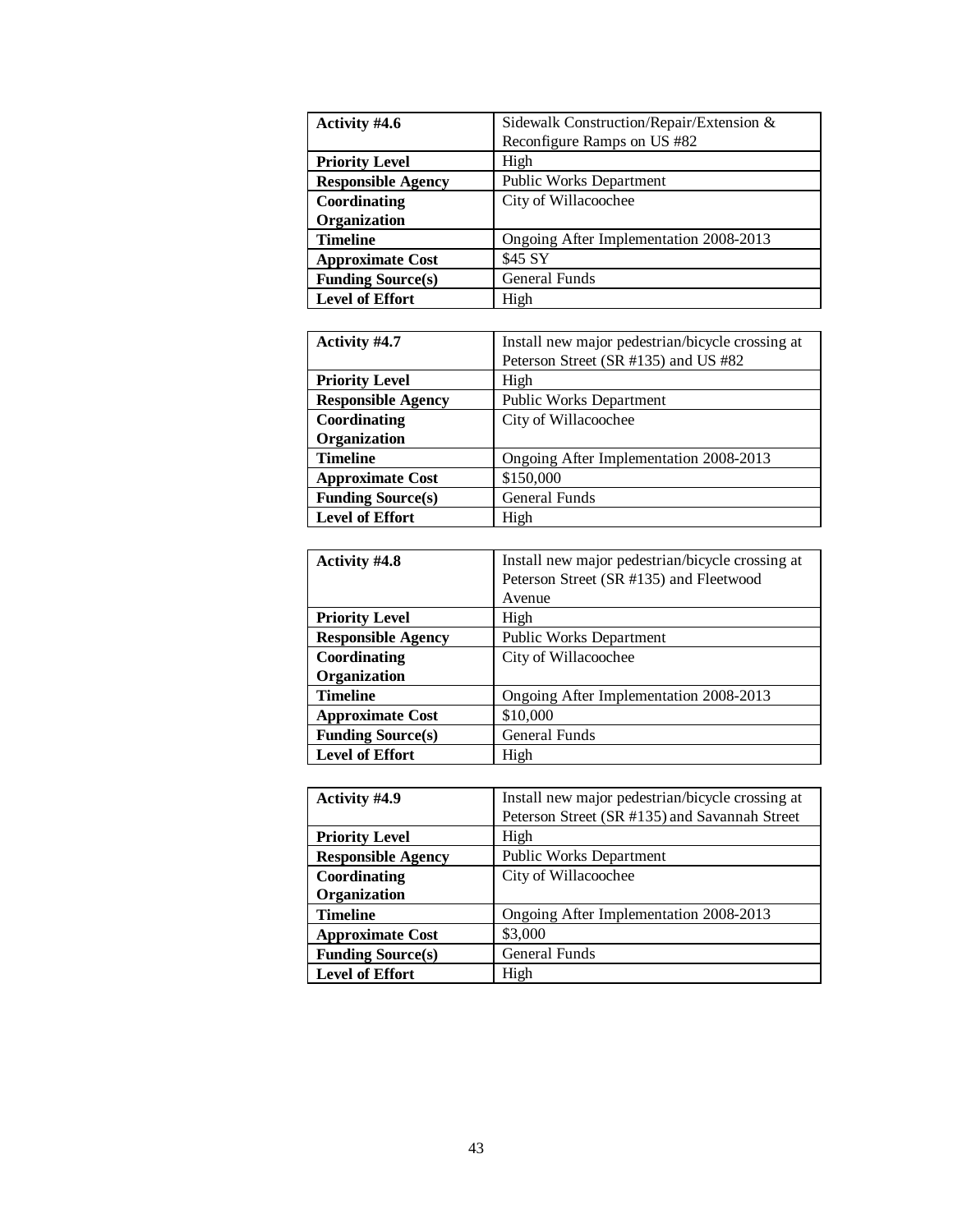| Activity #4.10            | Install bicycle lanes on Peterson Street (SR |
|---------------------------|----------------------------------------------|
|                           | #135) to Project Street                      |
| <b>Priority Level</b>     | High                                         |
| <b>Responsible Agency</b> | Public Works Department, GDOT                |
| Coordinating              | City of Willacoochee, GDOT                   |
| Organization              |                                              |
| <b>Timeline</b>           | Ongoing After Implementation 2008-2013       |
| <b>Approximate Cost</b>   | \$5,000                                      |
| <b>Funding Source(s)</b>  | <b>General Funds</b>                         |
| <b>Level of Effort</b>    | High                                         |

| Activity #4.11            | Install bicycle lanes on Project Street |
|---------------------------|-----------------------------------------|
| <b>Priority Level</b>     | Medium                                  |
| <b>Responsible Agency</b> | Public Works Department, GDOT           |
| Coordinating              | City of Willacoochee, GDOT              |
| Organization              |                                         |
| <b>Timeline</b>           | Ongoing After Implementation 2008-2013  |
| <b>Approximate Cost</b>   | \$3,000                                 |
| <b>Funding Source(s)</b>  | <b>General Funds</b>                    |
| <b>Level of Effort</b>    | High                                    |

| Activity #4.12            | Install bicycle lanes on Savannah Street |
|---------------------------|------------------------------------------|
| <b>Priority Level</b>     | Medium                                   |
| <b>Responsible Agency</b> | Public Works Department, GDOT            |
| Coordinating              | City of Willacoochee, GDOT               |
| Organization              |                                          |
| <b>Timeline</b>           | Ongoing After Implementation 2008-2013   |
| <b>Approximate Cost</b>   | \$3,000                                  |
| <b>Funding Source(s)</b>  | <b>General Funds</b>                     |
| <b>Level of Effort</b>    | High                                     |

| Activity #4.13            | Install bicycle lanes on South Vickers Street |
|---------------------------|-----------------------------------------------|
| <b>Priority Level</b>     | Medium                                        |
| <b>Responsible Agency</b> | Public Works Department, GDOT                 |
| Coordinating              | City of Willacoochee, GDOT                    |
| Organization              |                                               |
| <b>Timeline</b>           | Ongoing After Implementation 2008-2013        |
| <b>Approximate Cost</b>   | \$2,000                                       |
| <b>Funding Source(s)</b>  | <b>General Funds</b>                          |
| <b>Level of Effort</b>    | High                                          |

| Activity #4.14            | Install bicycle lanes on School Road   |
|---------------------------|----------------------------------------|
| <b>Priority Level</b>     | Medium                                 |
| <b>Responsible Agency</b> | Public Works Department, GDOT          |
| Coordinating              | City of Willacoochee, GDOT             |
| Organization              |                                        |
| <b>Timeline</b>           | Ongoing After Implementation 2008-2013 |
| <b>Approximate Cost</b>   | \$3,000                                |
| <b>Funding Source(s)</b>  | <b>General Funds</b>                   |
| <b>Level of Effort</b>    | High                                   |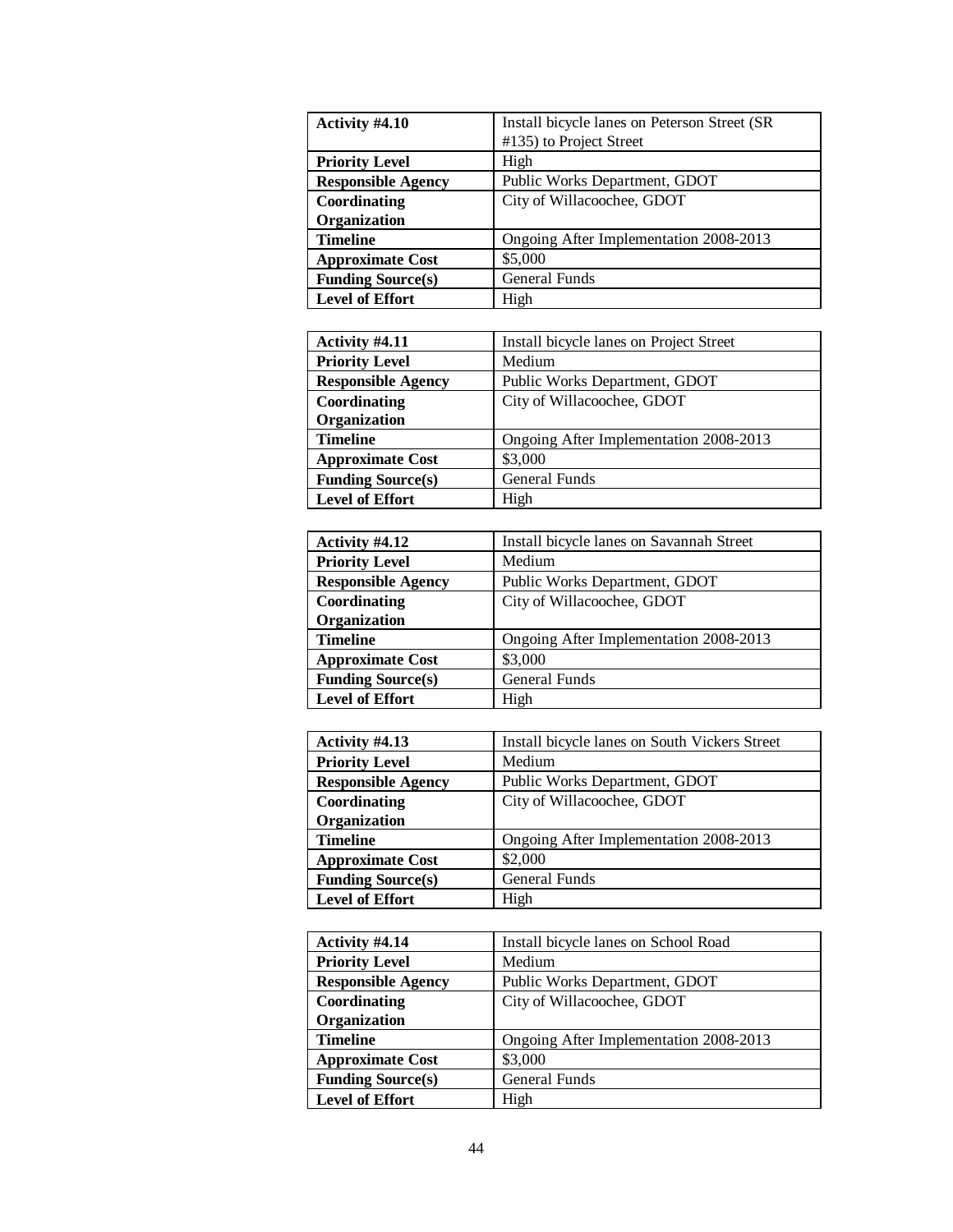| Activity #4.15            | Install bicycle lanes on US #82        |
|---------------------------|----------------------------------------|
| <b>Priority Level</b>     | High                                   |
| <b>Responsible Agency</b> | Public Works Department, GDOT          |
| Coordinating              | City of Willacoochee, GDOT             |
| Organization              |                                        |
| <b>Timeline</b>           | Ongoing After Implementation 2008-2013 |
| <b>Approximate Cost</b>   | \$10,000                               |
| <b>Funding Source(s)</b>  | <b>General Funds</b>                   |
| <b>Level of Effort</b>    | High                                   |

| Activity #4.16            | Repaint stop bar & crosswalk markings  |
|---------------------------|----------------------------------------|
| <b>Priority Level</b>     | High                                   |
| <b>Responsible Agency</b> | <b>Public Works Department</b>         |
| Coordinating              | City of Willacoochee                   |
| Organization              |                                        |
| <b>Timeline</b>           | Ongoing After Implementation 2008-2013 |
| <b>Approximate Cost</b>   | \$20,000                               |
| <b>Funding Source(s)</b>  | General Funds                          |
| <b>Level of Effort</b>    | High                                   |

| Activity #4.17            | Repaint/Paint shoulder markings and dividing |
|---------------------------|----------------------------------------------|
|                           | line markings                                |
| <b>Priority Level</b>     | High                                         |
| <b>Responsible Agency</b> | <b>Public Works Department</b>               |
| Coordinating              | City of Willacoochee                         |
| Organization              |                                              |
| <b>Timeline</b>           | Ongoing After Implementation 2008-2013       |
| <b>Approximate Cost</b>   | \$25,000                                     |
| <b>Funding Source(s)</b>  | General Funds                                |
| Level of Effort           | High                                         |

| Activity #4.18            | Install speed limit signs on Savannah Street,<br>South Vickers Street, North Vickers Street (SR<br>#90) and US #82 |
|---------------------------|--------------------------------------------------------------------------------------------------------------------|
| <b>Priority Level</b>     | High                                                                                                               |
| <b>Responsible Agency</b> | Public Works Department                                                                                            |
| Coordinating              | City of Willacoochee                                                                                               |
| Organization              |                                                                                                                    |
| <b>Timeline</b>           | Ongoing After Implementation 2008-2013                                                                             |
| <b>Approximate Cost</b>   | \$1,500                                                                                                            |
| <b>Funding Source(s)</b>  | <b>General Funds</b>                                                                                               |
| <b>Level of Effort</b>    | Medium                                                                                                             |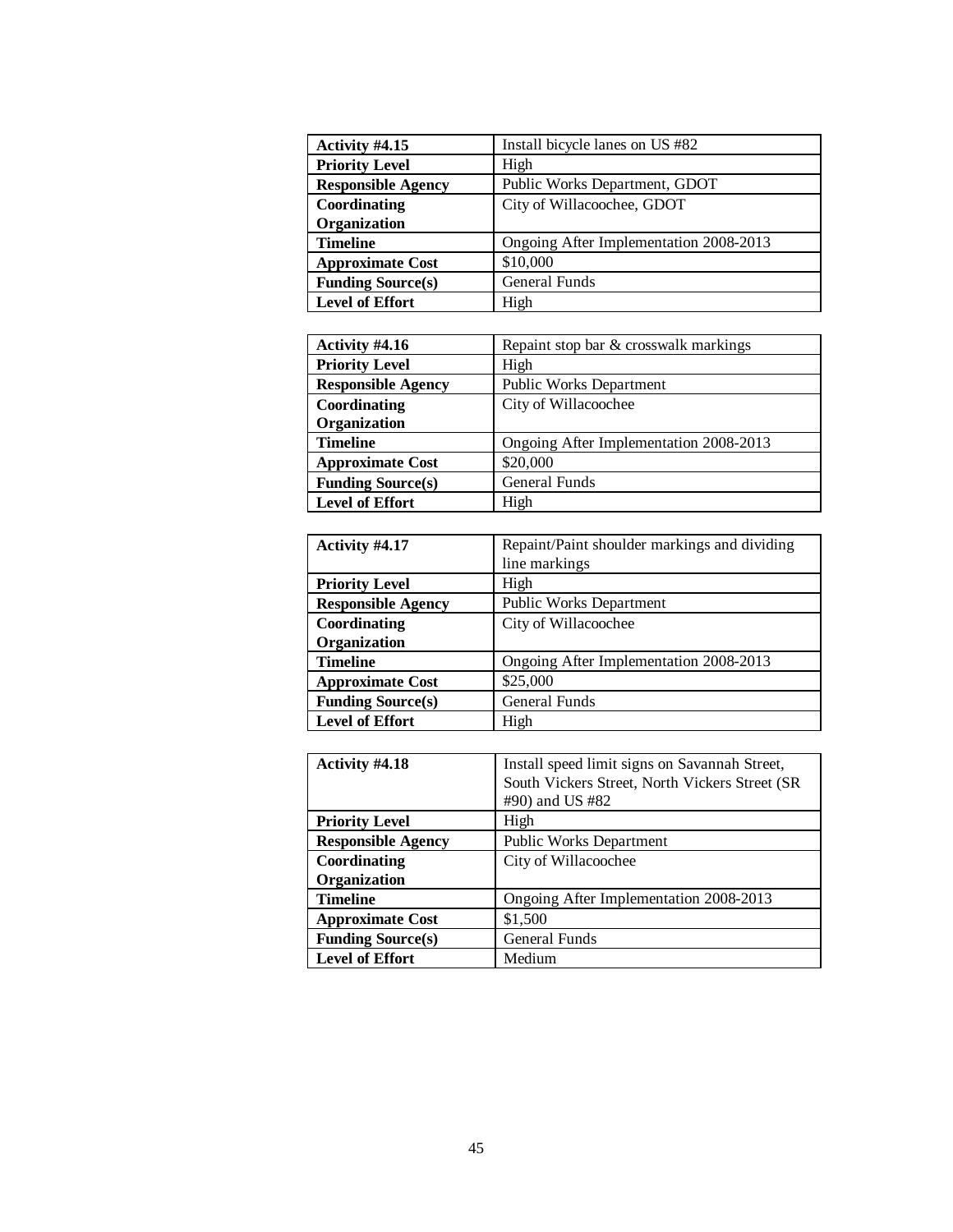| Activity #4.19            | Replace stop signs and post at McCranie Avenue |
|---------------------------|------------------------------------------------|
|                           | and School Road                                |
| <b>Priority Level</b>     | High                                           |
| <b>Responsible Agency</b> | Public Works Department                        |
| Coordinating              | City of Willacoochee                           |
| Organization              |                                                |
| <b>Timeline</b>           | Ongoing After Implementation 2008-2013         |
| <b>Approximate Cost</b>   | \$125                                          |
| <b>Funding Source(s)</b>  | <b>General Funds</b>                           |
| <b>Level of Effort</b>    | Medium                                         |

| Activity #4.20            | Replace/Repair stop sign on Savannah Street at |
|---------------------------|------------------------------------------------|
|                           | South Vickers Street                           |
| <b>Priority Level</b>     | High                                           |
| <b>Responsible Agency</b> | <b>Public Works Department</b>                 |
| Coordinating              | City of Willacoochee                           |
| Organization              |                                                |
| <b>Timeline</b>           | Ongoing After Implementation 2008-2013         |
| <b>Approximate Cost</b>   | \$125                                          |
| <b>Funding Source(s)</b>  | <b>General Funds</b>                           |
| <b>Level of Effort</b>    | Medium                                         |

| Activity #4.21            | Replace stop signs $&$ posts at intersection of |
|---------------------------|-------------------------------------------------|
|                           | Savannah Street and Florida Road                |
| <b>Priority Level</b>     | High                                            |
| <b>Responsible Agency</b> | <b>Public Works Department</b>                  |
| Coordinating              | City of Willacoochee                            |
| Organization              |                                                 |
| <b>Timeline</b>           | Ongoing After Implementation 2008-2013          |
| <b>Approximate Cost</b>   | \$250                                           |
| <b>Funding Source(s)</b>  | <b>General Funds</b>                            |
| <b>Level of Effort</b>    | Medium                                          |

| Activity #4.22            | Replace stop signs & posts on Boone Street at |
|---------------------------|-----------------------------------------------|
|                           | South Vickers (intersection near school       |
|                           | entrance)                                     |
| <b>Priority Level</b>     | High                                          |
| <b>Responsible Agency</b> | <b>Public Works Department</b>                |
| Coordinating              | City of Willacoochee                          |
| Organization              |                                               |
| <b>Timeline</b>           | Ongoing After Implementation 2008-2013        |
| <b>Approximate Cost</b>   | \$125                                         |
| <b>Funding Source(s)</b>  | General Funds                                 |
| <b>Level of Effort</b>    | Medium                                        |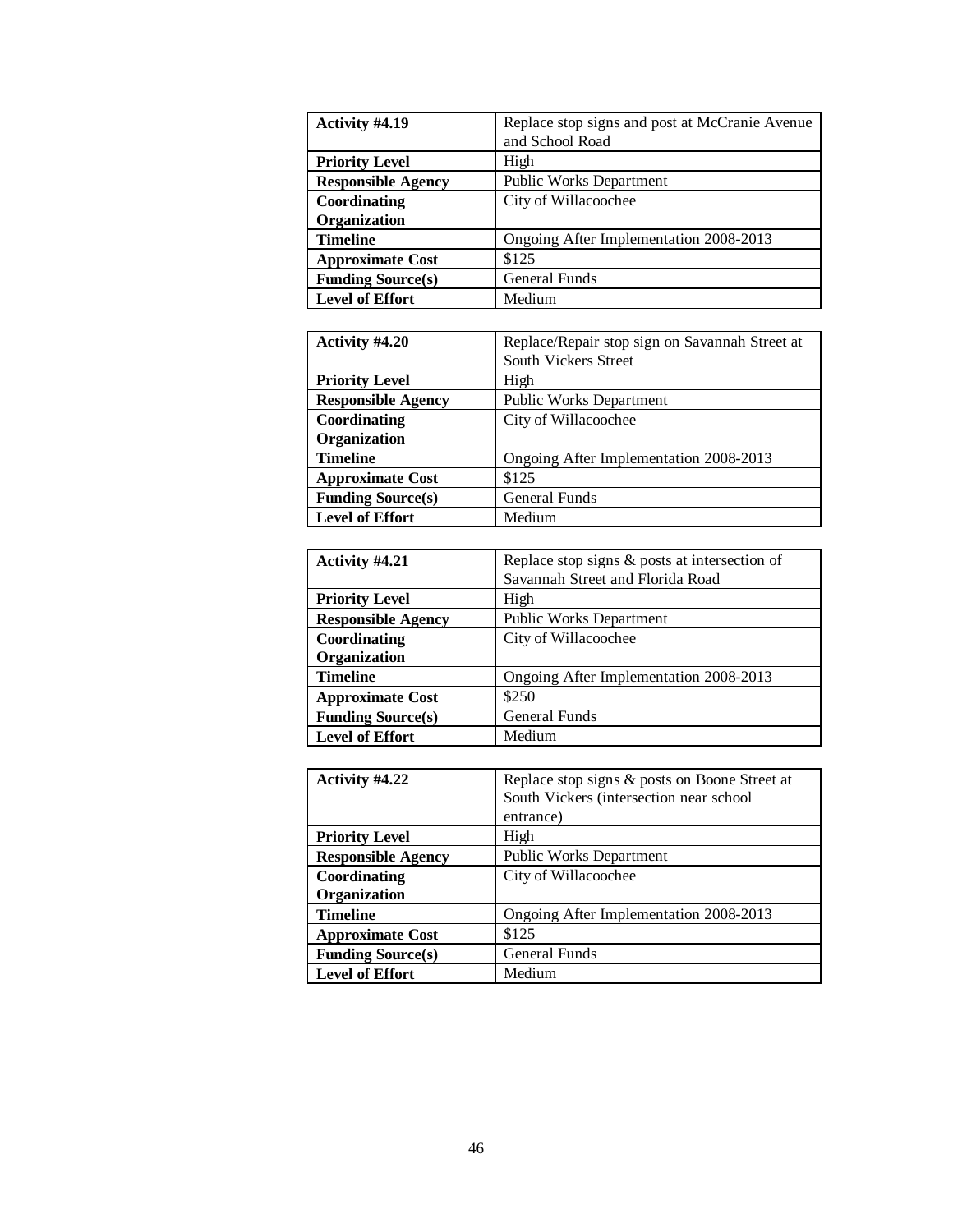| Activity #4.23            | Install signs on Peterson Street (SR #135) |
|---------------------------|--------------------------------------------|
|                           | warning of dips at intersections           |
| <b>Priority Level</b>     | Medium                                     |
| <b>Responsible Agency</b> | <b>Public Works Department</b>             |
| Coordinating              | City of Willacoochee                       |
| Organization              |                                            |
| <b>Timeline</b>           | Ongoing After Implementation 2008-2013     |
| <b>Approximate Cost</b>   | \$500                                      |
| <b>Funding Source(s)</b>  | General Funds                              |
| <b>Level of Effort</b>    | Medium                                     |

| Activity #4.24            | Remove "No Bicycles On Sidewalks" sign on     |
|---------------------------|-----------------------------------------------|
|                           | Peterson Street (SR #135) at Fleetwood Avenue |
| <b>Priority Level</b>     | High                                          |
| <b>Responsible Agency</b> | <b>Public Works Department</b>                |
| Coordinating              | City of Willacoochee                          |
| Organization              |                                               |
| <b>Timeline</b>           | Ongoing After Implementation 2008-2013        |
| <b>Approximate Cost</b>   | \$0                                           |
| <b>Funding Source(s)</b>  | General Funds                                 |
| <b>Level of Effort</b>    | Medium                                        |

| Activity #4.25            | Install appropriate Safe Route Signage on<br>Peterson Street (SR #135), Project Street,<br>Savannah Street, South Vickers Street, School<br>Road, U.S. #82 and N. Vickers Street where<br>needed. |
|---------------------------|---------------------------------------------------------------------------------------------------------------------------------------------------------------------------------------------------|
| <b>Priority Level</b>     | High                                                                                                                                                                                              |
| <b>Responsible Agency</b> | Public Works Department                                                                                                                                                                           |
| Coordinating              | City of Willacoochee                                                                                                                                                                              |
| Organization              |                                                                                                                                                                                                   |
| <b>Timeline</b>           | Ongoing After Implementation 2008-2013                                                                                                                                                            |
| <b>Approximate Cost</b>   | \$1,000                                                                                                                                                                                           |
| <b>Funding Source(s)</b>  | General Funds                                                                                                                                                                                     |
| <b>Level of Effort</b>    | High                                                                                                                                                                                              |

| Activity #4.26            | Place stop sign on proper side of road at Merritt |
|---------------------------|---------------------------------------------------|
|                           | <b>Street and Project Street</b>                  |
| <b>Priority Level</b>     | High                                              |
| <b>Responsible Agency</b> | School Administration                             |
| Coordinating              | Board of Education                                |
| Organization              |                                                   |
| <b>Timeline</b>           | Ongoing After Implementation 2008-2013            |
| <b>Approximate Cost</b>   | \$125                                             |
| <b>Funding Source(s)</b>  | <b>General Funds</b>                              |
| <b>Level of Effort</b>    | Medium                                            |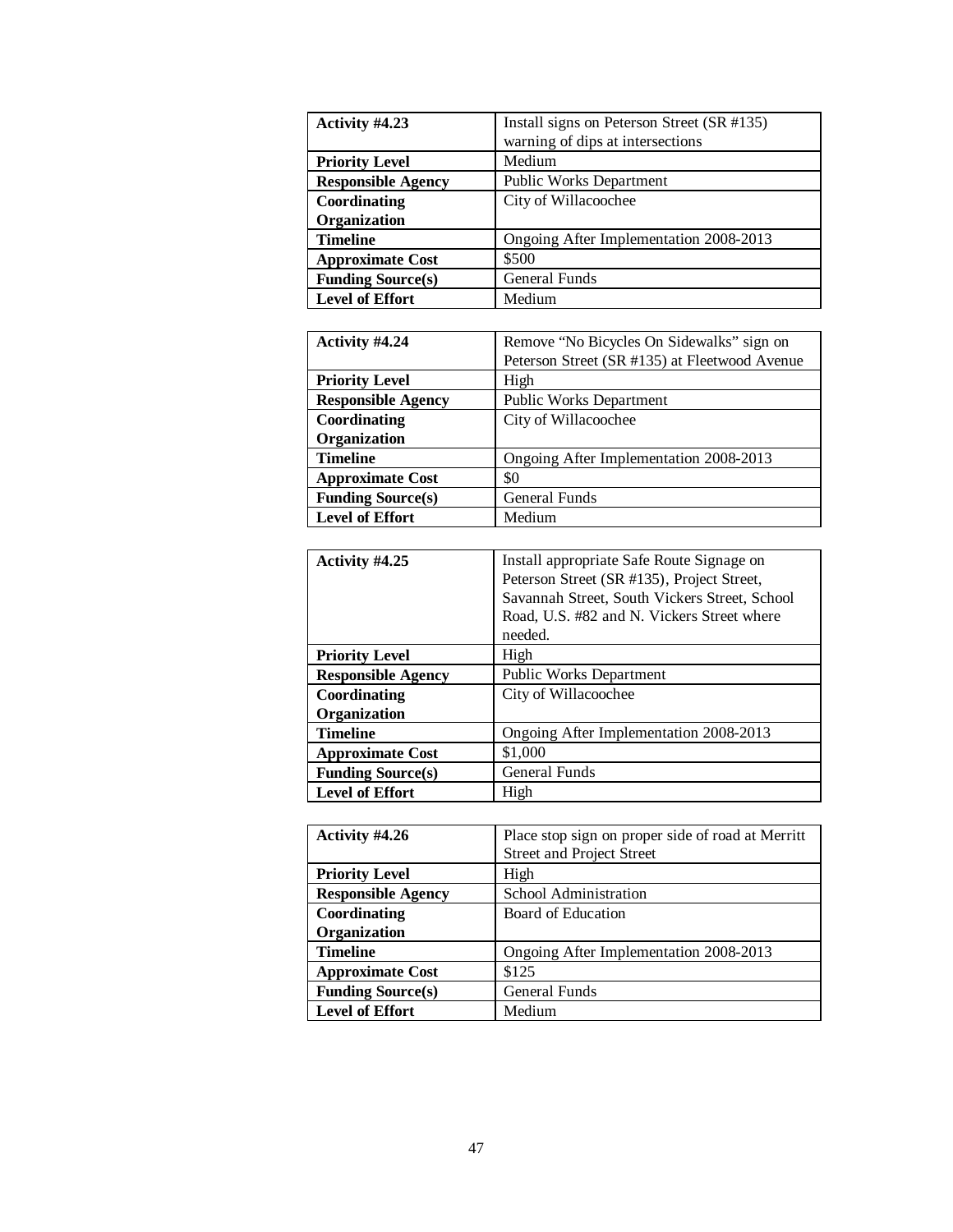| Activity #4.27            | Place stop sign on proper side of road on |
|---------------------------|-------------------------------------------|
|                           | Gaskins Street at Savannah Street         |
| <b>Priority Level</b>     | High                                      |
| <b>Responsible Agency</b> | School Administration                     |
| Coordinating              | Board of Education                        |
| Organization              |                                           |
| <b>Timeline</b>           | Ongoing After Implementation 2008-2013    |
| <b>Approximate Cost</b>   | \$125                                     |
| <b>Funding Source(s)</b>  | <b>General Funds</b>                      |
| <b>Level of Effort</b>    | Medium                                    |

| Activity #4.28            | Reduce speed on South Vickers Street to 15 mph |
|---------------------------|------------------------------------------------|
|                           | and on North Vickers Street (SR #90) to 25 mph |
| <b>Priority Level</b>     | High                                           |
| <b>Responsible Agency</b> | <b>Public Works Department</b>                 |
| Coordinating              | City of Willacoochee                           |
| Organization              |                                                |
| <b>Timeline</b>           | Ongoing After Implementation 2008-2013         |
| <b>Approximate Cost</b>   | \$0                                            |
| <b>Funding Source(s)</b>  | <b>General Funds</b>                           |
| <b>Level of Effort</b>    | Medium                                         |

| Activity #4.29            | Repair/Replace speed bumps on Savannah Street |
|---------------------------|-----------------------------------------------|
| <b>Priority Level</b>     | High                                          |
| <b>Responsible Agency</b> | <b>Public Works Department</b>                |
| Coordinating              | City of Willacoochee                          |
| Organization              |                                               |
| <b>Timeline</b>           | Ongoing After Implementation 2008-2013        |
| <b>Approximate Cost</b>   | \$500                                         |
| <b>Funding Source(s)</b>  | <b>General Funds</b>                          |
| <b>Level of Effort</b>    | Medium                                        |

| Activity #4.30            | Sidewalk Stencils                      |
|---------------------------|----------------------------------------|
| <b>Priority Level</b>     | Medium                                 |
| <b>Responsible Agency</b> | <b>Public Works Department</b>         |
| Coordinating              | City of Willacoochee                   |
| Organization              |                                        |
| <b>Timeline</b>           | Ongoing After Implementation 2008-2013 |
| <b>Approximate Cost</b>   | \$250                                  |
| <b>Funding Source(s)</b>  | <b>General Funds</b>                   |
| <b>Level of Effort</b>    | Medium                                 |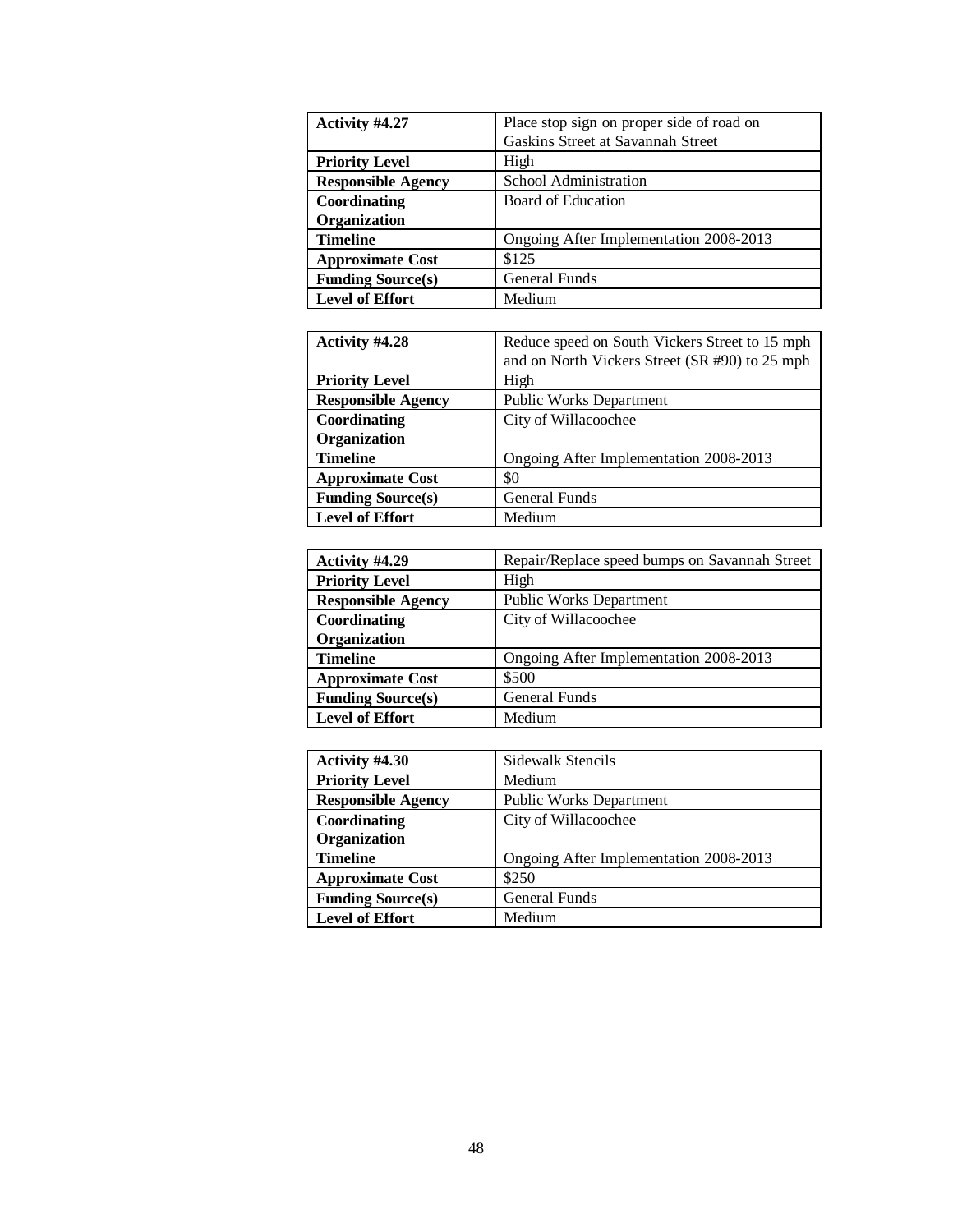| Activity #4.31            | Install Crosswalks on Peterson Street (SR #135), |
|---------------------------|--------------------------------------------------|
|                           | Project Street, Savannah Street, South Vickers   |
|                           | Street, School Road and US #82.                  |
| <b>Priority Level</b>     | High                                             |
| <b>Responsible Agency</b> | Public Works Department/GDOT                     |
| Coordinating              | City of Willacoochee, GDOT                       |
| Organization              |                                                  |
| <b>Timeline</b>           | Ongoing After Implementation 2008-2013           |
| <b>Approximate Cost</b>   | \$350 each intersection                          |
| <b>Funding Source(s)</b>  | <b>General Funds</b>                             |
| <b>Level of Effort</b>    | Medium                                           |

| Activity #4.32            | Improved Lighting on Peterson Street (SR #135) |
|---------------------------|------------------------------------------------|
| <b>Priority Level</b>     | Medium                                         |
| <b>Responsible Agency</b> | <b>Public Works Department</b>                 |
| Coordinating              | City of Willacoochee                           |
| Organization              |                                                |
| <b>Timeline</b>           | Ongoing After Implementation 2008-2013         |
| <b>Approximate Cost</b>   | \$2,500 plus monthly fee per section           |
| <b>Funding Source(s)</b>  | <b>General Funds</b>                           |
| <b>Level of Effort</b>    | High                                           |

| Activity #4.33            | <b>Improved Lighting on Project Street</b> |
|---------------------------|--------------------------------------------|
| <b>Priority Level</b>     |                                            |
| <b>Responsible Agency</b> | <b>Public Works Department</b>             |
| Coordinating              | City of Willacoochee                       |
| Organization              |                                            |
| <b>Timeline</b>           | Ongoing After Implementation 2008-2013     |
| <b>Approximate Cost</b>   | \$2,500 plus monthly fee per section       |
| <b>Funding Source(s)</b>  | General Funds                              |
| <b>Level of Effort</b>    | Medium                                     |

| Activity #4.34            | Improved Lighting on Savannah Street   |
|---------------------------|----------------------------------------|
| <b>Priority Level</b>     |                                        |
| <b>Responsible Agency</b> | Public Works Department                |
| Coordinating              | City of Willacoochee                   |
| Organization              |                                        |
| <b>Timeline</b>           | Ongoing After Implementation 2008-2013 |
| <b>Approximate Cost</b>   | \$2,500 plus monthly fee per section   |
| <b>Funding Source(s)</b>  | <b>General Funds</b>                   |
| <b>Level of Effort</b>    | Medium                                 |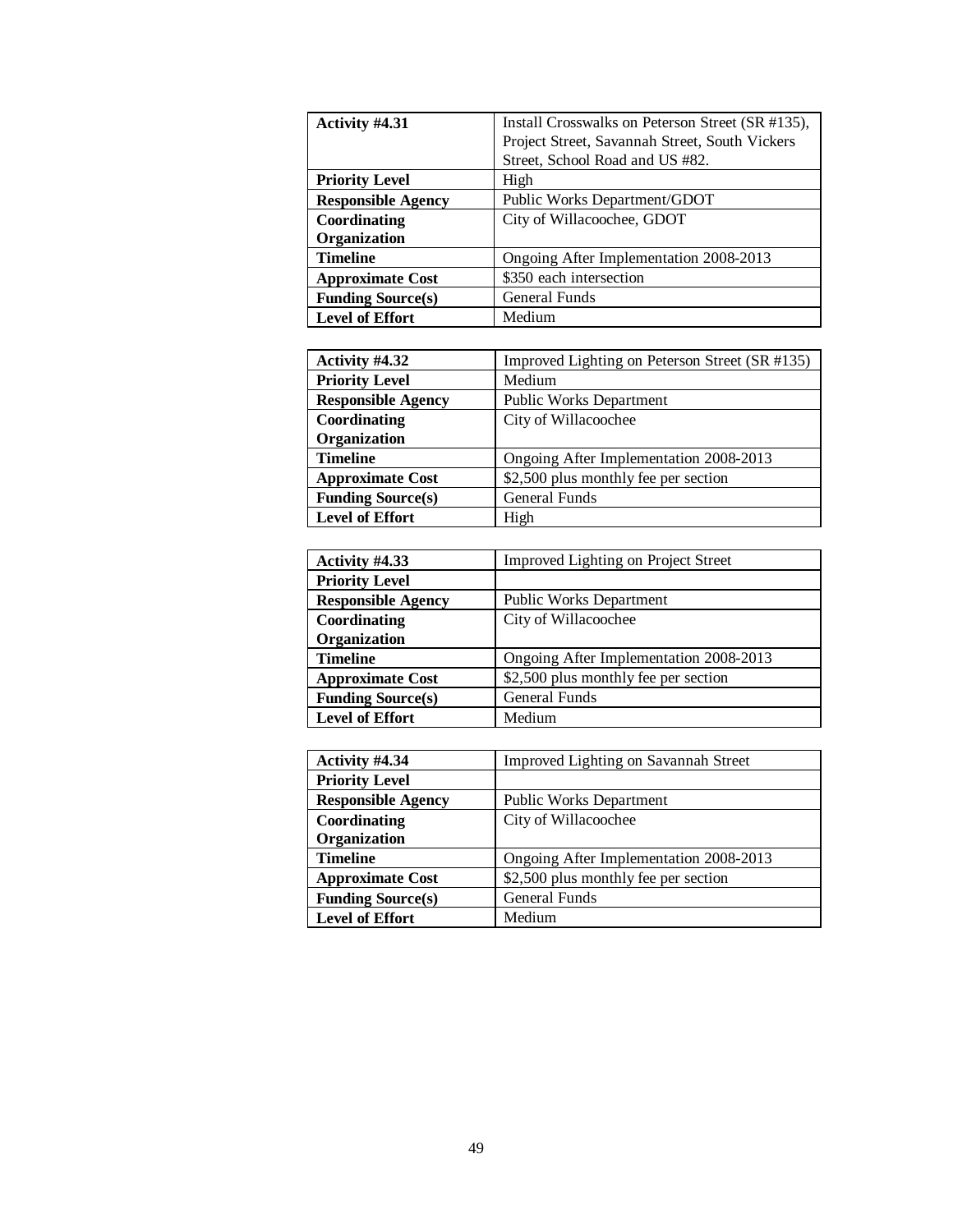| Activity #4.35            | Improved Lighting on South Vickers Street |
|---------------------------|-------------------------------------------|
| <b>Priority Level</b>     |                                           |
| <b>Responsible Agency</b> | <b>Public Works Department</b>            |
| Coordinating              | City of Willacoochee                      |
| Organization              |                                           |
| <b>Timeline</b>           | Ongoing After Implementation 2008-2013    |
| <b>Approximate Cost</b>   | \$2,500 plus monthly fee per section      |
| <b>Funding Source(s)</b>  | <b>General Funds</b>                      |
| <b>Level of Effort</b>    | High                                      |

| Activity #4.36            | Improved Lighting on School Road       |
|---------------------------|----------------------------------------|
| <b>Priority Level</b>     |                                        |
| <b>Responsible Agency</b> | <b>Public Works Department</b>         |
| Coordinating              | City of Willacoochee                   |
| Organization              |                                        |
| <b>Timeline</b>           | Ongoing After Implementation 2008-2013 |
| <b>Approximate Cost</b>   | \$2,500 plus monthly fee per section   |
| <b>Funding Source(s)</b>  | <b>General Funds</b>                   |
| <b>Level of Effort</b>    | High                                   |

| Activity #4.37            | Improved Lighting on US #82            |
|---------------------------|----------------------------------------|
| <b>Priority Level</b>     |                                        |
| <b>Responsible Agency</b> | <b>Public Works Department</b>         |
| Coordinating              | City of Willacoochee                   |
| Organization              |                                        |
| <b>Timeline</b>           | Ongoing After Implementation 2008-2013 |
| <b>Approximate Cost</b>   | \$2,500 plus monthly fee per section   |
| <b>Funding Source(s)</b>  | <b>General Funds</b>                   |
| <b>Level of Effort</b>    | High                                   |

| Activity #4.38            | Improved Lighting on North Vickers Street |
|---------------------------|-------------------------------------------|
| <b>Priority Level</b>     |                                           |
| <b>Responsible Agency</b> | Public Works Department                   |
| Coordinating              | City of Willacoochee                      |
| Organization              |                                           |
| <b>Timeline</b>           | Ongoing After Implementation 2008-2013    |
| <b>Approximate Cost</b>   | \$2,500 plus monthly fee per section      |
| <b>Funding Source(s)</b>  | <b>General Funds</b>                      |
| <b>Level of Effort</b>    | Medium                                    |

| Activity #4.39            | <b>Bike Racks</b>                      |
|---------------------------|----------------------------------------|
| <b>Priority Level</b>     | High                                   |
| <b>Responsible Agency</b> | School Administration                  |
| Coordinating              | Board of Education                     |
| Organization              |                                        |
| <b>Timeline</b>           | Ongoing After Implementation 2008-2013 |
| <b>Approximate Cost</b>   | \$2,500                                |
| <b>Funding Source(s)</b>  | <b>General Funds</b>                   |
| <b>Level of Effort</b>    | Medium                                 |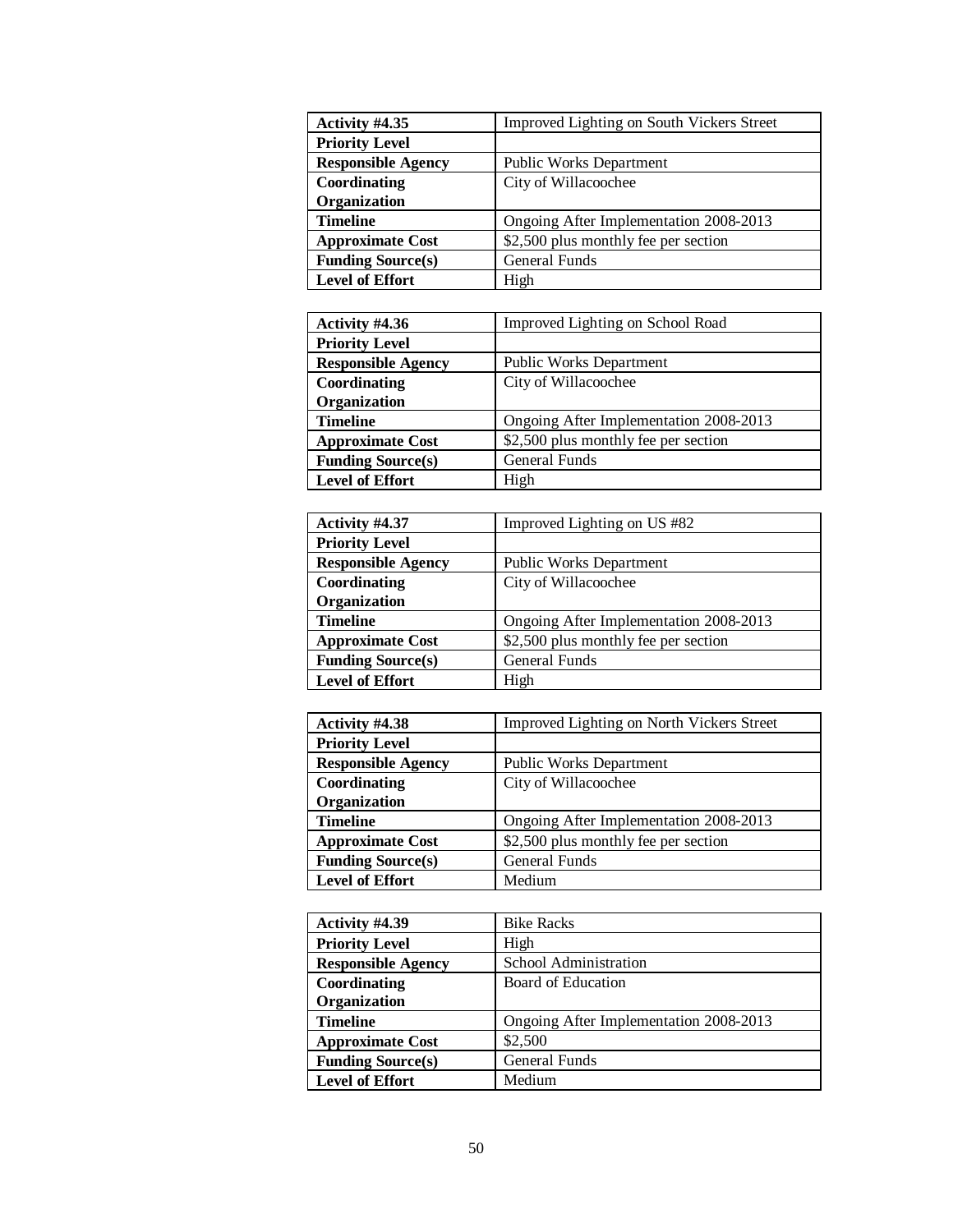| Activity #4.40            | Repaint markings on school parking lot and<br>install loading/unloading zones & signage |
|---------------------------|-----------------------------------------------------------------------------------------|
|                           |                                                                                         |
| <b>Priority Level</b>     | High                                                                                    |
| <b>Responsible Agency</b> | School Administration                                                                   |
| Coordinating              | Board of Education                                                                      |
| Organization              |                                                                                         |
| <b>Timeline</b>           | Ongoing After Implementation 2008-2013                                                  |
| <b>Approximate Cost</b>   | \$3,000                                                                                 |
| <b>Funding Source(s)</b>  | <b>General Funds</b>                                                                    |
| <b>Level of Effort</b>    | Medium                                                                                  |

| Activity #4.41            | Move Teacher of the Month Parking Space or        |
|---------------------------|---------------------------------------------------|
|                           | better identify to prevent driver miscalculations |
| <b>Priority Level</b>     | High                                              |
| <b>Responsible Agency</b> | School Administration                             |
| Coordinating              | Board of Education                                |
| Organization              |                                                   |
| <b>Timeline</b>           | Ongoing After Implementation 2008-2013            |
| <b>Approximate Cost</b>   | \$125                                             |
| <b>Funding Source(s)</b>  | General Funds                                     |
| <b>Level of Effort</b>    | Medium                                            |

| Activity #4.42            | Install Raised Intersections where needed |
|---------------------------|-------------------------------------------|
| <b>Priority Level</b>     | Medium                                    |
| <b>Responsible Agency</b> | <b>Public Works Department</b>            |
| Coordinating              | City of Willacoochee. GDOT                |
| Organization              |                                           |
| <b>Timeline</b>           | Ongoing After Implementation 2008-2013    |
| <b>Approximate Cost</b>   | \$9,000                                   |
| <b>Funding Source(s)</b>  | <b>General Funds</b>                      |
| <b>Level of Effort</b>    | High                                      |

| Activity #4.43            | Install Speed Humps/Speed Tables where |
|---------------------------|----------------------------------------|
|                           | needed                                 |
| <b>Priority Level</b>     | Medium                                 |
| <b>Responsible Agency</b> | <b>Public Works Department</b>         |
| Coordinating              | City of Willacoochee                   |
| Organization              |                                        |
| <b>Timeline</b>           | Ongoing After Implementation 2008-2013 |
| <b>Approximate Cost</b>   | \$3,000                                |
| <b>Funding Source(s)</b>  | <b>General Funds</b>                   |
| <b>Level of Effort</b>    | High                                   |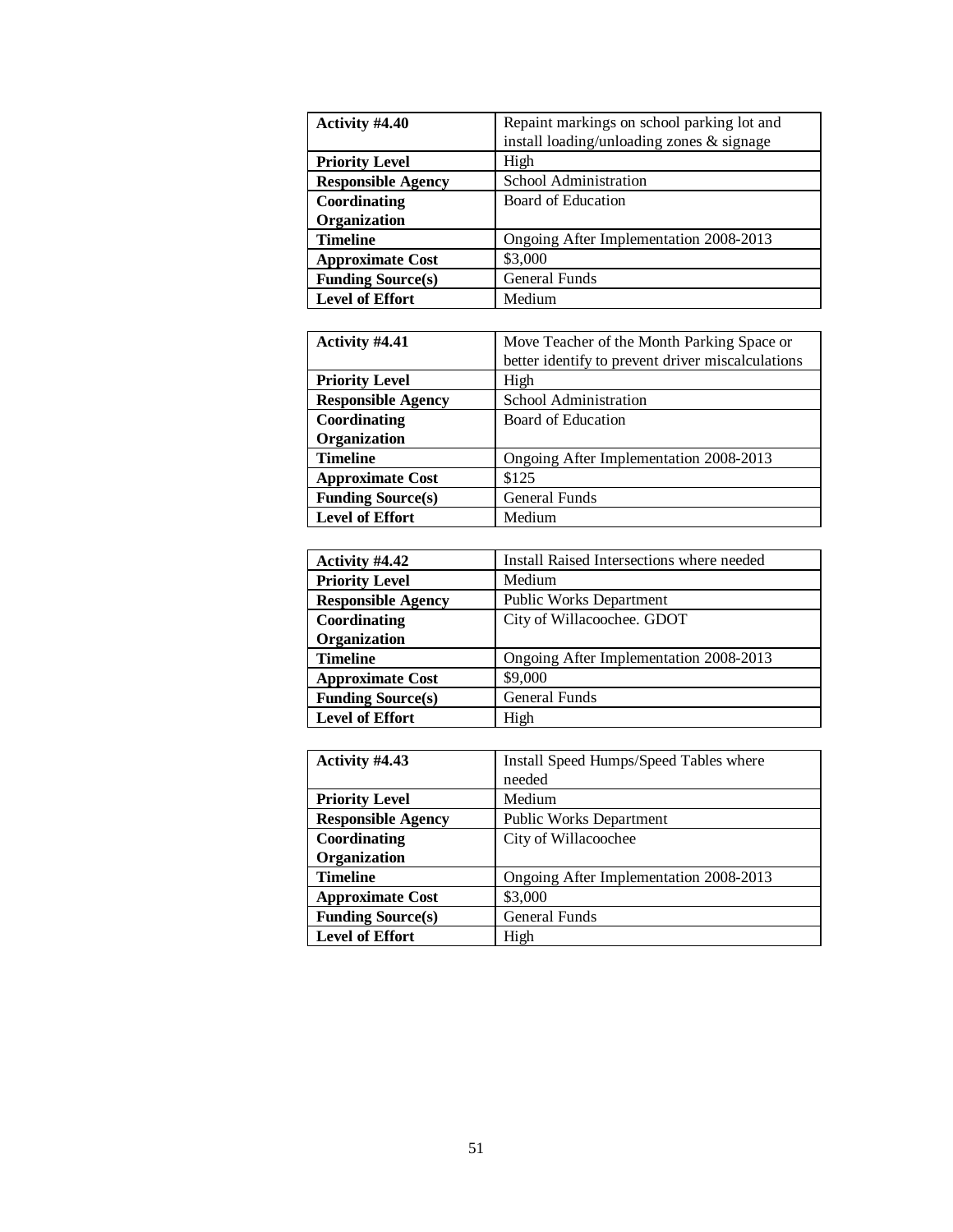| Activity #4.44            | Apply for permit for a Stop Light at US 82/SR<br>520 & SR 135 |
|---------------------------|---------------------------------------------------------------|
| <b>Priority Level</b>     | High                                                          |
| <b>Responsible Agency</b> | City of Willacoochee                                          |
| Coordinating              | <b>GDOT</b>                                                   |
| Organization              |                                                               |
| <b>Timeline</b>           | Ongoing After Implementation 2008                             |
| <b>Approximate Cost</b>   | \$0                                                           |
| <b>Funding Source(s)</b>  | <b>General Funds</b>                                          |
| <b>Level of Effort</b>    | High                                                          |

| Activity #4.45            | Complete an Authorization Study for a Stop |
|---------------------------|--------------------------------------------|
|                           | Light at US 82/SR 520 & SR 135             |
| <b>Priority Level</b>     | High                                       |
| <b>Responsible Agency</b> | <b>GDOT</b>                                |
| Coordinating              | City of Willacoochee                       |
| Organization              |                                            |
| <b>Timeline</b>           | Ongoing After Implementation 2008-2010     |
| <b>Approximate Cost</b>   | \$0                                        |
| <b>Funding Source(s)</b>  | General Funds                              |
| <b>Level of Effort</b>    | High                                       |

| Activity #4.46            | Complete a detailed Priority Study for a Stop |
|---------------------------|-----------------------------------------------|
|                           | Light at US 82/SR 520 & SR 135                |
| <b>Priority Level</b>     | High                                          |
| <b>Responsible Agency</b> | GDOT                                          |
| Coordinating              | City of Willacoochee                          |
| Organization              |                                               |
| <b>Timeline</b>           | Ongoing After Implementation 2008-2010        |
| <b>Approximate Cost</b>   | \$0                                           |
| <b>Funding Source(s)</b>  | General Funds                                 |
| <b>Level of Effort</b>    | High                                          |

| Activity #4.47            | Install a Stop Light at US 82/SR 520 & SR 135 |
|---------------------------|-----------------------------------------------|
| <b>Priority Level</b>     | High                                          |
| <b>Responsible Agency</b> | <b>GDOT</b>                                   |
| Coordinating              | City of Willacoochee                          |
| Organization              |                                               |
| <b>Timeline</b>           | Ongoing After Implementation 2008-2010        |
| <b>Approximate Cost</b>   | \$150,000                                     |
| <b>Funding Source(s)</b>  | <b>General Funds</b>                          |
| <b>Level of Effort</b>    | High                                          |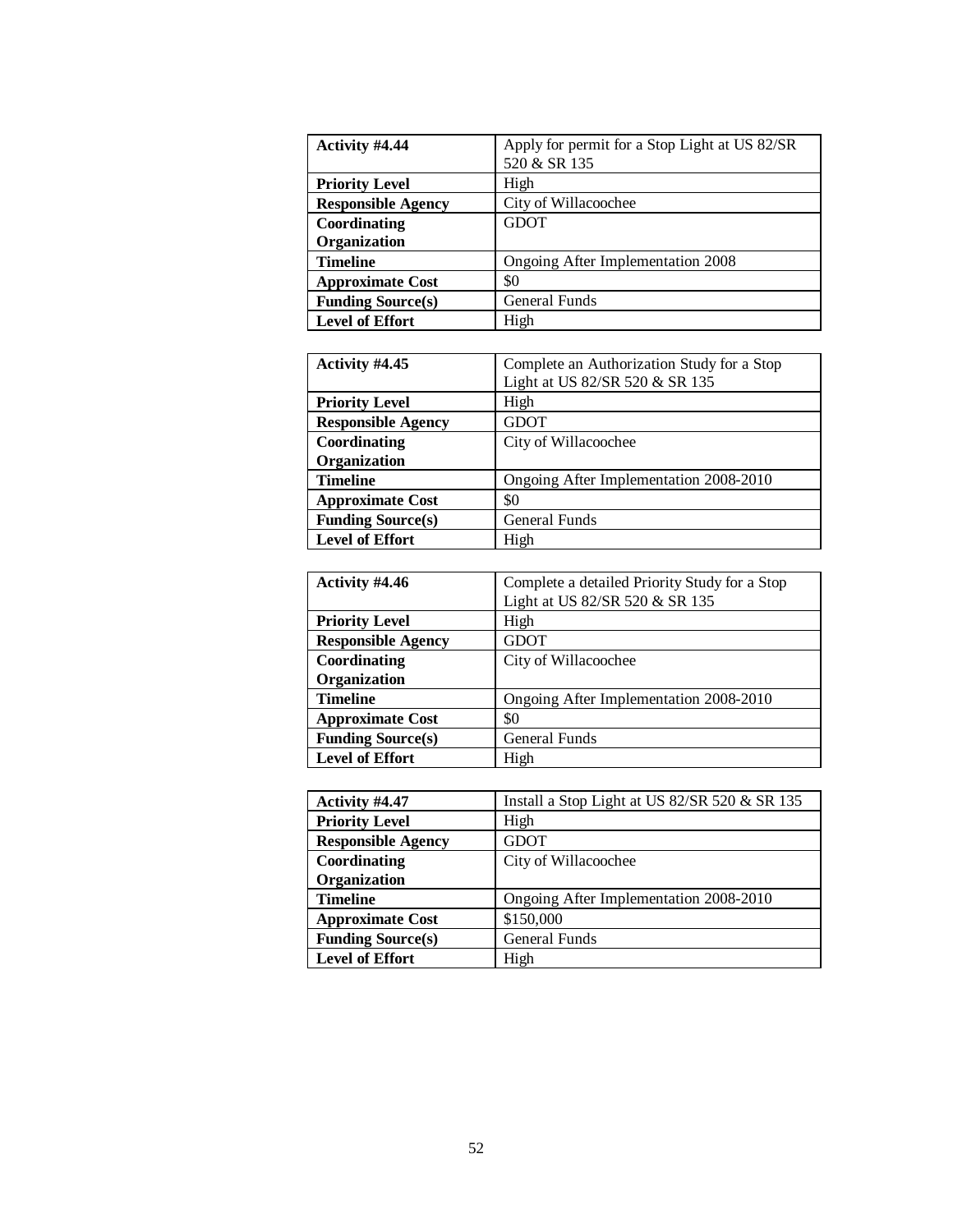| Activity #4.48            | <b>Install Curb Cuts Wheelchair Ramps</b> |
|---------------------------|-------------------------------------------|
| <b>Priority Level</b>     |                                           |
| <b>Responsible Agency</b> | Public Works Department/GDOT              |
| Coordinating              | City of Willacoochee, GDOT                |
| Organization              |                                           |
| <b>Timeline</b>           | Ongoing After Implementation 2008-2013    |
| <b>Approximate Cost</b>   | \$1,000 each intersection                 |
| <b>Funding Source(s)</b>  | General Funds                             |
| <b>Level of Effort</b>    | Medium                                    |

| Activity #4.49            | Apply for TE funds for streetscape            |
|---------------------------|-----------------------------------------------|
|                           | improvements to the downtown area where the   |
|                           | main hub will be located at crossing US 82/SR |
|                           | 520, bicycle lanes, etc.                      |
| <b>Priority Level</b>     | High                                          |
| <b>Responsible Agency</b> | City of Willacoochee                          |
| Coordinating              | <b>GDOT</b>                                   |
| Organization              |                                               |
| <b>Timeline</b>           | Ongoing After Implementation 2008-2010        |
| <b>Approximate Cost</b>   | \$500,000 (20% City)                          |
| <b>Funding Source(s)</b>  | <b>General Funds</b>                          |
| <b>Level of Effort</b>    | High                                          |

| Activity #4.50            | In-Street Crosswalk Signs              |
|---------------------------|----------------------------------------|
| <b>Priority Level</b>     | Medium                                 |
| <b>Responsible Agency</b> | <b>Public Works Department</b>         |
| Coordinating              | City of Willacoochee                   |
| Organization              |                                        |
| <b>Timeline</b>           | Ongoing After Implementation 2008-2013 |
| <b>Approximate Cost</b>   | \$400 each                             |
| <b>Funding Source(s)</b>  | <b>General Funds</b>                   |
| <b>Level of Effort</b>    | Medium                                 |

| Activity #4.51            | Remove vegetation & other problems blocking<br>signs or views on Peggy Hill/Delmar Street at<br>Project Street, Florida Road at Project Street,<br>Savannah Street at Florida Road, Savannah<br>Street at Dasher Street, portions of School Road<br>and South Vickers Street |
|---------------------------|------------------------------------------------------------------------------------------------------------------------------------------------------------------------------------------------------------------------------------------------------------------------------|
|                           | High                                                                                                                                                                                                                                                                         |
| <b>Priority Level</b>     |                                                                                                                                                                                                                                                                              |
| <b>Responsible Agency</b> | <b>Public Works Department</b>                                                                                                                                                                                                                                               |
| Coordinating              | City of Willacoochee                                                                                                                                                                                                                                                         |
| Organization              |                                                                                                                                                                                                                                                                              |
| <b>Timeline</b>           | Ongoing After Implementation 2008-2013                                                                                                                                                                                                                                       |
| <b>Approximate Cost</b>   | \$0                                                                                                                                                                                                                                                                          |
| <b>Funding Source(s)</b>  | <b>General Funds</b>                                                                                                                                                                                                                                                         |
| <b>Level of Effort</b>    | Medium                                                                                                                                                                                                                                                                       |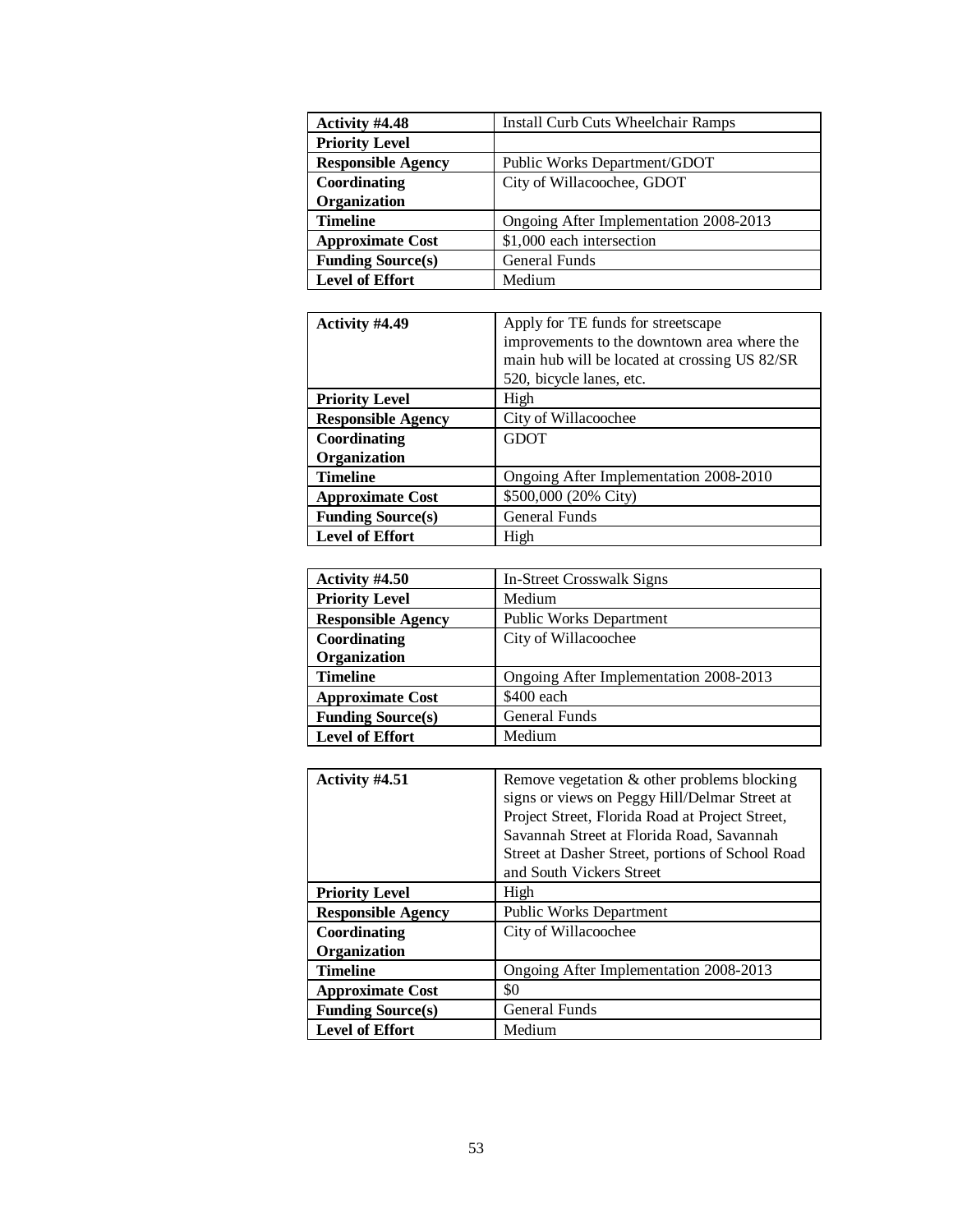| Activity #4.52            | Move School Zone Signage South of Project |
|---------------------------|-------------------------------------------|
|                           | Street and North of Fleetwood Avenue      |
| <b>Priority Level</b>     | High                                      |
| <b>Responsible Agency</b> | <b>Public Works Department</b>            |
| Coordinating              | City of Willacoochee                      |
| Organization              |                                           |
| <b>Timeline</b>           | Ongoing After Implementation 2008-2013    |
| <b>Approximate Cost</b>   | \$2,000                                   |
| <b>Funding Source(s)</b>  | General Funds                             |
| <b>Level of Effort</b>    | High                                      |

| Activity #4.53            | Install School Zone Signage on US #82,       |
|---------------------------|----------------------------------------------|
|                           | McCranie Avenue, Fleetwood Avenue, Project   |
|                           | Street, Savannah Street, Boone Street, South |
|                           | Vickers Street and School Road               |
| <b>Priority Level</b>     | High                                         |
| <b>Responsible Agency</b> | <b>Public Works Department</b>               |
| Coordinating              | City of Willacoochee                         |
| Organization              |                                              |
| <b>Timeline</b>           | Ongoing After Implementation 2008-2013       |
| <b>Approximate Cost</b>   | \$500                                        |
| <b>Funding Source(s)</b>  | <b>General Funds</b>                         |
| <b>Level of Effort</b>    | High                                         |

| Activity #4.54            | Change beginning time of school zone to earlier |
|---------------------------|-------------------------------------------------|
|                           | time                                            |
| <b>Priority Level</b>     | High                                            |
| <b>Responsible Agency</b> | <b>Public Works Department</b>                  |
| Coordinating              | City of Willacoochee                            |
| Organization              |                                                 |
| <b>Timeline</b>           | Ongoing After Implementation 2008-2013          |
| <b>Approximate Cost</b>   | \$50                                            |
| <b>Funding Source(s)</b>  | General Funds                                   |
| <b>Level of Effort</b>    | High                                            |

### **Evaluation**

*Goal:* **Monitor the different aspects of the SRTS Plan through evaluation of success or failure**

| <i><b>Objectives:</b></i> | -Use surveys to determine needs related to increasing walking/biking   |
|---------------------------|------------------------------------------------------------------------|
|                           | to school                                                              |
|                           | -Use assessments to determine needs related to increasing walking/     |
|                           | biking to school.                                                      |
|                           | -Use information obtained to determine needs related to the five "E"s. |
|                           | -Use information obtained as a means of knowing where and when to      |
|                           | instigate changes.                                                     |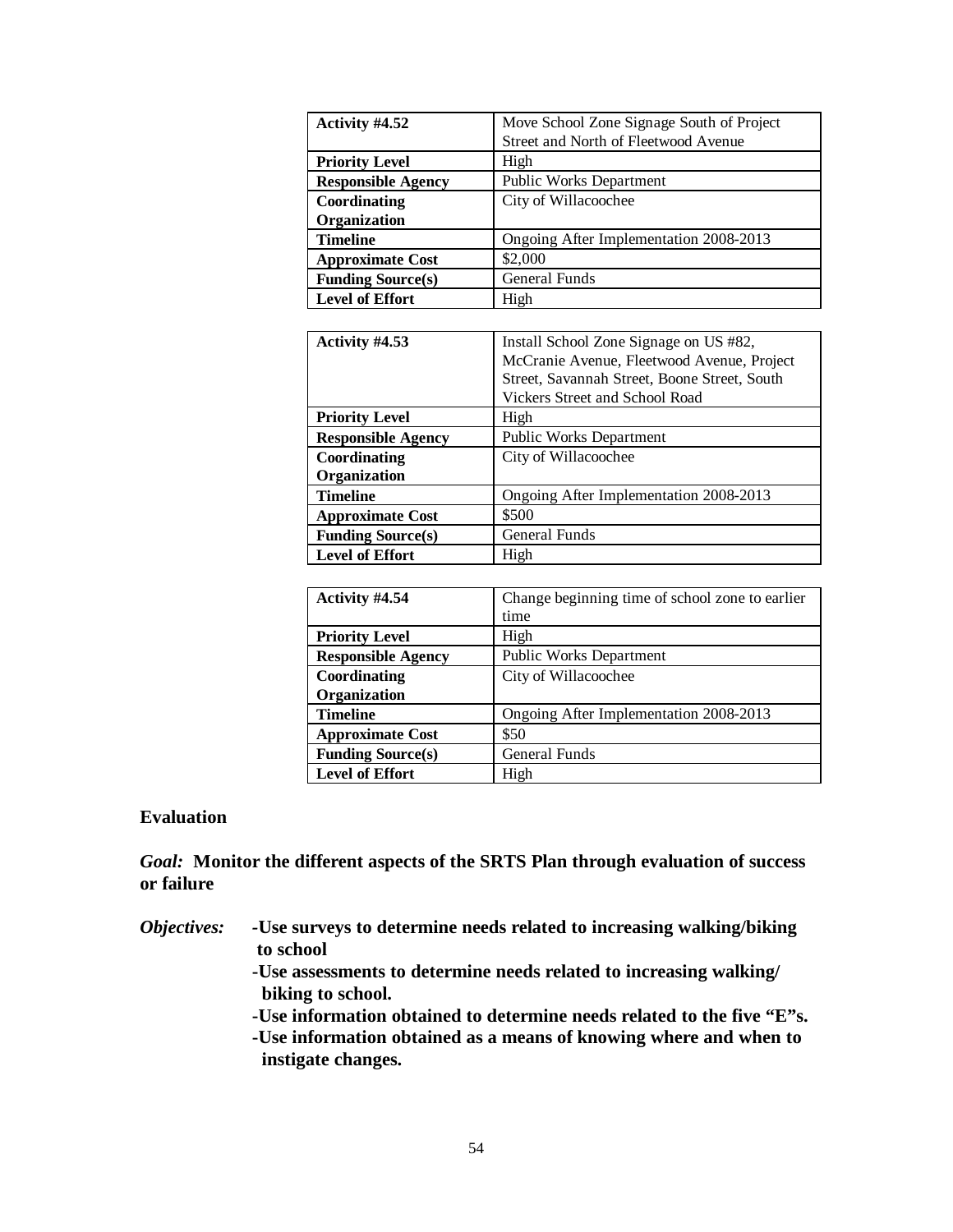## *Action Steps:*

| Activity #5.1             | Student Survey "How We Traveled To School |
|---------------------------|-------------------------------------------|
|                           | Today"                                    |
| <b>Priority Level</b>     | Medium                                    |
| <b>Responsible Agency</b> | School Administration                     |
| Coordinating              | Board of Education                        |
| Organization              |                                           |
| <b>Timeline</b>           | Ongoing After Implementation 2008-2013    |
| <b>Approximate Cost</b>   | \$0                                       |
| <b>Funding Source(s)</b>  | <b>General Funds</b>                      |
| <b>Level of Effort</b>    | Medium                                    |

| Activity #5.2             | Parent Survey/"How Do You Go To School" |
|---------------------------|-----------------------------------------|
|                           | <b>Student Survey</b>                   |
| <b>Priority Level</b>     | High                                    |
| <b>Responsible Agency</b> | School Administration                   |
| Coordinating              | Board of Education                      |
| Organization              |                                         |
| <b>Timeline</b>           | Ongoing After Implementation 2008-2013  |
| <b>Approximate Cost</b>   | \$0                                     |
| <b>Funding Source(s)</b>  | General Funds                           |
| <b>Level of Effort</b>    | Medium                                  |

| Activity #5.3             | Walkability/Bikeability Checklist      |
|---------------------------|----------------------------------------|
| <b>Priority Level</b>     | High                                   |
| <b>Responsible Agency</b> | School Administration                  |
| Coordinating              | Board of Education                     |
| Organization              |                                        |
| <b>Timeline</b>           | Ongoing After Implementation 2008-2013 |
| <b>Approximate Cost</b>   | \$0                                    |
| <b>Funding Source(s)</b>  | <b>General Funds</b>                   |
| <b>Level of Effort</b>    | Medium                                 |

| Activity #5.4             | Bicycle/Walking/Vehicle Counts         |
|---------------------------|----------------------------------------|
| <b>Priority Level</b>     | High                                   |
| <b>Responsible Agency</b> | School Administration                  |
| Coordinating              | Board of Education                     |
| Organization              |                                        |
| <b>Timeline</b>           | Ongoing After Implementation 2008-2013 |
| <b>Approximate Cost</b>   | \$0                                    |
| <b>Funding Source(s)</b>  | <b>General Funds</b>                   |
| <b>Level of Effort</b>    | Low                                    |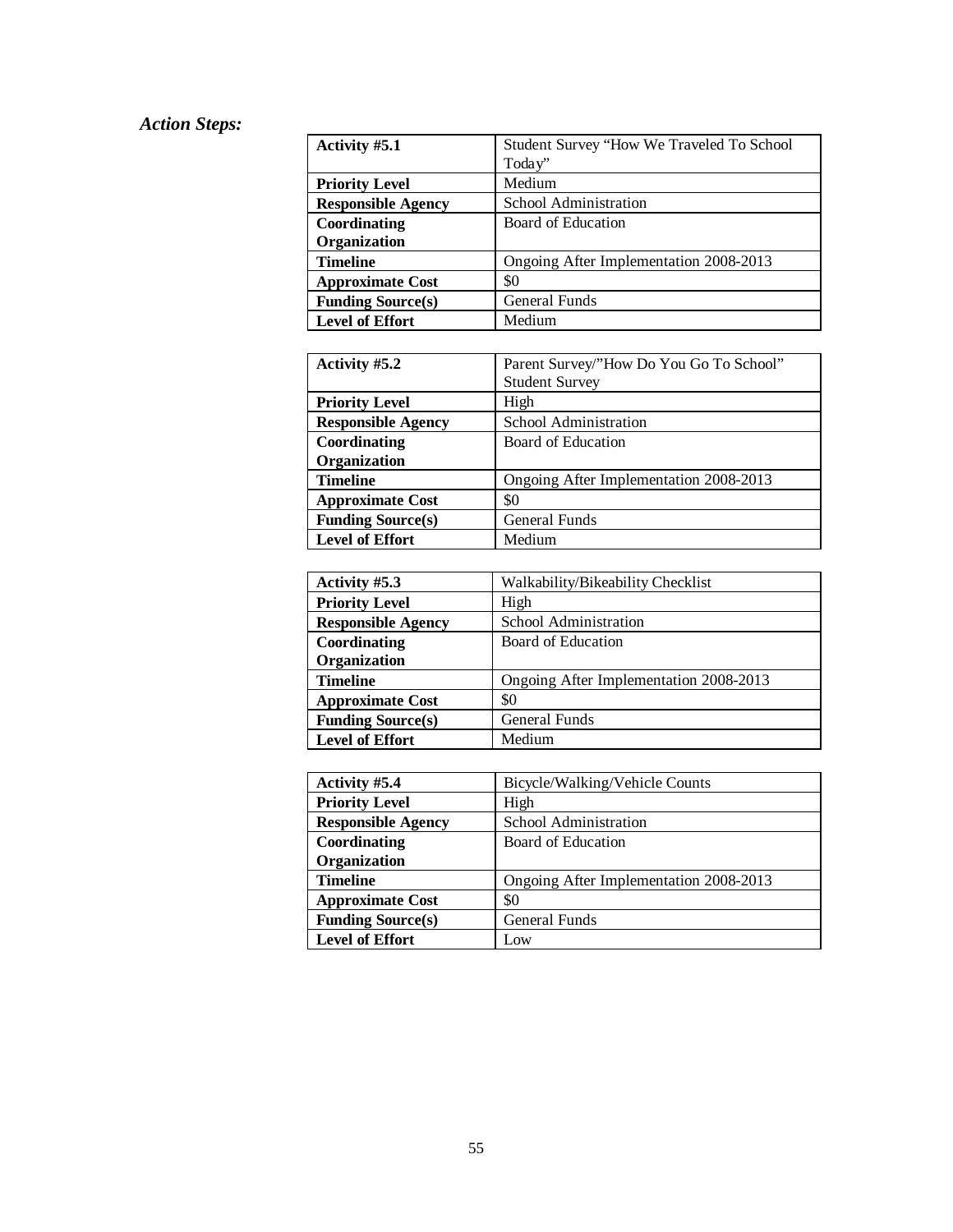## **Chapter 5: Implementation Strategy**

**Timeline:** Each item above has a time period attached to its completion.

**Funding:** Potential funding sources are attached in Appendix 8.

**SEGARDC Top Priority Recommendations:** Due to the general lack of infrastructure in the City of Willacoochee related to pedestrian and bicyclist needs, it is recommended that several changes take place as top prioroties.

The City has already attempted to implement some of these proposed changes through their efforts to secure a signal at the intersection of US #83 and SR #135. This should be the top priority in any plan, along with the installation of flashing school zone signs on US #82 and a reworking of the intersection in relation to pedestrian & bicyclists needs. This reworking would extend the sidewalks to US #82, install pedestrian crossing signals at the traffic signal, install crosswalks and widen the existing sidewalks (if possible) South to the school access area on Savannah Street. Crosswalks over SR #135 would be installed at several places.

All stop sign problems, speed sign problems & no bicycles on sidewalk sign problems should be corrected immediately.

All stop bar markings & crosswalks should be repainted immediately and location adjusted for potential crosswalks in the future.

Side road markings should be installed as soon as possible on potential SRTS routes.

Existing sidewalks should be cleaned of vegetation, delineated and repaired as soon as possible.

The school zone signal sign on SR #135 should have the 25 mph time extended in the morning from 6:00 am or 6:30 am to 8:00 am in order to accommodate the high school students crossing in that area and moved to Project Street (on one end) and Fleetwood Avenue (on the other end) if possible.

The intersection of Savannah Street and Peterson Street (SR #135) should be a priority area for crosswalks & pedestrian signals, as many students cross here on their way to school.

Savannah Street from Peterson Street (SR #135) to South Vickers Street should be a priority area for crosswalks, as many students cross here on their way to school.

The area of South Vickers Street to the school entrance should be more readily marked and crosswalks & sidewalks installed here as a high priority. The speed limit should be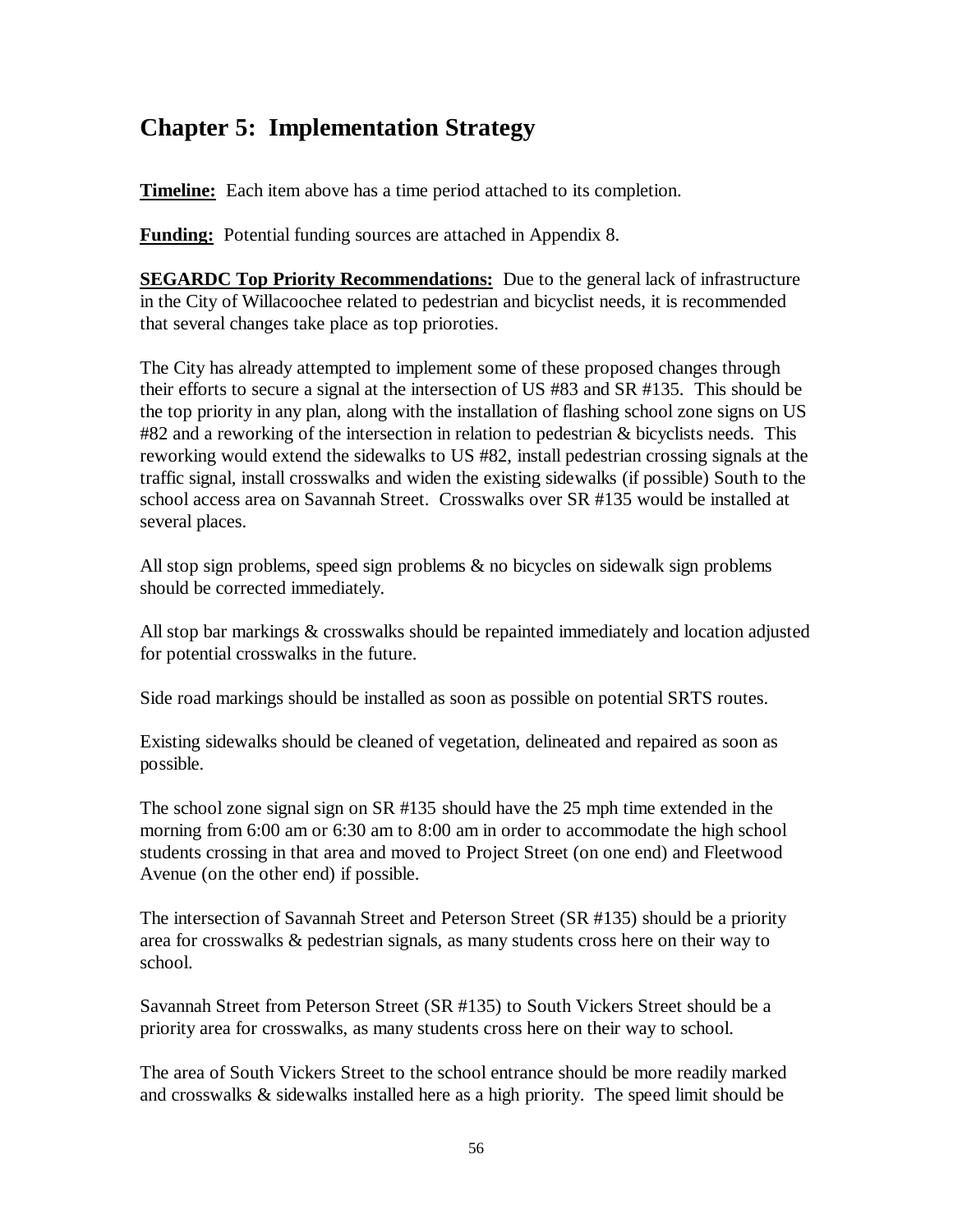reduced on this street as 25 mph is too high for the small spaces and curves that are dangerous for school buses, pedestrians and bicyclists. It is recommended that the speed be dropped to 15 mph, as it is on the rest of the school entrance road.

Savannah Street should continue to be the major East to West travel route on the South side of town. Sidewalks, crosswalks, etc should be placed here as a high priority.

Project Street should be a major East to West travel route on the South side of town connecting with Peterson Street (SR #135) at that starting point as the major North to South travel route.

Sidewalks on both sides of Peterson Street (SR #135) should be extended to Project Street.

It would appear that a West to East corridor should exist on McCranie Avenue, however there is no space to establish a safe route due to the close property lines. Instead, access to the school should be provided from Savannah Street at the end of South Vickers Street and at School Road.

School Road should have sidewalks, crosswalks, etc., placed as a high priority in order to provide access to students without them having to travel down the unsafe McCranie Avenue.

**Administrative Actions:** The meetings, planning process, prioritizing, etc. of the Willacoochee Elementary School SRTS Plan has been overseen by the Willacoochee Elementary School Principal and Staff and the Mayor and Staff of the City of Willacoochee . The Southeast Georgia Regional Development Center contracted with the GDOT to administer and facilitate the planning process.

**Authority and Responsibility:** Willacoochee Elementary School and the City of Willacoochee, have reviewed this plan and participated in its publication.

As determined by Willacoochee Elementary School and the City of Willacoochee, the School Principal and the Mayor will be responsible for this Plan and its continued usage as a planning document.

**Prioritization:** Willacoochee Elementary School and City of Willacoochee Staff discussed and identified comprehensive range of Goals, Objectives and Action Steps contained in Chapter 4 of this Plan after noting problems brought out in meetings and through the Walkabout Surveys. All areas of Main & Secondary SRTS Routes were taken into account in the development of the comprehensive range of Goals, Objectives and Action Steps. Identification of these has been developed over a long process after the weighing of many factors discovered during the planning process.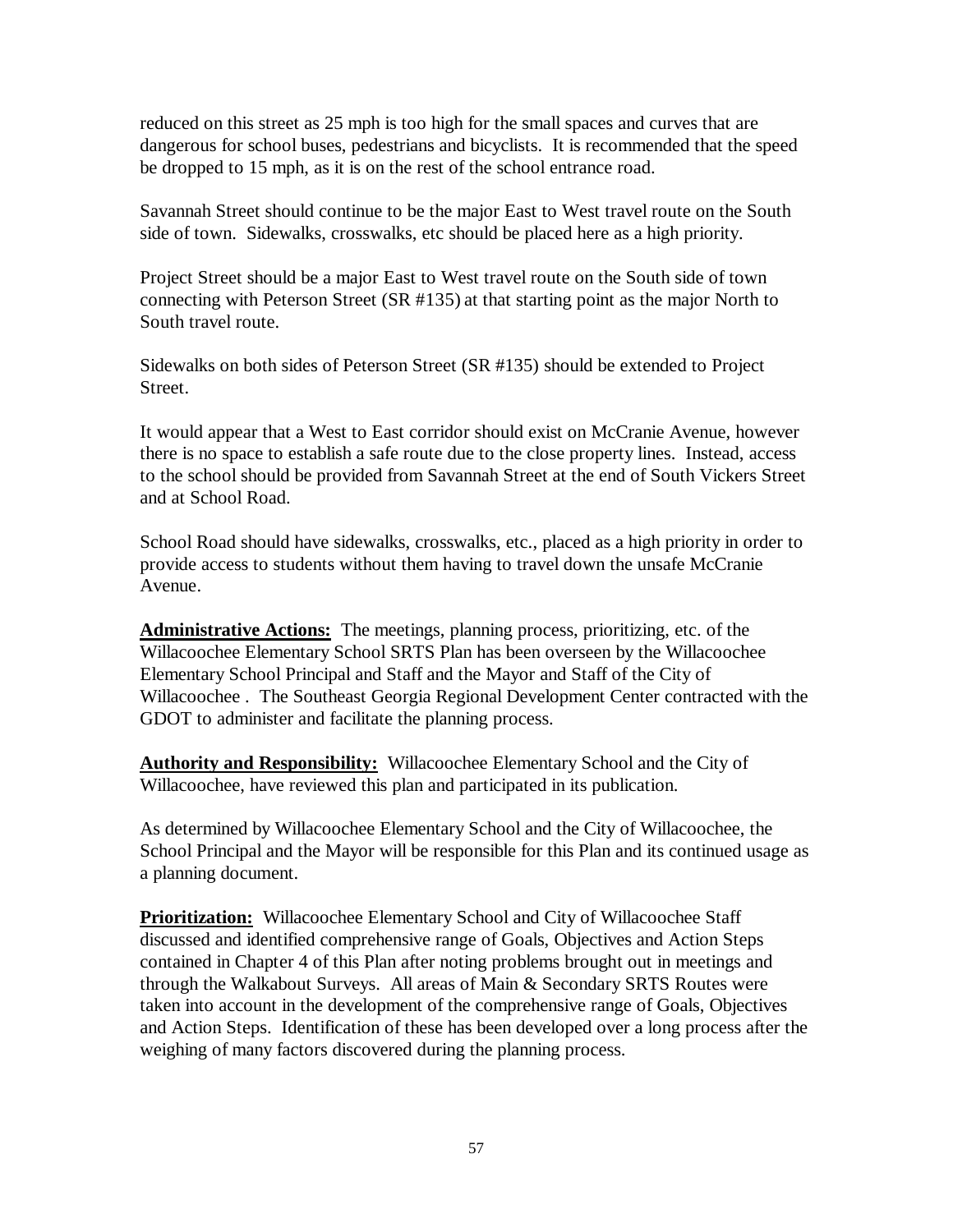A list of the comprehensive range of Goals, Objectives and Action Steps was compiled from the input of the parents, students, others within the community and surveys. Participants at the SRTS meetings prioritized the identified comprehensive range of Goals, Objectives and Action Steps based on what would be perceived as most beneficial to the community.

Several criteria were established to assist the SRTS members in the prioritization of the suggested comprehensive range of Goals, Objectives and Action Steps. Criteria included perceived cost benefit or cost effectiveness, availability of potential funding sources, overall feasibility, measurable milestones, multiple objectives and both public and political support for the proposed actions.

Through this prioritization process, several projects emerged as being a greater priority than others. Some of the projects involved expending considerable amounts of funds to initiate the required actions. The determination of the cost benefit analysis of a project will be implemented at the time of project application or funding request. Other projects allowed Willacoochee Elementary School and the City of Willacoochee to pursue completion of the project using existing budgets. Still others required no significant financial commitment.

### **Evaluation, Plan Update and Maintenance:**

All sections of the Plan shall be monitored and evaluated annually by the Willacoochee Elementary School and City of Willacoochee Staff. Incremental accomplishments of comprehensive range of Goals Objectives and Action Steps will be reported to the public through appropriate means (TV, Web Site, Local Newspaper, City Council Meetings, School Board Meetings, etc.).

The method that Willacoochee Elementary School and the City of Willacoochee will use to monitor the plan will be to conduct telephone interviews and informal meetings of the various city & county departments in order to chart their plan progress. Also, throughout the year a series of informal meetings will be held in which various aspects of the plan are discussed.

The annual evaluation will assess whether goals, objectives and action steps address current and expected conditions; nature or magnitude of risks has changed; current resources are appropriate for implementing the plan; outcomes have occurred as expected; and whether agencies and other parties have participates as originally proposed.

During this evaluation, conducted annually by telephone interviews and informal meetings, problems (if any) with completing the action steps will be discussed, methods of resolving those problems (if any) will be formulated, the action steps will be updated (if necessary) and new actions steps will be developed (if necessary) in response to new problems that have developed throughout the year. If any changes or updates are needed to the other sections of the plan itself, these will also be discussed and noted. New problems in the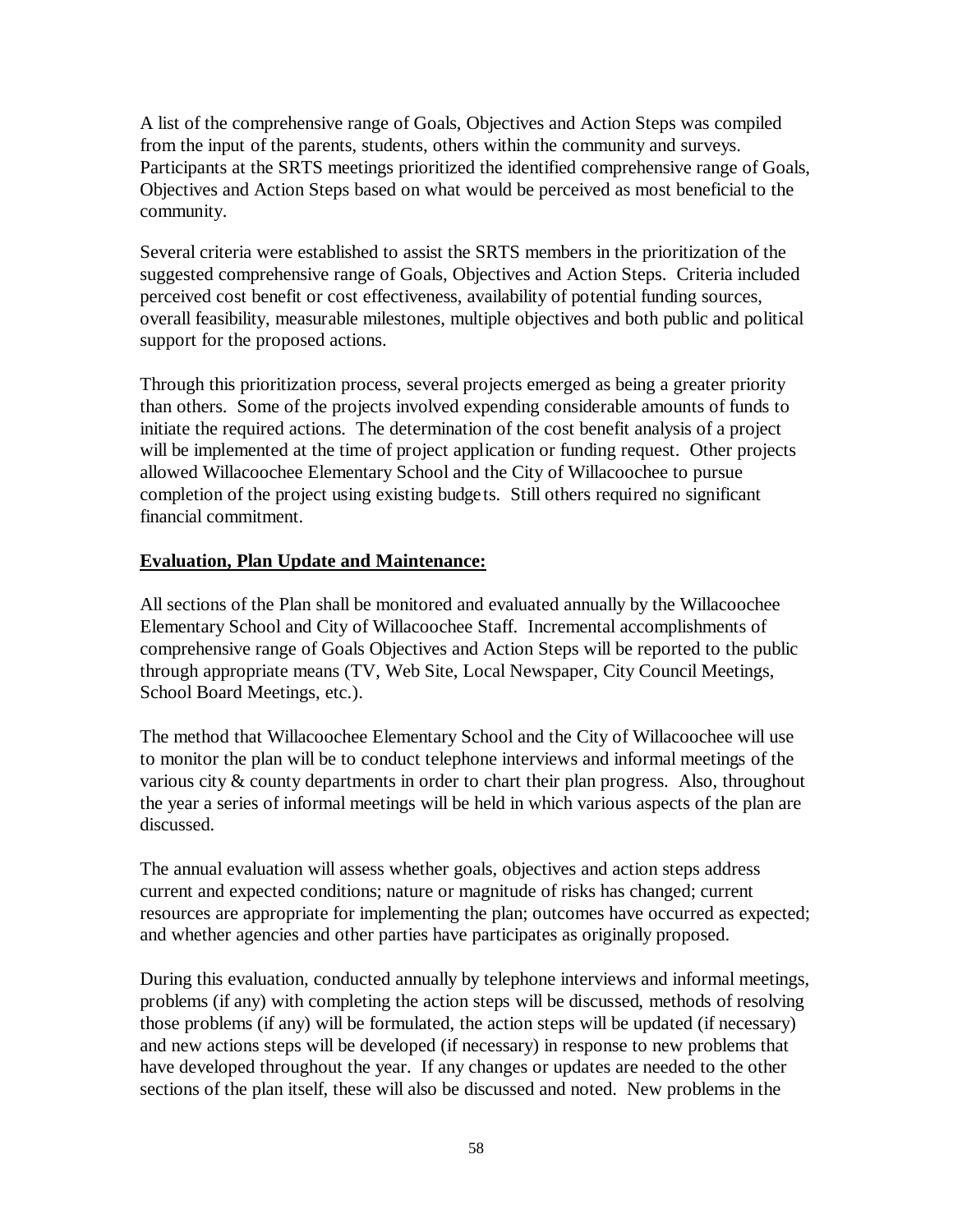area (if any) will be discussed and planned for and an assessment made as to whether community needs dictate additions to the materials of the plan.

The major criteria to measure plan success at the end of each year will be the number of goals, objectives and actions steps, or the number of components of goals, objectives and actions steps, completed throughout the year.

The Plan shall be updated by the Willacoochee Elementary School and chosen representatives of all of the local governments every five years (or less). All Sections of this Plan will be updated at that time. Specific attention included in the monitoring, evaluation and updating process will be paid to a review of the comprehensive range of Goals, Objectives, and Action Steps in order to list items completed and to list new comprehensive Goals, Objectives, and Action Steps as warranted.

This Plan update will be reviewed by the City of Willacoochee. The requirements of this SRTS Plan will be taken into consideration and incorporated into Comprehensive Plans, Five Year Short Term Work Programs, Capital Improvement Plans and all other such Plans as appropriate.

Once this plan is approved, it will be used by the consultants and planning committees responsible for the update process for the County & City Comprehensive Plans, the STWP (Short Term Work Programs), and all other plans that could incorporate the requirements of this plan.

The Plan updating described above will be presented at the fourth  $(4<sup>th</sup>)$  City of Willacoochee meeting of every fifth year. This updating process will be publicly advertised and public comment solicited and incorporated as necessary and as appropriate.